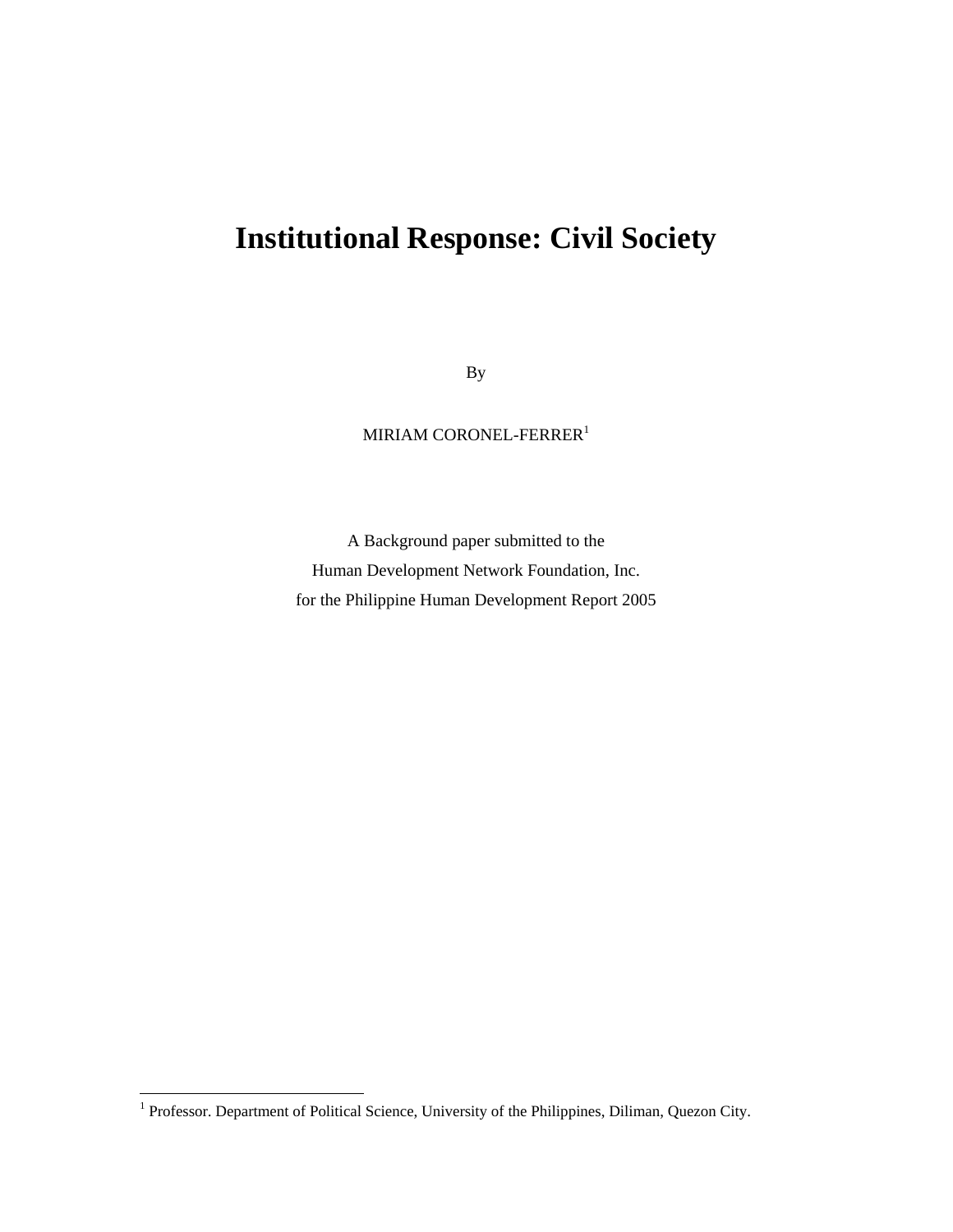### **I. Introduction**

Most Civil Society Organizations (CSOs) addressing the impact of the armed conflicts and promoting peaceful alternatives evolved during the post-Marcos democratic transition period. During this period, the need for national unity, reconciliation and an end to political violence became felt by the public at large, and government opened up negotiations with the different Moro and communist insurgent groups. Among these new CSOs' early membership (late 1980s and early 1990s) are the individuals, sectors and groups who were part of the left anti-dictatorship struggle and have moved on to organize various political organizations and developmental NGOs. They also include people who opened up new "peace programs" in their institutions (dioceses, church councils, academe). At the grassroots, they include people who initiated new forms of "peace organizations" – notably the peace zones -- to respond to the violence in their midst; and those who sought to revive or strengthen indigenous mechanisms for peaceful settlements in highland communities. In Mindanao, former Moro National Liberation Front (MNLF) combatants or support bases were transformed into "peace and development" cooperatives in order to undertake developmental projects. These peace advocates came from different ideological leanings and included those who espoused armed struggle as the means for change or utilized military action as a last resort. Historical differences in their ideological traditions have caused dissension. However, those who have shifted perspective more strategically in favor of a negotiated political settlement and a comprehensive peace process have struggled to build a third-party peace constituency. This constituency engages both the state and armed groups to stay on the peace track and to institute social and political reform through non-violent means.

It may be said that both state- and non-state-led attempts at building a national consensus on a peace agenda alongside intermittent escalation of violence in the last 18 years (since 1986) have spurred the rise of more CSOs vertically and horizontally. Grassroots or community-based interventions have been linking up with partners, and altogether are building bigger formations at the provincial, regional and national levels. The rise in peace CSOs within and cutting across Muslim, Christian and *lumad* (indigenous) sectors is particularly phenomenal in Mindanao, where significant peace agreements have been reached between the government and the Moro groups led by the MNLF and the Moro Islamic Liberation Front (MILF) but where nonetheless an unstable peace prevails.

For the purposes of this study, the term *CSOs* is used to include organizations, institutions and other collectivities working and organized autonomously from the state to respond to societal and political issues. *Peace CSOs* refer specifically to a segment of this broad range of Philippine CSOs who have adopted a focused peace agenda – meaning they frame their campaigns, services and other activities within a peace perspective or advocacy for peace, or at the least undertake peace-related activities and consider themselves peace organizations. Like most CSOs, "peace CSOs" generally undertake any or all of three roles in society – guardians of or watchdogs over the state, service-provider, and advocates of alternative policies.

The concept of civil society is used relative or in contrast to the state (from which it is autonomous), and secondarily to the market (which is profit-oriented in contrast to the supposedly non-profit and voluntary character of civil society), In some categorizations, CSOs can include social movement organizations, which in our country, could mean to include armed revolutionary groups, or legal organizations who are ideologically and/or organizationally affiliated with these armed revolutionary organizations. Since CSOs are best and often understood "as organizations autonomous from the state," organizations affiliated with or aligned to the armed communist left and Moro separatists certainly meet the qualifications of being CSOs. They engage the state on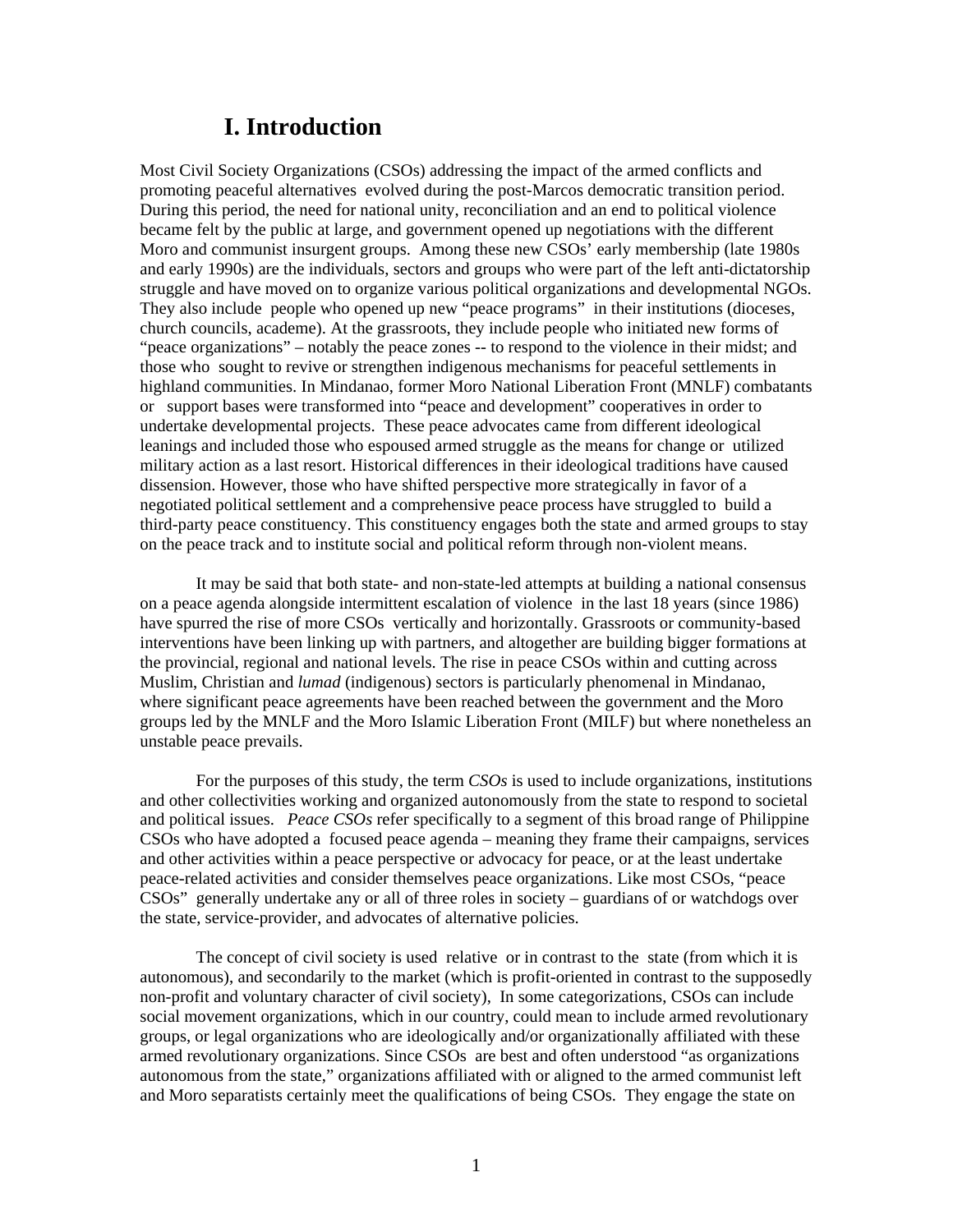various policy issues, including peace issues. However, peace CSOs operating in the context of domestic armed conflicts involving non-state armed opposition groups engage not only the state but also the armed non-state actors. Such a role is often described as a "third-party role" because they come in as mediators, interlocutors, cooperators (as the case may be) of both the state and the armed state challengers (referred to as the "first parties" to the conflict, or sometimes as the "first and second parties").

Most peace CSOs in the country adopt a holistic perspective on peace, manifested in concepts or slogans like "a just and lasting peace" and "food and freedom, jobs and justice" (taken from former Senator Jose W. Diokno), or "just peace" (a concept articulated by peace scholar and practitioner John Paul Lederach of the Mennonites Conciliation Service). This broad perspective on peace is founded on the recognition of the roots of the armed conflicts in societal inequities and poor governance. The same comprehensive message is also reflected in the "Six Paths to Peace," a document that was produced from the series or provincial, regional and national consultations conducted by the National Unification Commission from 1992-1993, and the "Social Reform Agenda" that came out of various consultations conducted during the Ramos administration.

In general, Filipino peace advocates adopt pioneering peace scholar Johan Galtung's definition of *peace* as made up of both negative and positive dimensions. Negative peace refers to the absence of direct, physical conflict and positive peace refers to the presence of justice and wellbeing – in effect, the absence of structural violence. A *peace process*, meanwhile, has been defined as "persistent peace initiatives involving the main protagonists in a protracted conflict" (Darby and MacGinty, 2003:2). Such initiatives may be formal or informal, private or public, subject to public endorsement or restricted to elite-level agreement, sponsored by external parties or can arise from internal resources (*ibid.*). In practice in the Philippines where the armed conflicts are deeply rooted in social and political inequities, the *Philippine peace process* has been defined more comprehensively. An example of a broad definition of the Philippine peace process is "(T)he totality of structures and processes, actors, roles and relationships, strategies, programs and activities involved, created and pursued in a non-violent manner by various sectors of Philippine society in response to armed conflicts, political violence and social unrest" (Palm-Dalupan 2000). In practice, the Philippine peace process thus includes but is not limited to the "peace talks" between the government and the different armed groups. It includes instituting the needed political, social and economic reforms in order to eradicate the causes and manifestations of armed conflict and political violence. The comprehensive view of a peace process that aims to find long-lasting solutions to our domestic wars also gives importance to the building of a culture of peace, the healing of wounds and dissolving of prejudices in communities and families torn apart by the conflicts, and the transformation of social, political and economic relationships based on justice and human dignity. At the same time, it recognizes the need to respond to situations of direct, political violence that give rise to indiscriminate violence victimizing civilians, internal displacement, and massive psycho-social trauma of communities, including the women and children. In brief, the Philippine peace process seeks to address both the absence of *negative* and *positive peace* in the country.

This broad operationalization of the peace process in the country naturally flows from an equally comprehensive perspective of what peace-building has come to mean in the country. Certainly, this broad conceptions of peace, peace process and peace-building hew closely to the equally broad conception of human security. The goals of human development and human security equally find congruence with goals of peace-building and the peace process. In most foreign literature, *peacebuilding* refers to activities in the post-conflict phase needed to prevent the resumption of conflict. It is conceived as flowing from or a necessary undertaking after a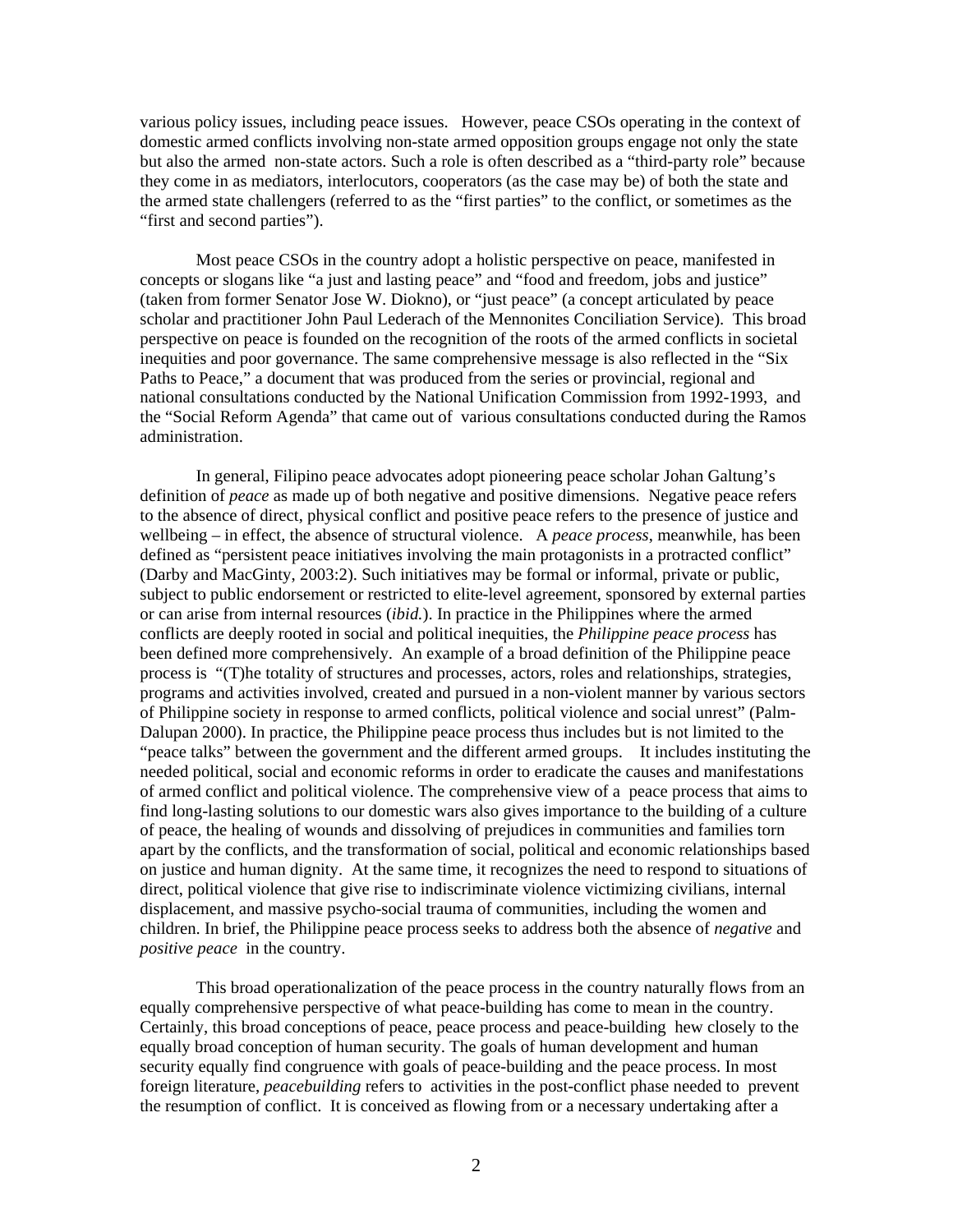successful peace process. But in the Philippine context of protracted conflicts, cycles of relatively high and low levels of political violence even after the forging of peace agreements, and difficulties in consolidating democracy, it has been difficult to define conflict and postconflict phases. Peacebuilding in the present context is thus construed as the different programs, and activities undertaken by individuals and groups (governmental and non-governmental) to support and sustain the peace process. Collectively, these peace organizations and individuals have succeeded in generating a nationwide consciousness and campaign networks supportive of the goals of the peace process. They have brought about a nascent Philippine peace movement.

Part I of this paper provides an overview of the types of civil society responses to peace and human security concerns in the country. Part II gives an overview of Philippines peace CSOs using three categories: people's organizations like the peace zones, coalitions, and institutions/NGOs/programs. Part III surveys the phenomenal rise of peace CSOs in Mindanao alongside the growth of Bangsamoro civil society. Then it will provide an initial assessment of civil society's institutional response. Factors that have supported or constrained CSOs' peacebuilding were identified, and three areas of impact were examined, namely:

 Impact on the policy issue – how interventions affected the policies of both the state and the armed groups.

 Impact on the ground-level situation – how interventions mitigated direct violence and provided means to build peace and reconstruct affected communities

 Impact on the perception, attitudes, behavior and perspective of other stakeholders, including the community, other civil society groups, elements of the state and the non-state armed groups – how interventions changed their attitudes, behavior and perspectives on war, its impact, and non-violent alternatives.

For most parts, the discussion on impact assessment is based on an ongoing UNDPfunded study called Learning Experiences Study (LES) on Philippine Civil Society Peacebuilding where this author serves as project coordinator.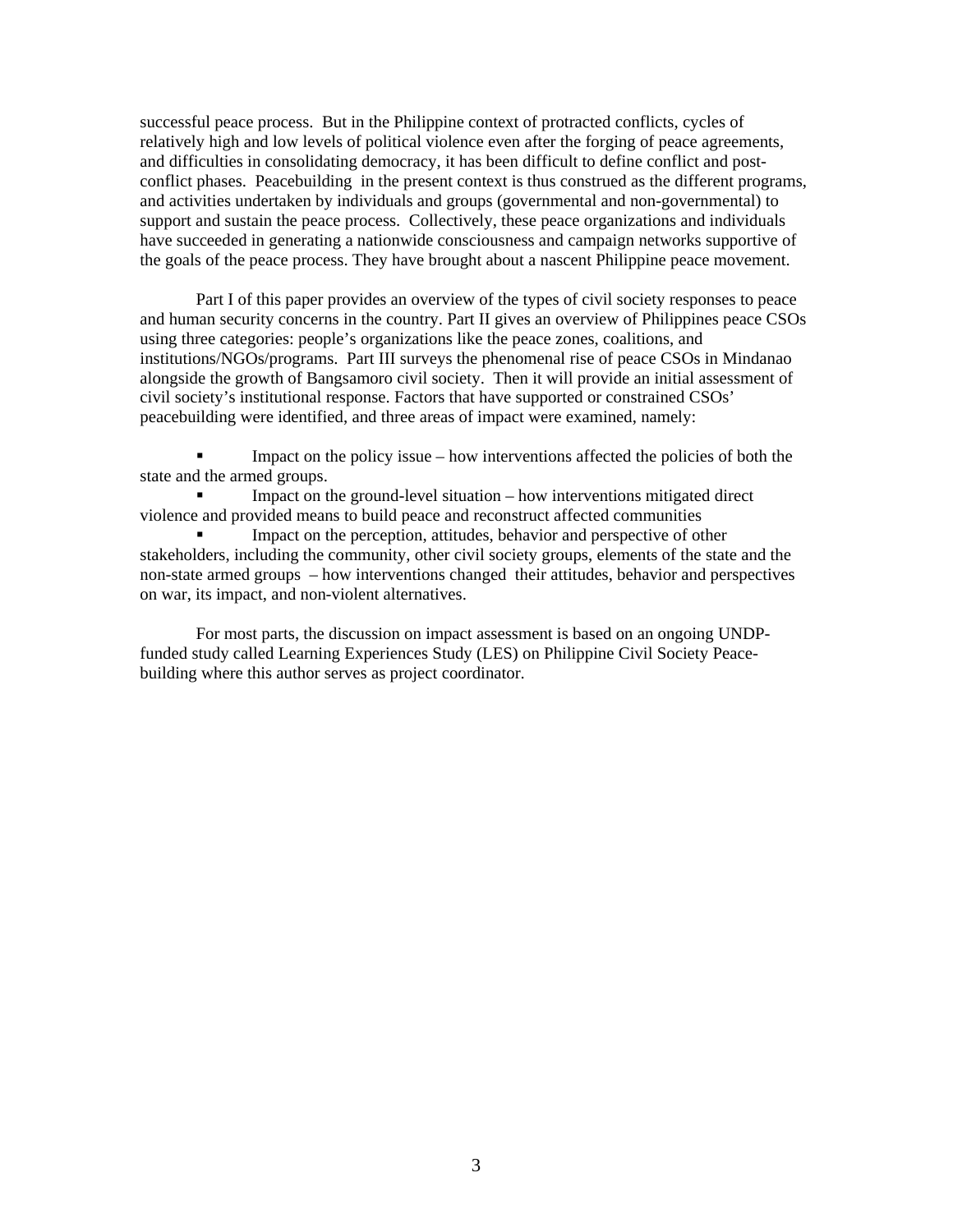# **II. Overview Of Civil Society Response**

### **A. Approaches and Strategies**

In general, Peace CSOs perform the same functions as most other Philippine CSOs, namely, to provide social and other services; to monitor state (and the armed groups') actions and guard against abuse; and to advocate alternative policies, programs and paradigms. Compared to other CSOs, peace CSOs give equal significance to relating with the state and the non-state armed groups.

| <b>Civil Society's</b>            | Peace CSOs'                                    | <b>Activities</b>                                                                                                                                                                                                                                                                                                                                                                                                             | <b>Illustrative Examples</b>                                                                                                                                                                                                                                                                                                                                                                                                                                                                                                                                                                                                                                                                                                                                                                                                                                                                                                                                                                                                                                                                                                             |
|-----------------------------------|------------------------------------------------|-------------------------------------------------------------------------------------------------------------------------------------------------------------------------------------------------------------------------------------------------------------------------------------------------------------------------------------------------------------------------------------------------------------------------------|------------------------------------------------------------------------------------------------------------------------------------------------------------------------------------------------------------------------------------------------------------------------------------------------------------------------------------------------------------------------------------------------------------------------------------------------------------------------------------------------------------------------------------------------------------------------------------------------------------------------------------------------------------------------------------------------------------------------------------------------------------------------------------------------------------------------------------------------------------------------------------------------------------------------------------------------------------------------------------------------------------------------------------------------------------------------------------------------------------------------------------------|
| <b>Roles</b>                      | <b>Interventions</b>                           |                                                                                                                                                                                                                                                                                                                                                                                                                               |                                                                                                                                                                                                                                                                                                                                                                                                                                                                                                                                                                                                                                                                                                                                                                                                                                                                                                                                                                                                                                                                                                                                          |
| Service-                          | Relief and                                     | Alleviation/mitigation of violence                                                                                                                                                                                                                                                                                                                                                                                            | Delivery of integrated programs                                                                                                                                                                                                                                                                                                                                                                                                                                                                                                                                                                                                                                                                                                                                                                                                                                                                                                                                                                                                                                                                                                          |
| provider                          | Reconstruction<br>Training programs<br>Program | and impact of violence thru<br>psychosocial trauma healing, relief<br>operations, etc.<br>Capacity building<br>Fact-finding, documentation, legal                                                                                                                                                                                                                                                                             | for societal reconstruction<br>Support for peacebuilding<br>programs like spaces for peace/peace<br>zones, housing and livelihood programs<br>Training programs on mediation<br>, organizing, leadership, community<br>development, and psycho-social trauma                                                                                                                                                                                                                                                                                                                                                                                                                                                                                                                                                                                                                                                                                                                                                                                                                                                                             |
|                                   | development<br>Other forms of<br>assistance    | services)<br>Developmental projects                                                                                                                                                                                                                                                                                                                                                                                           | rehabilitation skills.                                                                                                                                                                                                                                                                                                                                                                                                                                                                                                                                                                                                                                                                                                                                                                                                                                                                                                                                                                                                                                                                                                                   |
| <b>Watchdog of</b><br>state & NSA | Engagement<br>Campaigns<br>Mediation           | Campaign for forging of ceasefires<br>or respect of ceasefire agreements<br>Campaigns and support activities<br>for continuity of peace negotiations,<br>and observance of agreements<br>Informal dialogues and creation of<br>various consultative mechanisms<br>Responses to specific concerns in<br>the context of continuing conflict<br>Promotion of observance of human<br>rights and international<br>humanitarian law | The MILF's unilateral<br>$\bullet$<br>suspension of military offensives after the<br>series of violence in February 2003 was<br>partly a response to the civil society calls<br>including the CBCP and the Bishop-<br>Ulama League of the Philippines.<br>President Gloria Macapagal<br>Arroyo's resumption of talks in 2001 was<br>partly in response to public outcry over<br>the humanitarian consequences of the<br>2000 offensives launched by former<br>President Joseph Ejercito Estrada and the<br>Armed Forces of the Philippines(AFP).<br>The participation and presence of<br>$\bullet$<br>women, children, Moro, lumad and civil<br>society groups in general in the peace<br>agenda, processes and structures have<br>become institutionalized (eg, women<br>and lumad representatives were included<br>in the GRP (Government of the Republic<br>of the Philippines) panel and technical<br>working committees; civil society<br>representatives sit in panels and other<br>committees in the formal bodies).<br>Peace CSOs exerted pressure to<br>operationalize the GRP-MILF Joint<br>Ceasefire Monitoring Committee and |

### **Table 1. Roles of Peace CSOs**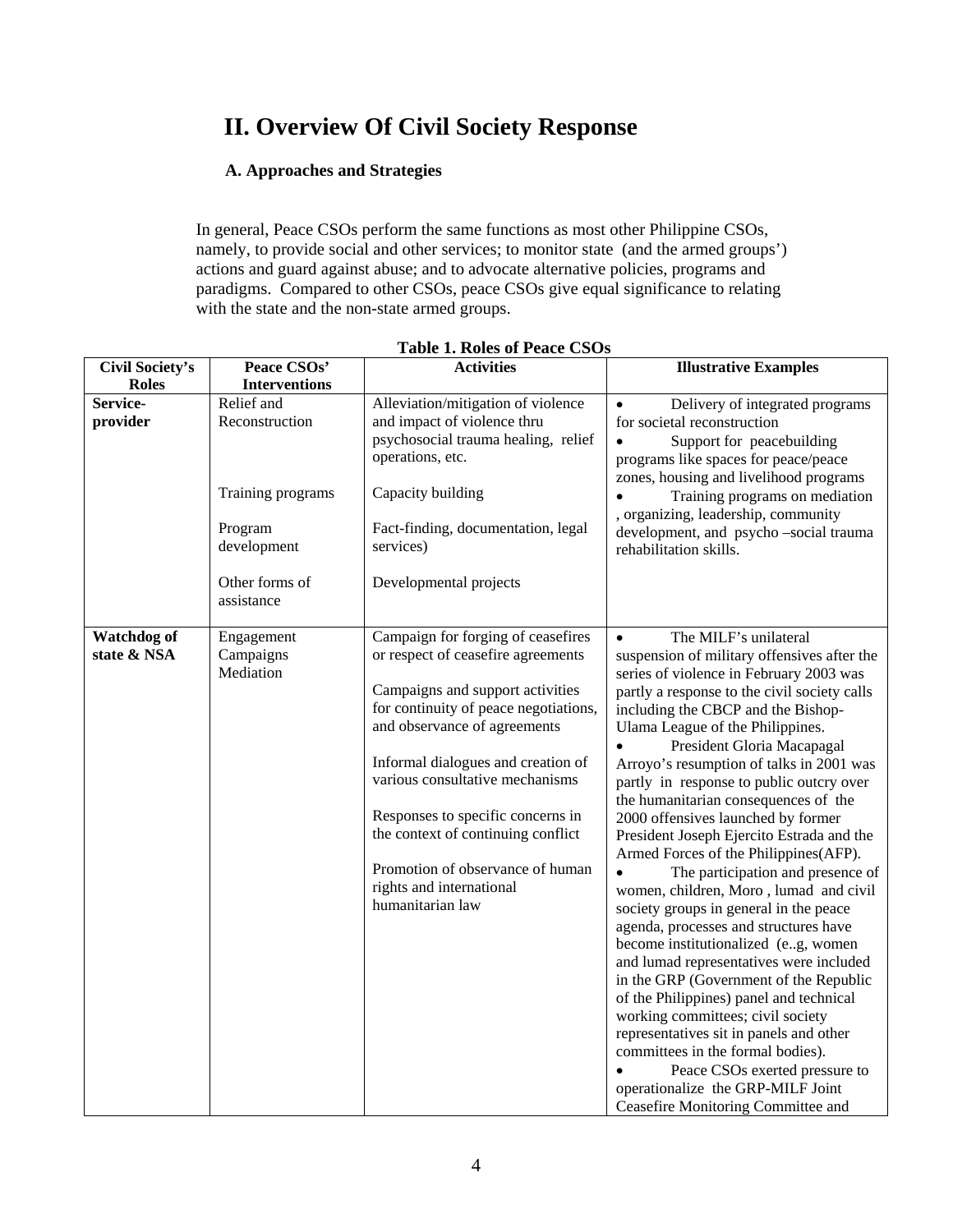|                     |                      |                                     | <b>Local Monitoring Teams</b>                                                    |
|---------------------|----------------------|-------------------------------------|----------------------------------------------------------------------------------|
|                     |                      |                                     | Peace CSOs have instituted                                                       |
|                     |                      |                                     | parallel third party monitoring/promotion                                        |
|                     |                      |                                     | mechanisms such as the Bantay Ceasefire                                          |
|                     |                      |                                     | (to monitor the GRP-MILF Ceaseifre                                               |
|                     |                      |                                     | Agreement) and the Sulong CARHRIHL                                               |
|                     |                      |                                     | (to promote observance of the GRP-NDF                                            |
|                     |                      |                                     | Comprehensive Agreement on Human                                                 |
|                     |                      |                                     | Rights and International Humanitarian                                            |
|                     |                      |                                     | Law).                                                                            |
|                     |                      |                                     | Peace CSOs, and religious                                                        |
|                     |                      |                                     | leaders in particular, facilitate the release                                    |
|                     |                      |                                     | of detained suspects, bodies and personal                                        |
|                     |                      |                                     | belongings of rebels killed in operations;                                       |
|                     |                      |                                     | of AFP soldiers taken by the NPA; and                                            |
|                     |                      |                                     | the withdrawal of troops in certain areas.                                       |
|                     |                      |                                     | Campaigns directed at the two parties                                            |
|                     |                      |                                     | for more respect for the rights of people                                        |
|                     |                      |                                     | doing justice & peace work.                                                      |
| <b>Advocates of</b> | Policy advocacies    | Policy change/reprioritization      | Successful lobby for the creation of<br>$\bullet$                                |
| alternative         | Peace education      |                                     | the National Unification Commission                                              |
| policies,           | Interfaith dialogues | <b>Institutional reforms</b>        | (NUC), the National Anti-Poverty                                                 |
| programs or         |                      |                                     | Commission (NAPC) and National                                                   |
| paradigms           |                      | Growth of peace consciousness, $\&$ | Commission on Indigenous Peoples                                                 |
|                     |                      | of peace organizations/programs     | (NCIP). The NPIC formation was                                                   |
|                     |                      |                                     | preceded by exposes which pushed                                                 |
|                     |                      |                                     | government to act on cases and outbreak                                          |
|                     |                      |                                     | of violence, e.g., it put up Task Force 63                                       |
|                     |                      |                                     | to deal with conflicts arising from<br>development projects in IP communities.   |
|                     |                      |                                     | The Task Force's responsibilities were                                           |
|                     |                      |                                     | later transferred to the NCIP.                                                   |
|                     |                      |                                     |                                                                                  |
|                     |                      |                                     | Successful lobby for the adoption by<br>the National Government of the Six Paths |
|                     |                      |                                     | to Peace and the Social Reform Agenda                                            |
|                     |                      |                                     | Lobby for the passage of related laws                                            |
|                     |                      |                                     | (e.g., Anti-Rape law, creation of NAPC                                           |
|                     |                      |                                     | and NCIP laws)                                                                   |
|                     |                      |                                     | Influencing how media writes about                                               |
|                     |                      |                                     | peace and conflict and helping generate                                          |
|                     |                      |                                     | greater peace awareness among media                                              |
|                     |                      |                                     | people and institutions.                                                         |
|                     |                      |                                     | Institutionalizing peace studies, and                                            |
|                     |                      |                                     | peace and conflict research in the                                               |
|                     |                      |                                     | academe                                                                          |
|                     |                      |                                     | Holding interfaith dialogues at the<br>$\bullet$                                 |
|                     |                      |                                     | national and local levels to promote                                             |
|                     |                      |                                     | interreligious harmony, tolerance and                                            |
|                     |                      |                                     | ecumenism                                                                        |
|                     |                      |                                     |                                                                                  |

The different dimensions of conflict and peace-building have required different interventions. Peace CSOs may be involved in one or more of several types of activities, and aim to achieve certain articulated goals or meet identified needs. Explicitly or implicitly, they have responded to the different dimensions of human security. Philippine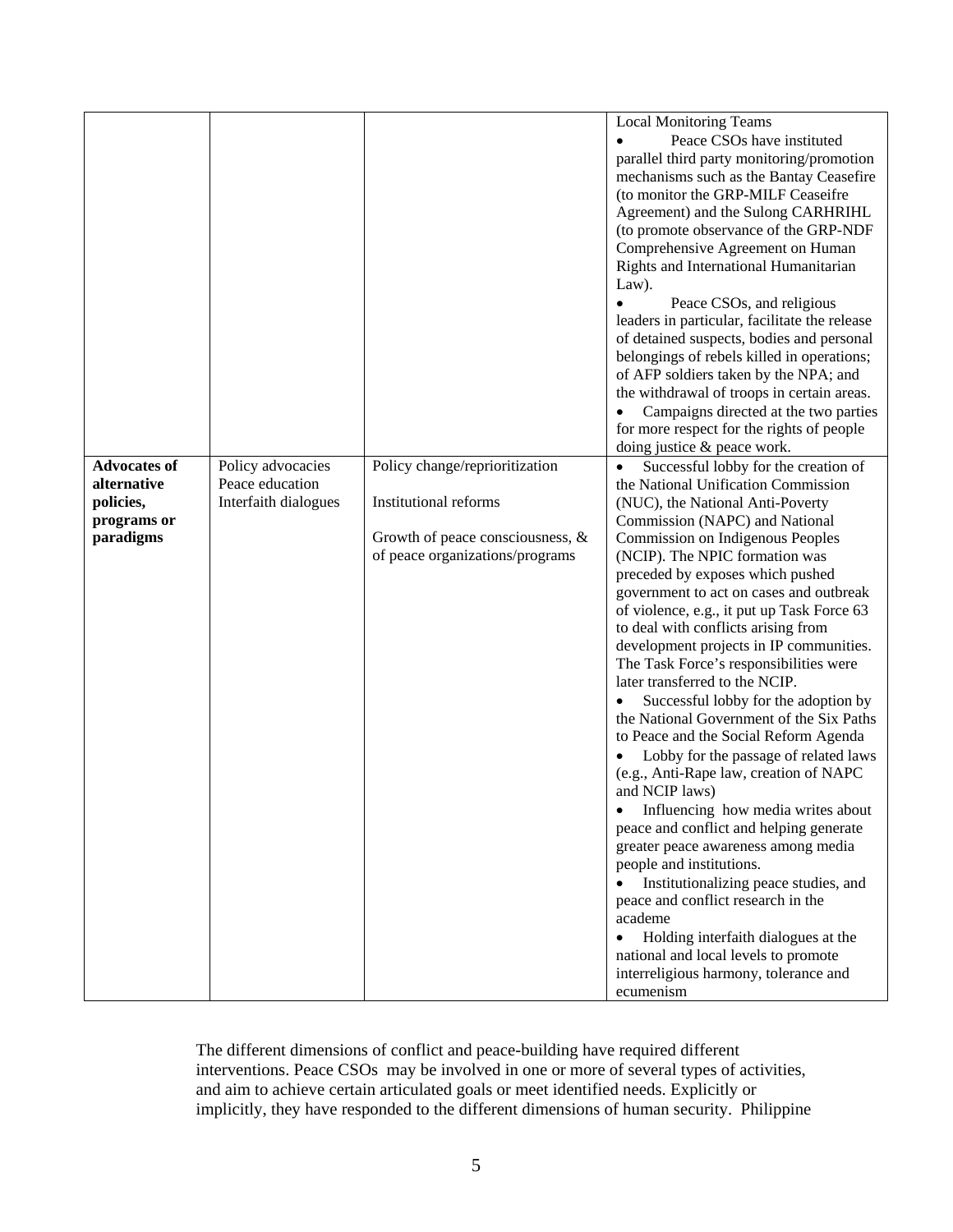civil society peace-building strategies, efforts or peace action can be further particularized based on type of activity or goals. One such categorization of activities or interventions of Philippine peace CSOs based on types of activities was done in 1997, based on a survey of more than 100 peace groups in the country at that time:

| rabic 2. Types of CSO I cace line ventions |                                                                                     |  |
|--------------------------------------------|-------------------------------------------------------------------------------------|--|
| PEACE ACTION                               | <b>DESCRIPTION</b>                                                                  |  |
| Peace Constituency-                        | Advocacy work, campaigns, organizing, networking, peace education, inter-faith      |  |
| <b>Building</b>                            | dialogues and other activities aimed a promoting a peace agenda, and/or culture of  |  |
|                                            | peace, and organizing constituencies united or mobilized along these goals.         |  |
| Conflict-reduction efforts                 | Activities aimed a de-escalating the level of political violence and addressing the |  |
|                                            | negative impact of violence on affected communities and individuals, with the end   |  |
|                                            | of view of enhancing the conditions for sustainable peace, seeking respite from     |  |
|                                            | violence, receiving justice and reparation for human rights violations, and healing |  |
|                                            | wounds of war inflicted on war-torn communities.                                    |  |
| Conflict-settlement efforts                | Activities geared toward achieving a non-military solution to the major armed       |  |
|                                            | conflicts, including facilitating, mediating and advocating political negotiations  |  |
|                                            | and meaningful reconciliation.                                                      |  |
| Peace Research & Training                  | Research efforts and studies on impact of war, peace, conflict resolution, etc, and |  |
| Programs                                   | training in skills important to peace-building, thereby supporting and building     |  |
|                                            | capacities for peace action.                                                        |  |
| Social Development Work                    | Economic, livelihood/development, environmental projects and implementation of      |  |
|                                            | actual social and economic reforms aimed at reconstruction and bringing about       |  |
|                                            | social redistribution of wealth, popular empowerment and sustainable                |  |
|                                            | development.                                                                        |  |

**Table 2. Types of CSO Peace Interventions** 

*Source: Coronel Ferrer (1997)* 

The deepening and broadening of the peace constituency (or *peace constituencybuilding*) stem from the acknowledged need to expand reach and influence all sectors in order to have an impact on both state and rebel policy and on the situation on the ground where the people affected by the conflict live. Such a broad peace constituency is crucial to generating the national consensus on the needed reforms and the process of achieving peace by way of peace. The peace constituency accompanies the gradual process of reconstructing society, mending the social fabric torn by protracted conflict, and bringing about sustainable development and governance reforms. In this categorization, peace education is part of peace constituency-building. An increasing number of schools are initiating awareness development programs on the values of peace and social responsibility. At least eight schools have declared themselves "peace zones". School activities have included ceremonial burial/burning of war toys, the creation of peace gardens, peacemaking trainings, setting up of a "reconciliation tent" in school as an exercise in conflict management and resolution, public protests against violence in television, candlelight vigils for peace (e.g., during the Gulf War) and for  $a$  dialogues with soldiers, police, evacuees and other affected sectors.

Some peace CSOs, meanwhile, focus on addressing the impact of violence in communities (*conflict-reduction efforts*). War weighs heavily on civilians, especially in non-conventional warfare where enemy lines are not clear and civilians are not easily distinguished from combatants. Peace groups have thus campaigned hard for the observance of human rights (e.g., rights against arbitrary arrests, torture, execution) and international humanitarian law principles in the conduct of war (e.g., stopping forced evacuations, pillage, and the use of child soldiers and landmines); and the cessation of hostilities through unilateral declarations or bilateral agreements. Faced with direct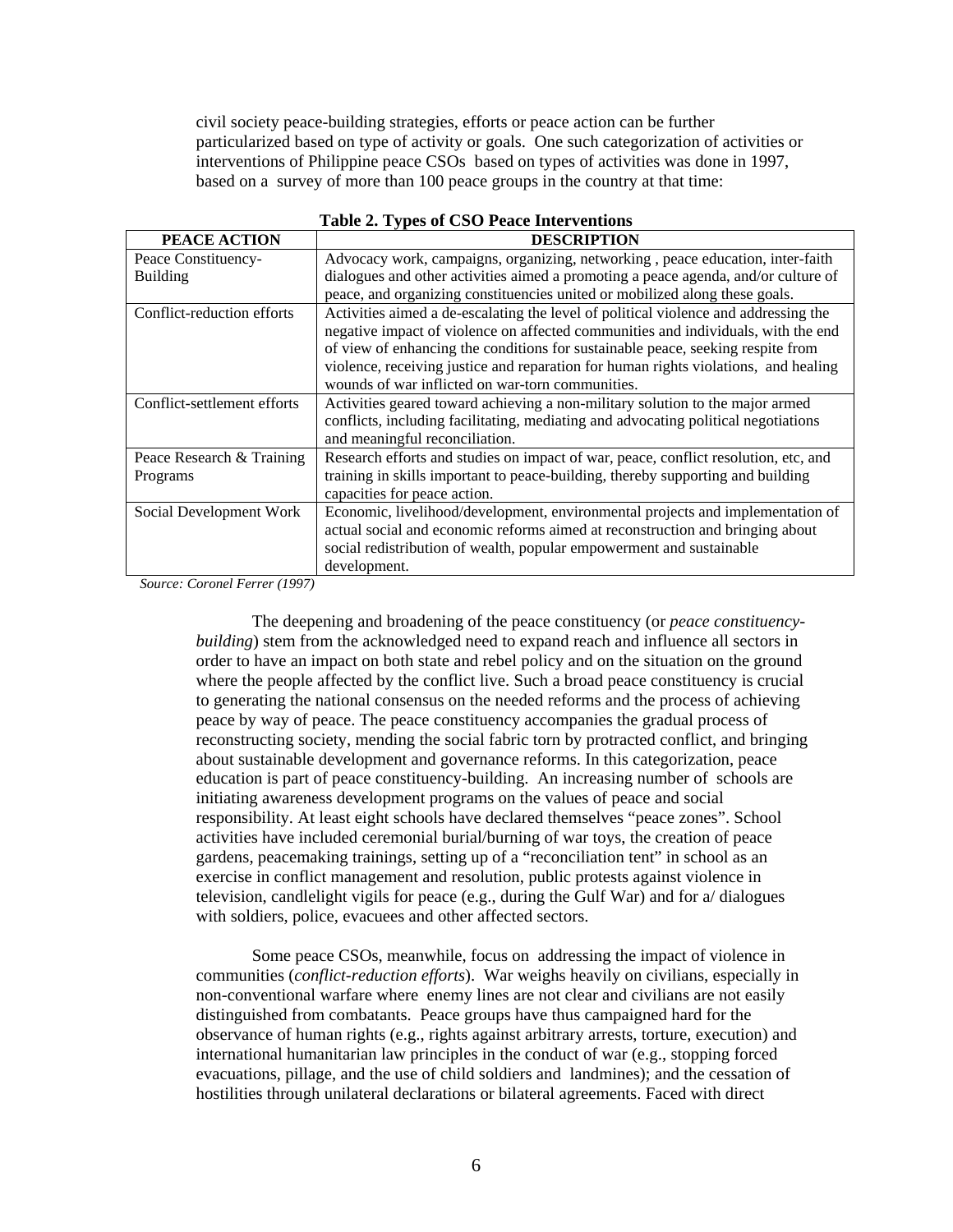violence, they have taken on the task of mobilizing and providing (physical, mental/psychological, and material) relief, rehabilitation and reconstruction assistance to war-torn communities.

Significantly, communities on their own have taken steps to keep the peace in their localities and regain control over their own lives. A good example is the creation of peace zones – or zones barring entry to armed groups and demanding respect for the community's right to peace – in their localities. Bantay Ceasefire is another type of citizen initiative aimed at stopping direct violence. It actively sustains the observance of the ceasefire between the GRP and the MILF. A newer, similar initiative is the Sulong CARHRIHL (Comprehensive Agreement on Respect for Human Rights and International Humanitarian Law) formed in October 2004 which seeks to promote compliance with the CARHRIHL of both the government and the National Democratic Front (NDF).

To achieve the specific goal of achieving a peaceful settlement of the conflicts (*conflict settlement*), peace groups have put pressure on all parties to the conflict to stay on the negotiation track, and to sustain the process through confidence-building measures and firmer commitment to the peace process. In this way, civil society groups act as "third party" to the conflicts. They follow through the negotiations, and provide critiques and alternatives. Third-party intervention at the national level are more directly attuned to the dynamics of the official political negotiations but are supplemented by similar perhaps more informal third-party mediation that take place at the lower levels that address specific incidents of violence or negotiate concerns important to the community. In remote Abra municipalities like Tubo, Lucub and Malibcong, for example, community folk through their local leaders have exacted accountability from both government and rebel forces for certain human rights violations.

Religious leaders and diocesan Social Action Centers in the provinces play active citizen mediation roles. Bishops and priests in conflict-affected areas are asked to facilitate the release of rebel/AFP soldiers or officers taken into custody by the other party, or to allow the safe passage of people retrieving bodies and/or personal belongings of dead soldiers/rebels. In the Cordilleras, the traditional *bodong* associations or the council of tribal elders have also performed citizen mediation roles. Notable among these indigenous leadership formations are the Kalungaya elders in Tinoc and the Kalinga Bodong Council composed of tribal peace pact holders. The bodong is an indigenous conflict resolution mechanism to settle tribal conflicts, but it has been transformed to address the presence of armed conflict between the state and anti-state forces. Peace zone communities also operate as mediating bodies engaging both the state and the rebel groups. Mediating bodies include the barrio peace councils, municipal peace committee and liaison team put up in the Sagada peace zone; and the inter-peace zone committee in the Bituan Zone of Life .

The attainment of peace is a goal that requires continuing research and training *(peace research and training)* of practical and analytical value. Database gathering, descriptive and comparative analyses of local and foreign experiences, and theorizing on peace and the ways to peace – all these guide everyday action and contribute to the world body of knowledge and learning essential to local, national and world peace. On the other hand, trainings equip leaders, activists, and community residents with skills needed in conflict prevention, management, resolution and transformation. In the last two decades,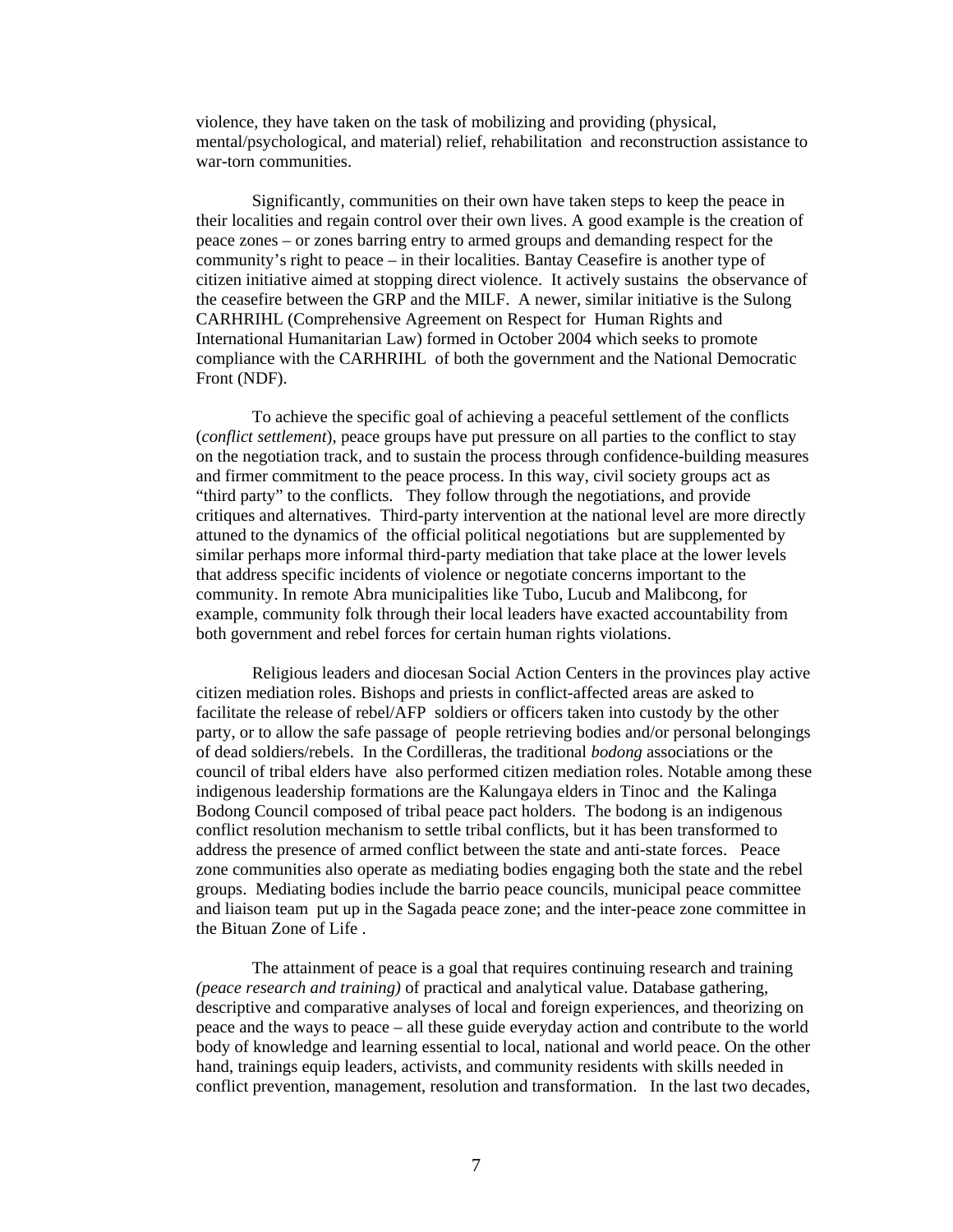several research and training institutes and programs have been formed to undertake these goals.

Developmental work, reconstruction of communities and provision of alternative livelihood projects *(social development work)* are increasingly being integrated as part of peacebuilding, especially in areas affected by the conflict. They involve activities beyond provision of relief or temporary shelter to displaced communities toward generating greater self-reliance and attainment of more sustainable livelihoods and harmonious communities. They contribute to the more strategic need to address the economic roots of armed conflict and secure social wellbeing.

A different set of categorization based on aims may help to illuminate further the links between human security, peace and conflict.

| Table 5. Types of CSO flittle vehicles According to Alliis |                                                                            |  |
|------------------------------------------------------------|----------------------------------------------------------------------------|--|
| <b>Type of Intervention</b>                                | <b>Aims</b>                                                                |  |
| Intervening directly in conflict                           | - Preventing escalation of violence                                        |  |
|                                                            | - Enabling a settlement (e.g., confidence-building, facilitating dialogue, |  |
|                                                            | negotiation, mediation                                                     |  |
|                                                            | - Maintaining a presence (e.g., unarmed protection and monitoring)         |  |
| Addressing the consequences of                             | e.g., post-war physical and social reconstruction, psychosocial counseling |  |
| conflict/violence                                          | and trauma relief, reconciliation and rebuilding social relationships,     |  |
|                                                            | truth commissions, demobilization and reintegration of former              |  |
|                                                            | combatants                                                                 |  |
| Working on the social fabric                               | e.g., institutional reforms, promoting participation in decision-making,   |  |
|                                                            | developing good governance, education for peace and justice.               |  |

**Table 3. Types of CSO Interventions According to Aims** 

*(Fisher et al 2000 cited in Palm-Dalupan 2000)* 

While broad enough, these two categorization schemes (Tables 2 and 3) may not capture the richness and diversity of efforts that have been reflected in context-specific or concern-specific sets of strategies. To see this richness, we draw out samples of interventions representing three different (but related) areas of peacebuilding: Mindanaofocused interventions, peace education with emphasis on formal education, and psychosocial trauma rehabilitation.

One will find that a group's peace-building strategy in Mindanao would stress components like enhancing Muslim-Christian relations and inter-faith dialogues. For example, see Annex 1 for the range of activities of the Peace Advocates Zamboanga (PAZ). With the dispersal of Muslim populations to different provinces including in Luzon and the Visayas, interfaith organizations such as the Metro Manila-based Peacemakers' Circle are sprouting in urbanized cities and town centers outside of Mindanao. The Peacemakers' Circle supported the construction of the prayer room at the Greenhills Shopping Center in Metro Manila when the plan was opposed by influential residents in the upscale subdivision.

Meanwhile, school-based peace education advocates have employed strategies based on their vision of a "culture of peace" and the need to develop the youth into peacebuilders. They have naturally emphasized, but have not limited themselves to, school-based programs (see Annex 2 for a matrix of activities undertaken by memberschools of the Peace Education Network).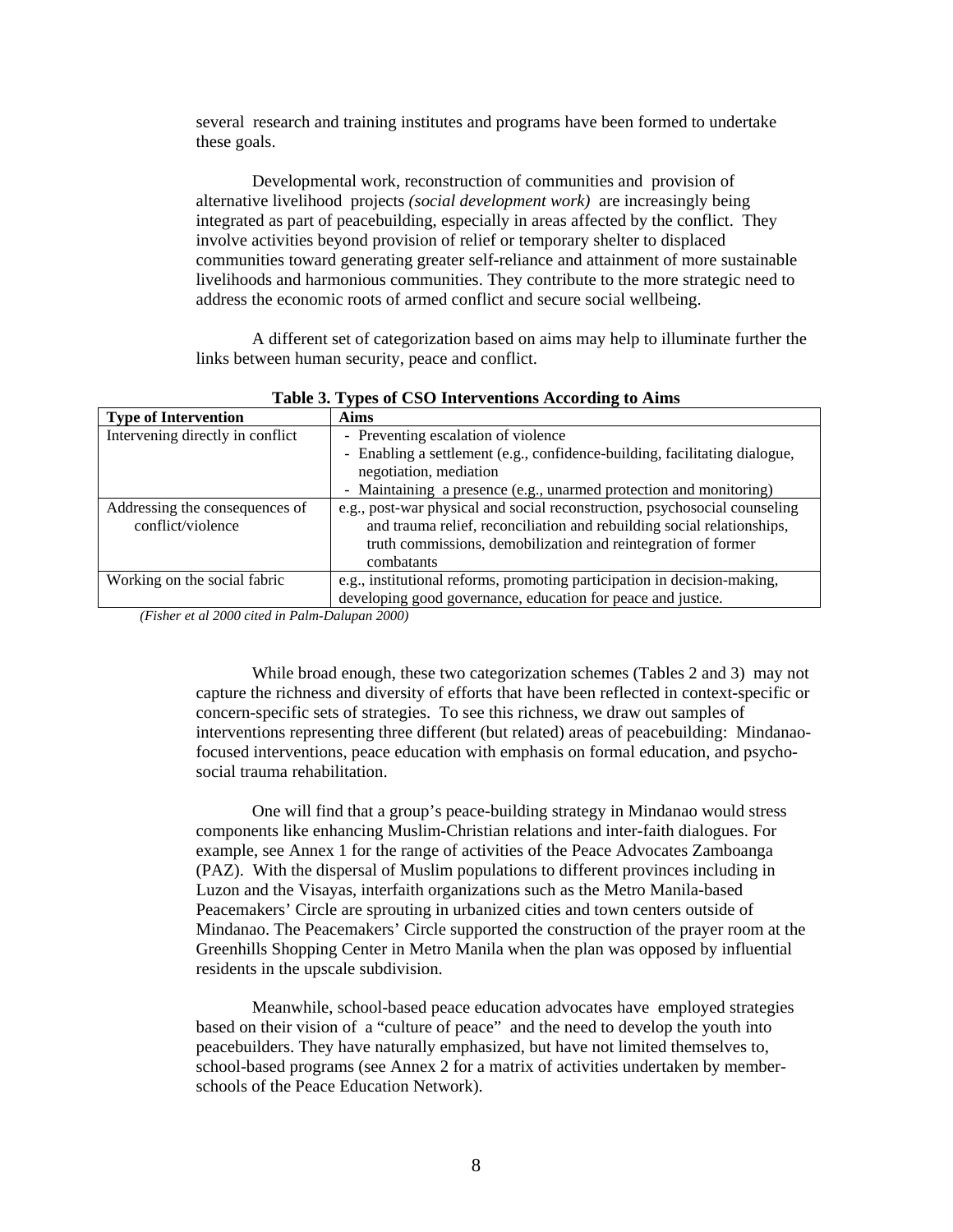A psycho-social approach to conflict and violence gives stress to the psychological well-being of individuals and communities. Interventions along this line have proven effective precisely because they employed a comprehensive perspective of human security, and correspondingly advocated a total or holistic approach – in effect, "healing of the less visible wounds of war, integrating it in the process of transforming the violent nature of the conflict into a more positive atmosphere amenable to the resolution of the root causes of the armed conflict" (Protacio-De Castro, p.2). Peacebuilding in the Philippines from the psychosocial trauma rehabilitation perspective involves a wide range of responses including physical, psychological and social reconstruction (see Annex 3 for a matrix of the types of interventions built into psychosocial rehabilitation work).

#### **B. Range of CSO Formations Addressing the Armed Conflicts/Promoting Peace**

 This section will provide an overview of the (a) people's organizations, notably the peace zones; (b) coalitions and networks; and (3 )NGOs and programs that were or are actively involved in the Philippine peace process. Peace CSOs may be of two types. Focused Peace CSOs are organizations whose members use the catch-phrase "peace" to distinguish and describe themselves ("peace activists"), their organizational agenda ("peace agenda"), and their philosophy ("peace philosophy"). A secondary peace organization, meanwhile are those groups whose primary identification is set in other frames (e.g., diocesan Social Action Centers which undertake diverse functions, the Mabolo Mothers' Organization in Camarines Sur which is a basically a woman's organization, or a trade union or student organization). But they nonetheless see their particular advocacy as interconnected to the quest for peace, and consider themselves peace activists or a peace organization (Coronel Ferrer, 1997:11).

It should be noted that while Philippine civil society is relatively strong and dynamic, the Philippine peace movement is fairly young – compared, for example, to the human rights and the women's movements. Thus, government had tended to rebuff organized civil society pressure, saying they make up a small constituency with presumably the bigger population in favor of war. The armed groups, with their respective constituencies, also vary in their acceptance of third parties from the people's ranks as legitimate interlocutors.

#### **1. Peace Zones and Other People's Organizations for Peace**

This category is the particular manifestation of what are usually referred to as "people's organizations" (POs), a common type of CSO in the Philippine setting. A PO may be defined as "an organization of individuals drawn from among grassroots communities, sectors or other groupings, committed to advance their shared rights and welfare" (Coronel Ferrer, 1997:21) . POs are usually considered "solid" or "mass-based" organizations. They are "solid" because they are fairly tightly organized groupings of ordinary citizens banded together as a territorial (barangay, sitio, city, province), group or sectoral (women, workers) unit for a common cause (community, environment, human rights, peace). In contrast, broader and looser networks undertake "sweeping" work addressed to the public at large. NGOs, dubbed "service-providers," are also distinguished from POs who are effectively recipients of NGO services. In general, NGOs are made up of hired or voluntary staff who are accountable to their board and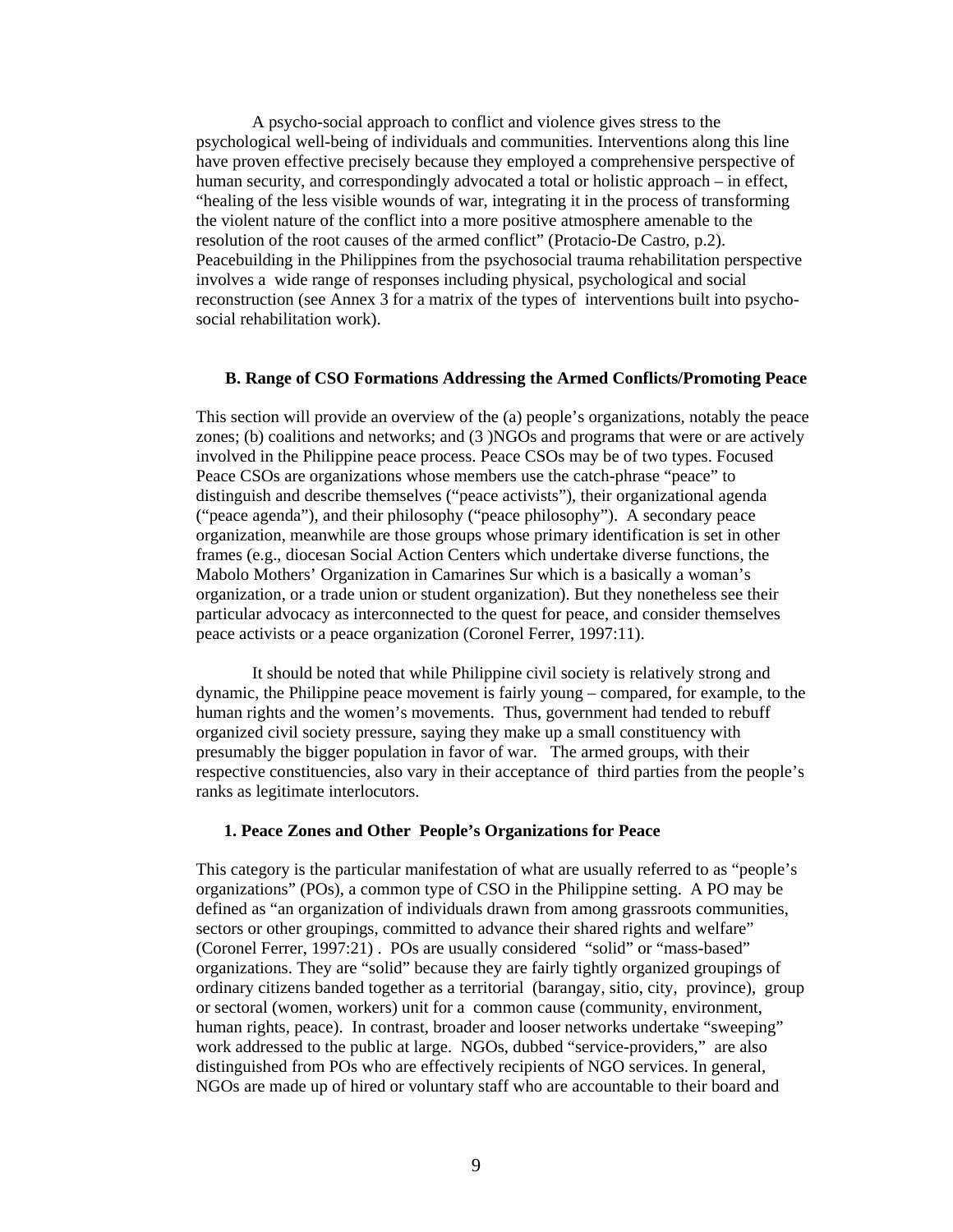funders, while POs are composed of individual members with a set of officers or leaders who are accountable to the mass membership.

The most solid manifestation of a focused peace PO are the "peace zones". Peace zones can be considered as the generic name for community-based initiatives to stop and prevent violence, and to gradually restore and enhance community peace and wellbeing. They are a concrete initiative coming from the people to regain control and normalcy in their lives. The peace zones were usually formed in response to an upsurge of traumatic violence. In Sagada, Mt. Province, these were the 1988 killing of two children by drunken soldiers in the town center followed by the death of a pupil in an attack waged by the New People's Army (NPA) on AFP soldiers encamped on the grounds of the town's public high school. The formation of the Tinoc Peace Zone in Ifugao Province was precipitated by the NPA raid on the municipality's cache of arms. The Cantomanyog Peace Zone in Negros Occidental was put up by people returning to their communities after forcible evacuation resulting from the AFP's "Operation Thunderbolt" in 1989. With the help of the parish priest, the community firmed their resolve to return to their community. To ensure their safety, they asked the AFP and the NPA to respect their decision.

Peace zones rely largely on moral persuasion to impose their declaration and the strength of their community organization to be able to negotiate with the parties in conflict. A Coalition for Peace primer defined a peace zone as "a geographic area within which war and any other forms of armed hostility may no longer be waged, and where peacebuilding programs will address roots and manifestations of the conflict in the community" (cited in Garcia and Hernandez, 1989:226).

From the late 1980s to the early 1990s, more than 10 communities have declared themselves peace zones. These early peace zones ranged from sitio, to barangay, to town or city in coverage. The city-wide Naga Zone of Peace, Freedom and Neutrality (ZOPFAN) that was declared in 1988 is the country's first peace zone. Although not the actual battleground, armed encounters in the city's suburbs and the spate of NPA bombings on bridges and main roads in Bicol during those years caused uneasiness in the urban populace. Most of these first wave of peace zones are in areas directly affected by the conflict between the government and the Communist Party of the Philippines (CPP)- NPA, namely, in the Mt. Province, Kalinga, Abra, Bicol, Negros Occidental, and North Cotabato. During the Ramos administration, some of these peace zones became "Special Development Areas" and provided with development funds by government. In some areas, government infusion of funds produced conflict within the organization.

| THE IS THE THREE OF COMMUNIST FORCE EQUIVE (1900 1991) |                                                                |                                         |
|--------------------------------------------------------|----------------------------------------------------------------|-----------------------------------------|
| Peace Zone                                             | Date Founded/Declared<br>or Approximate Period<br>of Formation | Coverage                                |
| Naga Zone of Peace, Freedom                            | September 1988                                                 | City, in Camarines Sur Province (Bicol) |
| and Neutrality                                         |                                                                | Region)                                 |
| Sagada Demilitarized Zone                              | November 1988                                                  | Municipality of Tabuk in Mt. Province   |
|                                                        |                                                                | in Northern Luzon                       |
| Tabuk, Kalinga Matago-an                               | 1989                                                           | Municipality in the Province of Kailnga |
| ("Zone of Life")                                       |                                                                | in Northern Luzon/Cordillera            |
| Cantomanyog Peace Zone                                 | October 1989/Feb 1990?                                         | Sitio in Barangay Haba, Candoni,        |
|                                                        |                                                                | Negros Occidental                       |
| Tulunan Zone of Life                                   | 1989-1990                                                      | Two barangays (Bgy. Bituan and          |

**Table 4. First Wave of Community Peace Zones (1988-1994)**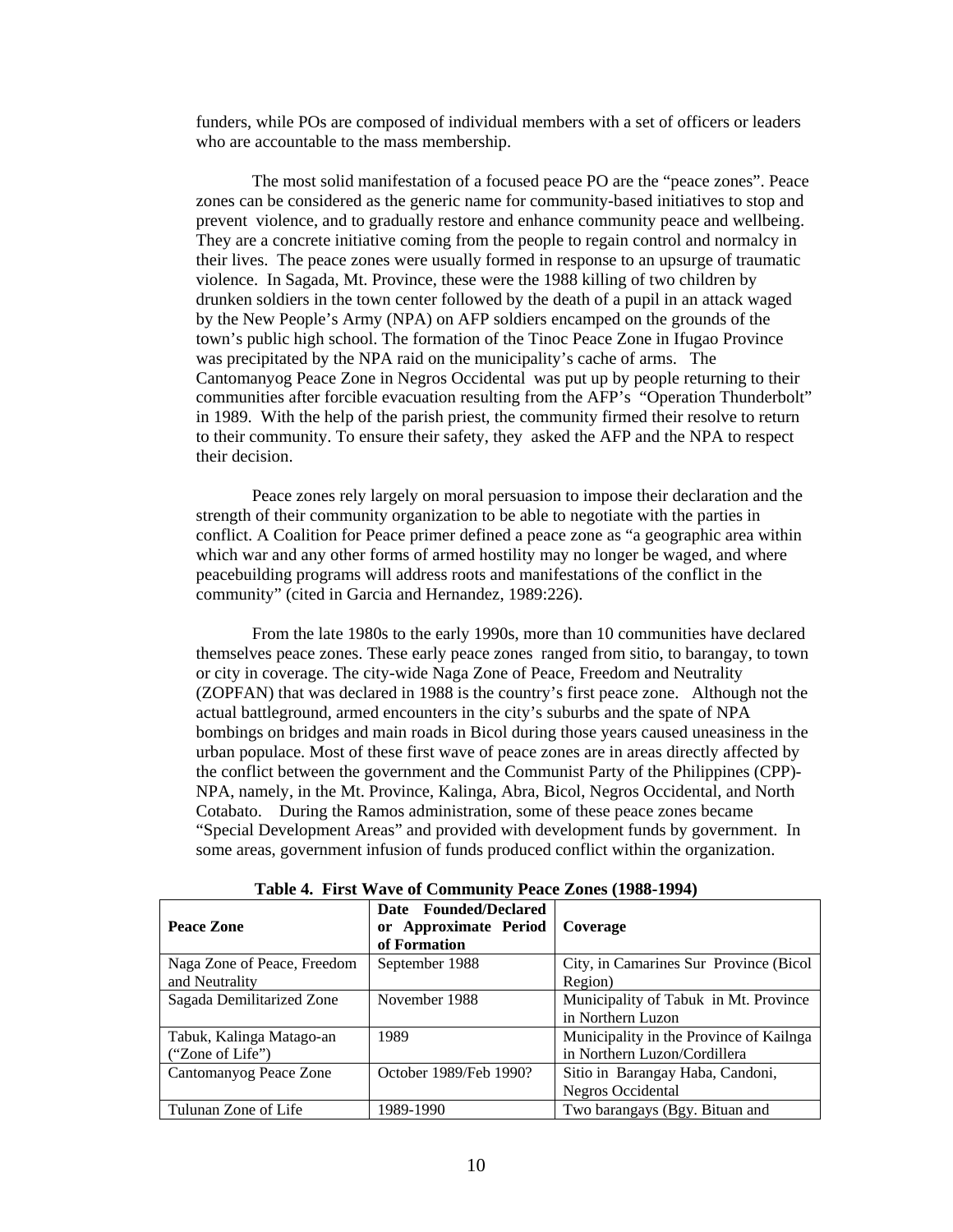| - Bituan Peace Zone          |                        | Nabundasan) and two sitios (Sitio       |
|------------------------------|------------------------|-----------------------------------------|
| - Miatub Peace Zone          |                        | Miatub in Bgy. Tuburan;, and Sitio      |
| - Nabundasan Peace Zone      |                        | New Alimodian in Bgy. Banayal) in       |
| - New Alimodian Peace Zone   |                        | Tulunan, North Cotabato Province,       |
|                              |                        | Mindanao                                |
| Cadiz City*                  | Late 1980s/Early 1990s | City in Negros Occidental (declared by  |
|                              |                        | the incumbent mayor)                    |
| Tinoc Peace Zone*            | 1991                   | 12 bgys in the Municipality og Tinoc in |
|                              |                        | Ifugao Province, Northern Luzon         |
|                              |                        | (Cordillera)                            |
| Irosin Peace Zone            | <b>July 1992</b>       | Municipality in Sorsogon Province       |
|                              |                        | (Bicol Region)                          |
| Tamlang Valley Demilitarized | 1991                   | Tamlang Valley in Negros Oriental       |
| Zone                         |                        |                                         |
| Bangilo, Abra                | 1993                   | Gubang tribal community in three        |
|                              |                        | barangays (Bgys. Buanao, Umnap and      |
|                              |                        | Lat-ey in Malibcong) in the district of |
|                              |                        | Bangilo, Municipality of Malibcong,     |
|                              |                        | Abra province                           |
| Barangay Mahaba, Marihatag   | January 1994           | Barangay, in Marihatag Municipality,    |
| Peace Zone                   |                        | Surigao del Sur province in Mindanao    |

 *\*dormant or moribund* 

There has been a new wave of peace zone-building, mostly but not exclusively in areas affected by the GRP-MILF hostilities. "Sanctuaries of Peace" and "Spaces for Peace" are their more recent variations. The aim of stopping and preventing violence and building the infrastructure for peace remains, but the process for their formation may have been different. For example, their formation may have been facilitated by government and other CSOs (church, NGO) and not largely by the community acting on its own. Also, there might have been a more realistic attitude on the part of the community that even as armed men (soldiers, rebels) or a degree of militarization remain in their communities, it is possible to start building "spaces for peace," starting with the rehabilitation of the affected populace. The Spaces for Peace were declared by several communities (13 sitios in 5 barangays) in Pikit, North Cotabato, a predominantly Muslim town, with the support of the local parish office, after the 2000 wave of violence. The same was done by 370 Chirstian and Muslim communities from Bgy. Panicupan, Pikit, as conflict once more escalated in the area in February 2003.

Sanctuaries of Peace were declared in some 56 communities in Maguindanao, North Cotabato and Lanao del Sur, with the help of Tabang Mindanaw**,** a coalition of various organizations that have been providing relief and rehabilitation to areas in Mindanao affected by natural and man-made disasters. The process of forming a Sanctuary for Peace begins in evcation centers through community organizing and education. Once consolidated in the desire to return to their community, a peace declaration is made, followed by negotiations with both national and local defense and army officials of the government as well as the MILF leadership. Upon their return, the community is given rehabilitation funds to rebuild their homes and install basic services such as potable water and roads. Tabang Mindanaw calls this approach, the Integrated Return and Rehabilitation Program (Tabang Mindanaw, 2004)

Another cluster of peace zones was put up with the help of the Community Organizaing-Multiversity (CO-Multiversity) and funding from the Canadian government. The peace zones in this cluster are located in seven barangays in Maguindanao, Lanao del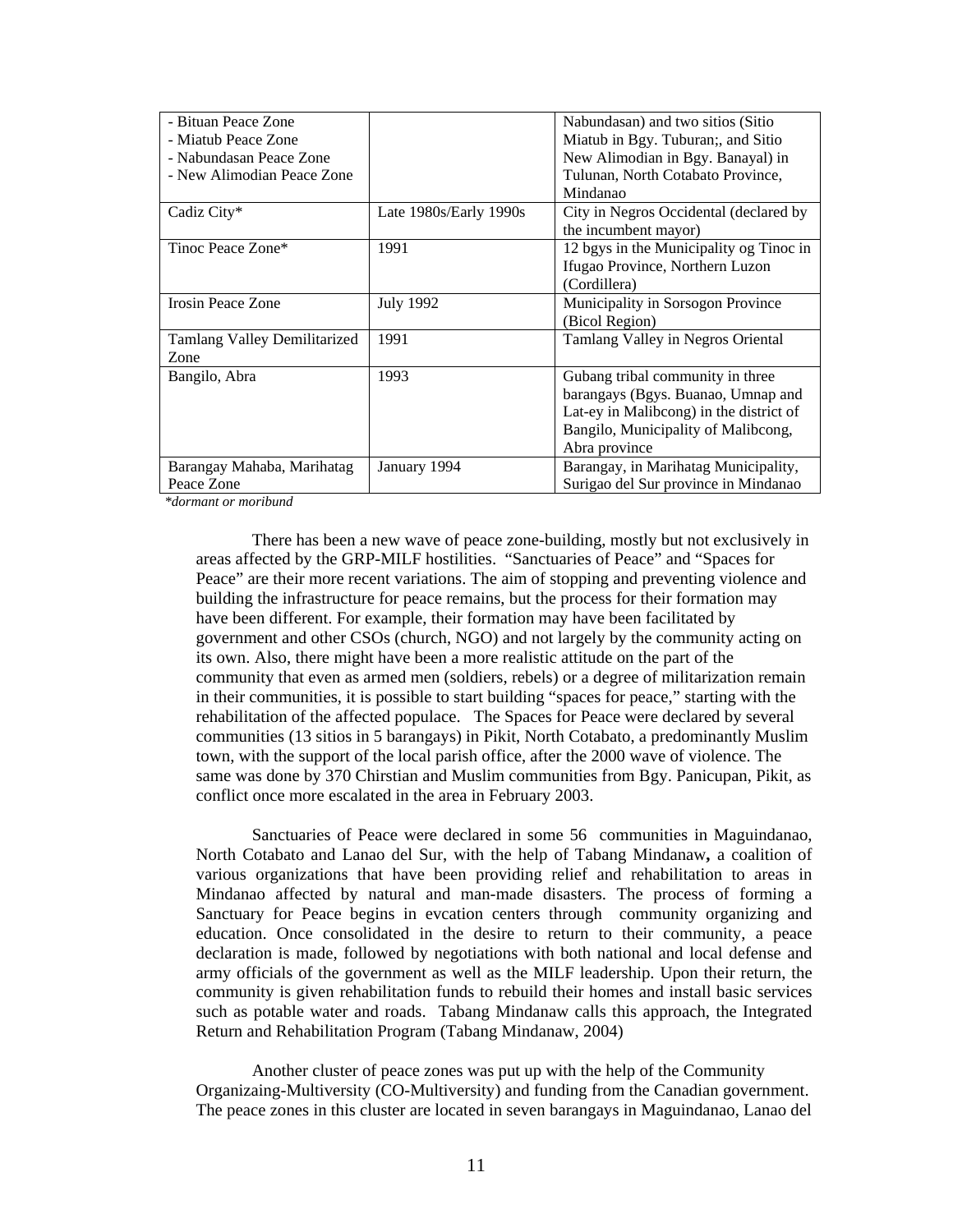Sur and Sultan Kudarat, all in the vicinity of the former MILF Camp Abubakar. In Lanao del Sur, the barangays are Bgy. Barorao in Balabagan, and Bgy. Daguan in Kapatagan. In Maguindanao, these are Bgy. Makir in Datu Odin Sinsuat; Sitio Cagarawan, Bgy. Tugaig in Barira; Bgy. Matay in Buldon; and Bgy. Bayanga Norte inMatanog. Bgy. Chua in Bagumbayan is in Sultan Kudarat. In June 2003, these peace zones organized an interarea alliance called Sindaw Ko Kalilintad (light of peace).

Independent "peace zones" have also been put up in other places. The peace zone in Bgy. Bual in Isulan, Maguindanao was a community response in 1998 to a Christian-Muslim feud, that was eventually institutionalized in a barangay resolution in 2001. Other peace zones have been declared in Bgy. Dinas in Zamboanga del Sur; and Bgy.Maladeg in Sultan Gumander, Lanao del Sur. Each one has its unique circumstances, leadership, and combination of catalysts, as well as size, coverage and specific conflicts being addressed (inter-tribal wars, tri-people or Moro-migrant hostilities, communal conflicts, family feuds, and/or the insurgencies). Those in indigenous communities such as in the Cordillera, notably the Kalinga Matago-an (first wave) and the Baguio-Benguent Matago-an (second wave), are founded on traditional conflict resolution practices such as the inter-tribal *bodong* or *pagta* (pacts). While more attuned to address inter-tribal feuds, they are also responsive to insurgency-related violence that erupts in their communities.

| <b>Name</b>                                                                                                                                                                           | <b>Date Founded</b><br>or Formed | Coverage                                                                                                                                                                                                                                                                                                                                                                                                                                                                                         |
|---------------------------------------------------------------------------------------------------------------------------------------------------------------------------------------|----------------------------------|--------------------------------------------------------------------------------------------------------------------------------------------------------------------------------------------------------------------------------------------------------------------------------------------------------------------------------------------------------------------------------------------------------------------------------------------------------------------------------------------------|
| Clusters (Mindanao)                                                                                                                                                                   |                                  |                                                                                                                                                                                                                                                                                                                                                                                                                                                                                                  |
| Pikit Spaces for Peace<br>(initiated and led by the Immaculate<br>Conception Parish in Pikit)                                                                                         | 2000<br>2003                     | Several communities (13 sitios in 5 barangays including Nalapaan) in<br>Pikit, North Cotabato<br>Bgy. Panicupan, Pikit<br>(Note: currently made up of 7 barangays and collectively called the<br><b>GINAPALADTAKA</b> Spaces for Peace)                                                                                                                                                                                                                                                          |
| <b>Sanctuaries for Peace</b><br>(assisted and networked by Tabang<br>Mindanaw)                                                                                                        | 2000-2003                        | 56 communities spread out in the municipalities of Matanog, Datu<br>Montawal (previously Pagagawan), and Pagalungan in the province<br>of Maguindanao; the municipalities of Kabacan, Matalam, and<br>Carmen in the province of (North) Cotabato; the municipality of<br>Kaptagan in the province of Lanao del Sur                                                                                                                                                                               |
| Sindaw Ko Kalilintad (Light of<br>Peace)<br>(a network of peace zones supported<br>by the CO-Multiversity with<br>assistance from the Canadian<br>government; formalized in June 2003 | 2002-2003                        | Seven barangays in Maguindanao and Lanao del Sur in the vicinity of<br>the former MILF Camp Abubakar (Barangay Barorao, Balabagan,<br>Lanao del Sur; Bgy. Daguan, Kapatagan, Lanao del Sur; Bgy. Makir,<br>Datu Odin Sinsuat, Maguindanao; Sitio Cagarawan, Bgy. Tugaig,<br>Barira, Maguindanao; Bgy. Mataya, Buldon, Maguindanao; Bgy.<br>Bayanga Norte, Matanog, Maguindanao, .and Bgy. Chua,<br>Bagumbayan, Sultan Kudarat.) Note: the peace zones in each<br>barangay were organized earlier |
| Solo Variations (Mindanao)                                                                                                                                                            |                                  |                                                                                                                                                                                                                                                                                                                                                                                                                                                                                                  |
| Bgy. Maladeg, Sultan Gumander,<br>Lanao del Sur Peace Zone<br>(led by local leader Manuel "Bob"<br>Anton)                                                                             | 1998                             | 1 sq.km. zone in Bgy. Maladeg, Sultan Gumander, Lanao del Sur led<br>by Bob Anton. Expanded later to include Liyangan, Pindulunan,<br>Turayas, Sambayanan, Malico, Malalis, Mapialupa, Bolocaon, and<br>Kaludan for a total of 15 sq.km zone.                                                                                                                                                                                                                                                    |
| Bgy. Lipas, President Roxas, North<br>Cotabato                                                                                                                                        | March 2000                       | A peace agreement between the Manobo and the Moros in the the<br>barangay formed with the assistance of the Tribal Filipino Apostolate<br>of the Diocese of Kidawapan & maintained by a a peace council<br>called Task Force Kalilintad.                                                                                                                                                                                                                                                         |
| Bgy. Bual, Isulan, Maguindanao Peace                                                                                                                                                  | 2001                             | Bgy. Bual, Isulan, Maguindanao (passed by a barangay resolution)                                                                                                                                                                                                                                                                                                                                                                                                                                 |

#### **Table 5. Second Wave of Peace Zones (1998-2005)**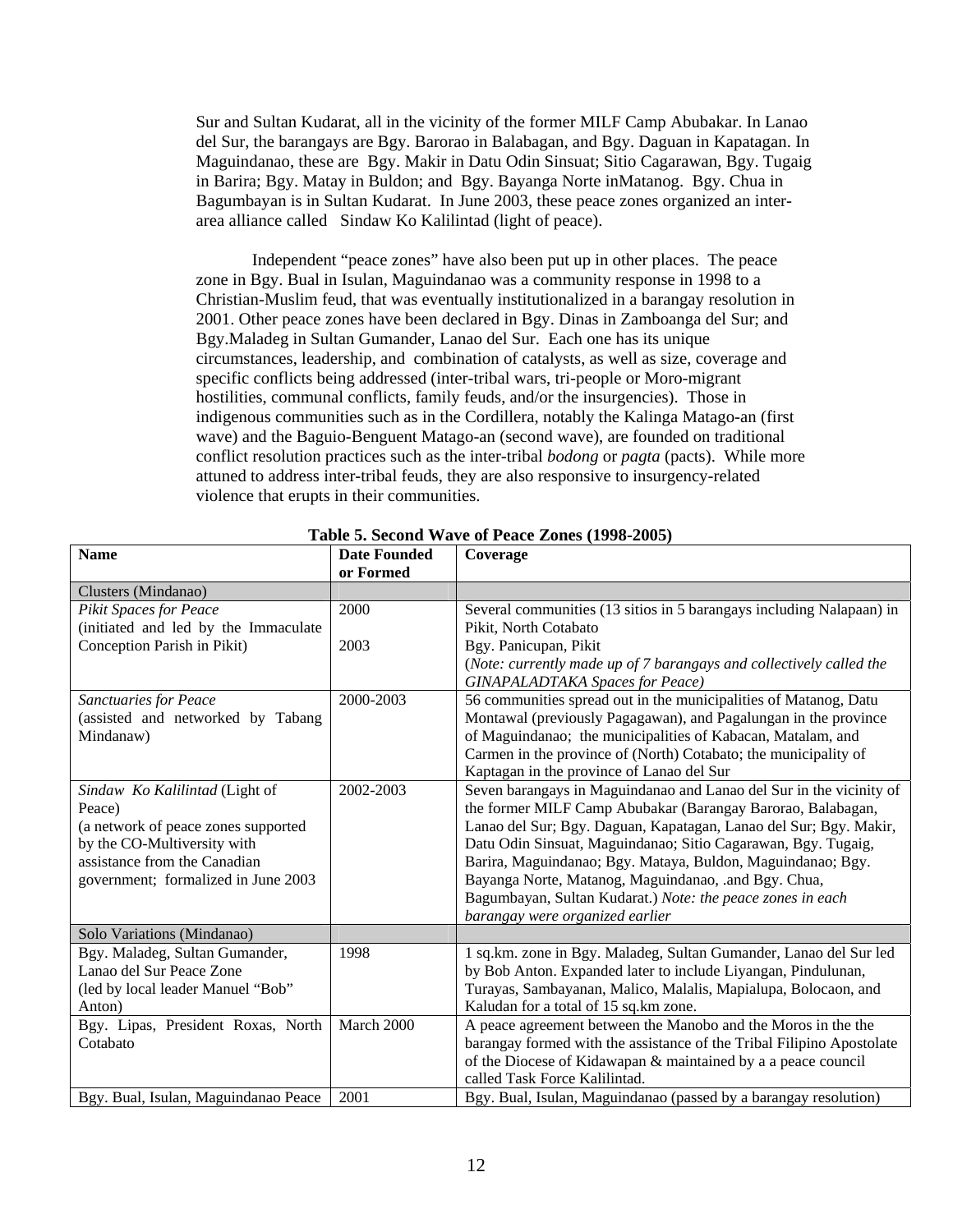| Zone<br>(initiated by the Muslim NGO,<br>Kadtuntaya)                            |             |                                                                                                                                                                           |
|---------------------------------------------------------------------------------|-------------|---------------------------------------------------------------------------------------------------------------------------------------------------------------------------|
| Bgy. Dinas, Zamboanga del Sur Peace<br>Zone                                     |             | Bgy. Dinas, Zamboanga del Sur                                                                                                                                             |
| Peace Zones in Sulu                                                             | Dec 2004    | Jolo town, Sulu province; and Indanan (Old Poblacion), Sulu                                                                                                               |
| Datu Piang Buffer Zone<br>(supported by the Kadtutntaya)                        | 2004/2005   | Four barangays of Datu Piang and two barangays of Datu Saudi, both<br>in Maguindanao province                                                                             |
| <b>Outside Mindanao</b>                                                         |             |                                                                                                                                                                           |
| Mountain Province Peace Zone<br>Cluster                                         | Nov 2003    | Municipalities of Sabangan, Bauko, Tadi-an, Sandanga, Besao and<br>Bontoc plus Sagada peace zone, in Mountain Province                                                    |
| Infanta and General Nakar Zone of<br>Peace, Freedom and Development<br>(ZOPFAD) | Sept 2004   | Infanta and Gen. Nakar towns, Quezon Province                                                                                                                             |
| Benguet and Baguio Matago-an<br>("Zone of Life")                                | 20 Feb 2005 | Municipality of Benguet and Baguio City; declared by elders of the<br>Guina-ang and Lubuagan tribes of Kalinga in Baguio City as peace<br>zone areas among tribal members |
| Baras Peace Zone                                                                | $\gamma$    | Two barangays on Negros Island: Bgy. Bantayan in Kabangkalan,<br>Negros Occidental; and Bgy. Baras in dacu, Negros Oriental                                               |

Jolo town in Sulu province was reportedly re-launched as a peace zone last 16 December 2004 by local government officials led by Mayor Hadji Suod Tan, in partnership with the Philippine-Canadian Local Government Support Group for the Autonomous Region in Muslim Mindanao (ARMM), the Center for Peace and Development of Western Mindanao State University, the Reach Out to Others Foundation Inc., and the Justice, Peace and Integrity program organized by the Oblates of Mary Immaculate (Mustafa 2004). However, fighting between government and MNLF/Abu Sayyaf groups intensified in February 2005 in Jolo, in total disregard for the peace zone declaration.

Although sparse, new peace zones in GRP-CPP/NPA affected areas have also sprouted in Quezon and several towns in Mt. Province in 2004. In September 2004, according to a *Philippine Daily Inquirer* report, at least 10,000 residents of Infanta and General Nakar towns in Quezon Province delared their towns a "zone of peace, freedom and development" and asked that their towns be left alone by in peace by communist guerillas and government soldiers. The signing of the declaration was attended by local government and church officials. Unfortunately, Fr. Chat Coendres, chancellor of the Prelature of Infanta who co-led the initiative, died in the wake of consecutive typhoons and massive floodings that devastated parts of Quezon in early December 2004. Tribal leaders of the Guina-ang and Lubuagan tribes of Kalinga also declared the municipality of Benguet and Baguio City as a zone of peace among them, meaning the two tribes may not attack any member of the other tribe in these places.

| <b>Precipitating Factors</b> | Period or incidents of violence (clashes between government and rebel forces, |
|------------------------------|-------------------------------------------------------------------------------|
|                              | tribal wars, inter-ethnic conflicts, forced evacuation, various acts of       |
|                              | aggression)                                                                   |
|                              | <i>First wave:</i> mostly in areas affected by the communist insurgency       |
|                              | <i>Second wave:</i> mostly in areas affected by the Moro insurgencies         |
| Catalysts                    | Local community leaders (elders, religious, individuals, local government,    |
|                              | local community groups, charismatic individual)                               |
|                              | External groups (NGOs, funding agencies)                                      |

#### **Table 6. Peace Zone Formation**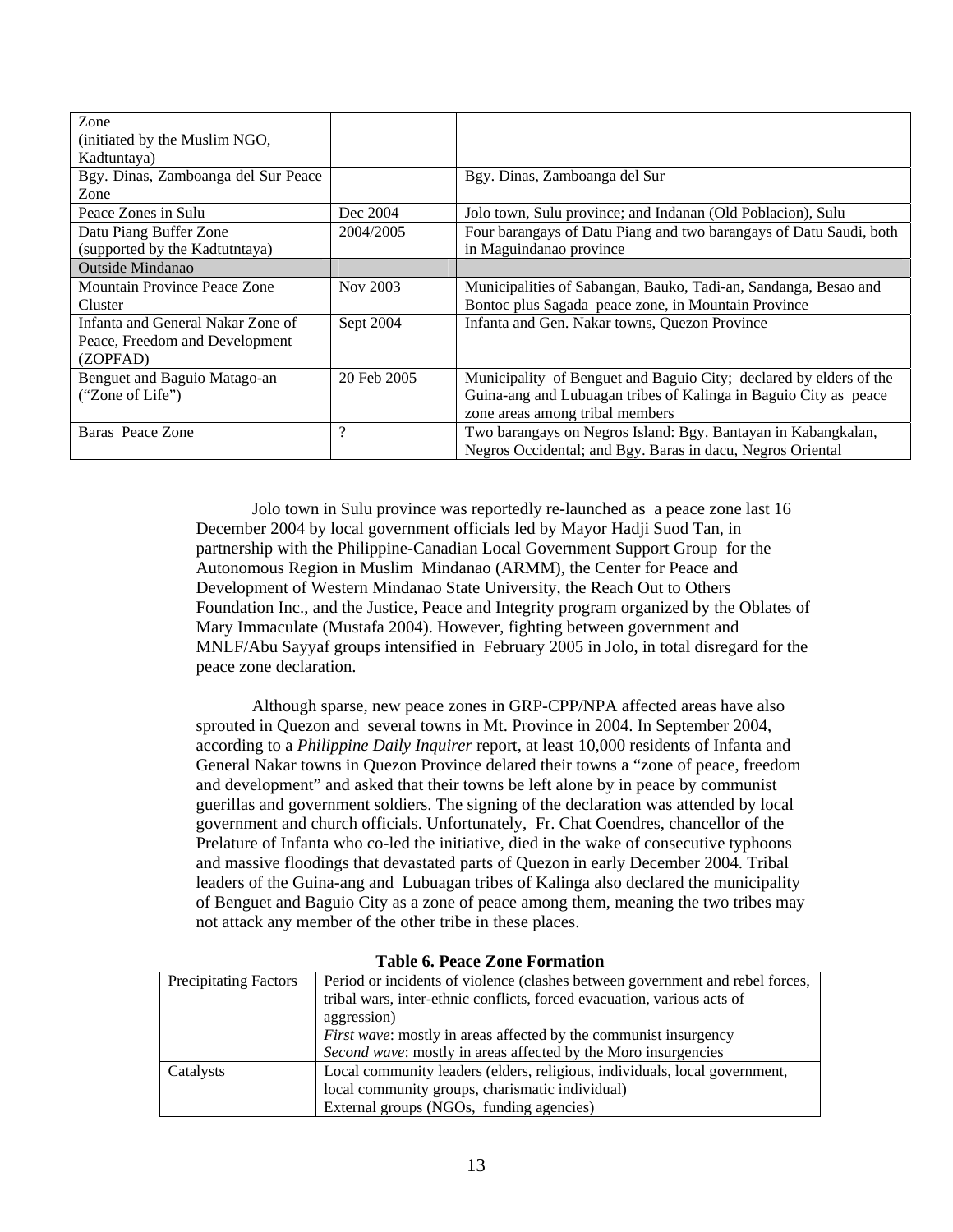| Leadership                 | Peace councils, tribal councils, task forces, local coalition, council of         |
|----------------------------|-----------------------------------------------------------------------------------|
| Mechanisms                 | stewards                                                                          |
| Territorial coverage       | A defined zone, a village/sitio, barangay, cluster of families or sitios, cities, |
|                            | municipalities, (schools)                                                         |
| Variations in name         | DMZ, Matago-an/Zone of Life, ZOPFAN, ZOPAD, Free Zone, Neutral Zone,              |
|                            | Spaces for Peace, Sanctuaries of Peace                                            |
| <b>Types of Activities</b> | Mitigating Direct Violence – calling for/monitoring the ceasefire/peace pact,     |
|                            | pullout of armed personnel, ban on firing and/or display of guns, ban on          |
|                            | detachments and troop deployment, ban on recruitment into the armed group,        |
|                            | providing sanctuary for the wounded and other humanitarian assitance,             |
|                            | addressing specific incidents of violence (investigating and extracting           |
|                            | accountability), including criminal activities.                                   |
|                            | Promoting Community Processes and Participation - dialogues and various           |
|                            | activities, enhancing local dispute-resolution mechanisms, promoting respect      |
|                            | for customs, traditions and rights, organizing and building solid peace           |
|                            | constitutency                                                                     |
|                            | Developmental activities- promoting/mobilizing relief, rehabilitation, and        |
|                            | development initiatives                                                           |

 Unlike the consolidated and grassroots-based peace zone initiatives in villages and barangays, the peace zones declared in schools (see Table 7) and bigger territories such as cities and provinces tend to function only as symbolic peace zones, whose constituency and mechanisms are not firmly rooted, institutionalized and therefore not sustained. This is especially true for peace zones that were declared by local government officials, instead of the community and their other supporters from civil society. Some such government-initiated peace zones such as President Estrada's declaration of 20 towns and 1 city in Central Mindanao as peace zone after the AFP overran MILF camps in 2000, and President Arroyo's declaration of portions of Pikit (near the Liguasan Marsh) after AFP offensives in Febraury 2003 – have been criticized as distortions of what otherwise should be people-initiated peace zones (Santos, 2005:9-10). In any case, local government and AFP support for community-initiated peace zones – support for the suspension of fighting being more tenable if confined to small spaces – was also important for the functioning of the peace zones (ibid., pp. 17-22) Of course, rebel cooperation was also crucial. On this matter, the MILF tended to be more supportive of the peace zones, than the CPP-NPA-NDF who have maintained an ambivalent if not negative position against this type of initiatives in areas where they operate. The latter has expressed the view that peace zones are counter-revolutionary , anti-people, divisive. and out-of-step with the national level peace agreements.

| Peace Zone                                | Coverage                            |
|-------------------------------------------|-------------------------------------|
| Miriam College                            | School in Quezon City, Metro Manila |
| Jose Abad Santos Memorial School          | School in Quezon City, Metro Manila |
| Polytechnic University of the Philippines | University in Manila                |
| Assumption College in San Lorenzo         | College in Makati City              |
| Ateneo de Manila University               | University in Quezon City           |
| Quezon City Science High School           | Public school in Quezon City        |
| St. Scholastica's College Grade School    | Grade School in Manila              |
| Saint Bridget's College                   | College in Quezon City              |
| San Beda College                          | College in Manila                   |
| Colegio de Sta. Isabel                    | College in Naga City, Camarines Sur |
| Naga Parochial School                     | School in Naga City, Camarines Sur  |

**Table 7. Schools That Have Been Declared as Peace Zones in the Early 1990s**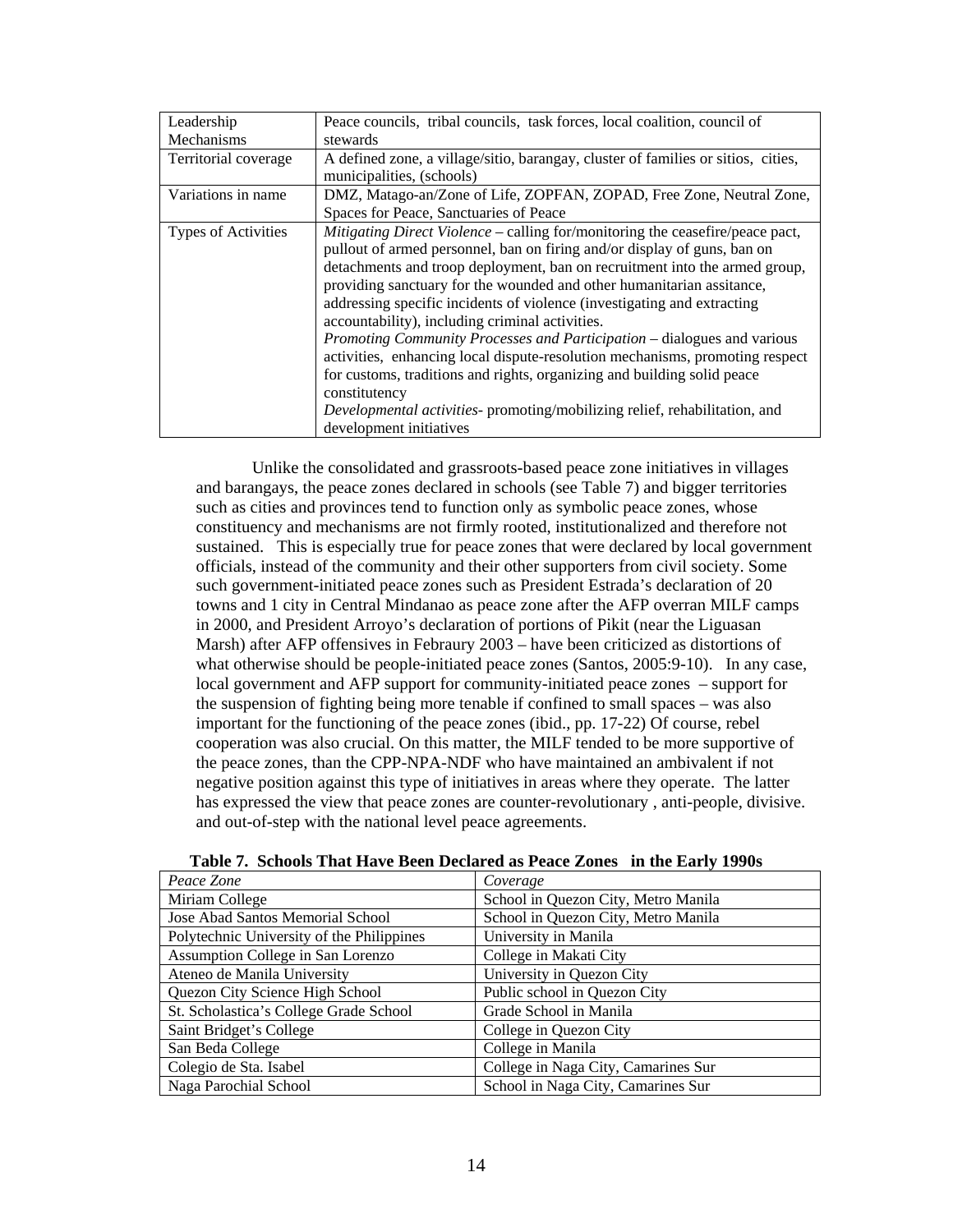#### **2. Peace Coalitions**

Coalitions and networks correspond to what has been called the "network of effective actors" or a "collection of representative actors from the political, social and structural fields concerned with peace-building in a specific conflict, whose purposes are to enhance effectiveness through fostering a holistic approach to peace-building and to foster the development of new 'theories of action' that necessitate collaboration." (Ricigliano 2002) The primary function of such a network is "to supplement the limited theory of action of any one organization by fostering opportunities for diverse organizations to learn from one another, bring different information for planning and analysis and thus expand the range of possible action that can be taken to advance peacebuilding" (Ibid.) They have also been referred to as "unofficial supplements to negotiation" **or** those among the broader population who comprise the civil society in the country in conflict; normally not part of the negotiation process and yet part of the conflict and its potential solution; includes organizations, groups (religious institutions, business and labor interests, peace groups) and individuals who have their own processes, communication channels and expertise of which negotiators can avail themselves; and can function as supports for, or alternatives to the talks process itself (Harris and Reilly 1998).

 Various peace coalitions, some short-lived, some sustained or configured into the next one, have been set up to pull together efforts at reviving and sustaining political negotiations with the CPP-NPA-NDF. The earliest was the Coalition for Peace **(**CfP), set up by leaders of 22 Metro Manila-based organizations from several ideological formations in December 1986 shortly before talks between the NDF and the Aquino administration broke down. The CfP aimed to serve as a vehicle of citizen participation in the peace process. The CfP participated actively in the National Peace Conference (NPC) in October 1990, which issued a seven-point National Peace Agenda that was presented to the GRP and NDF. The NPC joined government-initiated national consultations which resulted in the 1993 Social Pact for Empowered Economic Development and the 1995 Social Reform Agenda.

 The People's Caucus led by former Senator Wigberto Tanada was launched in 1990. It drew up its own agenda for peace and supported the formation of a democratic coalition government. In 1992, a gathering of 120 organizations constituting itself as the People's Congress drafted a "People's Agenda for the First 100 Days of the New Government" addressed to newly elected President Fidel Ramos. Among others, it called on the new leadership to pursue the abandoned process with the NDF and to give it a high policy priority. The People's Congress, along with the NPC, were the national coalitions consulted by the National Unification Commission. They asked to undertake their own consultations, the outcome of which they submitted to the NUC. In the end, the People's Congress criticized the NUC report.

 The respective foundations of most of these early coalitions have for large parts depended on the left ideological stream its organizers belonged, notably social democraticdemocratic socialists (in the case of the CfP and NPC), or national democratic (in the case of the People's Caucus and later the People's Congress). Among these coalitions, only the NPC is operational. It is focused on institutionalizing reforms through its participation in the National Anti-Poverty Commission.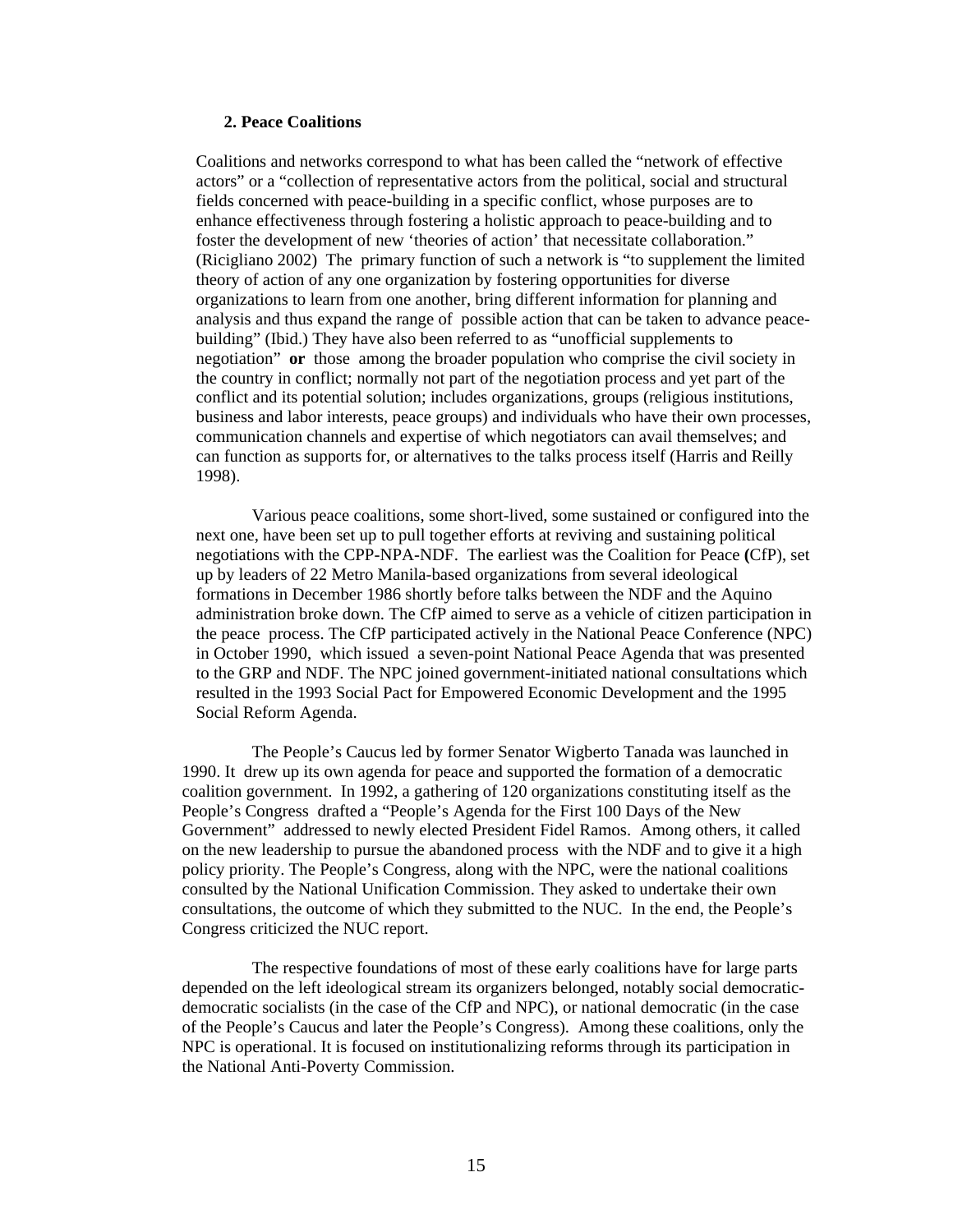Counterpart coalitions at the provincial level like the Hearts of Peace (HOPE) in Bicol, Paghiliusa sa Paghidaet in Negros Occidentalthe Peace Advocates Zamboanga (PAZ) and the Cordillera Peace Forum address pressing concerns, sustain peace initiatives within the community, and link up with national efforts. Their respective memberships are drawn from the active and politicized sectors of the community and are expanded to include a broader range of community people and existing institutions in the locale (NGOs, academe, religious institutions, community organizations).

In Mindanao, various coalitions have sprung up in the last two decades. The Kusog Mindanao umbrella covers the Mindanao Caucus of Development NGOs Network (MINCODE), the Mindanao Business Council and associations of local government officials and professionals. More recently, they have converged into an even larger umbrella called the Mindanao Peaceweavers. Organized in 2003 and publicly launched in October 2004, the Mindanao Peaceweavers brought together eight peace networks, namely, Agung Network**,** Consortium of Bangsamoro Civil Society, Mindanao Peace Advocates' Conference, Mindanao People's Caucus, Mindanao People's Peace Movement, Community and Family Services International, Mindanao Solidarity Network **(**a loose network of Metro Manila groups supporting the peace campaigns in Mindanao) and the Zamboanga-based Interreligious Solidarity Movement for Peace**.** It aims to promote people's participation in the peace process, consensus-building, joint campaigns, and dialogues. They lobby for peace and development in Mindanao (see flow chart). Meanwhile, the national democratic Initiatives for Peace in Mindanao (InPeace Mindanao) works closely with protestant church leaders of the United Church of Christ in the Philippines and the Inglesia Filipinas Independiente (Aglipayan Church), and organizations like Bayan and Karapatan.

Flow Chart 1. Mindanao Peace Weavers (next page)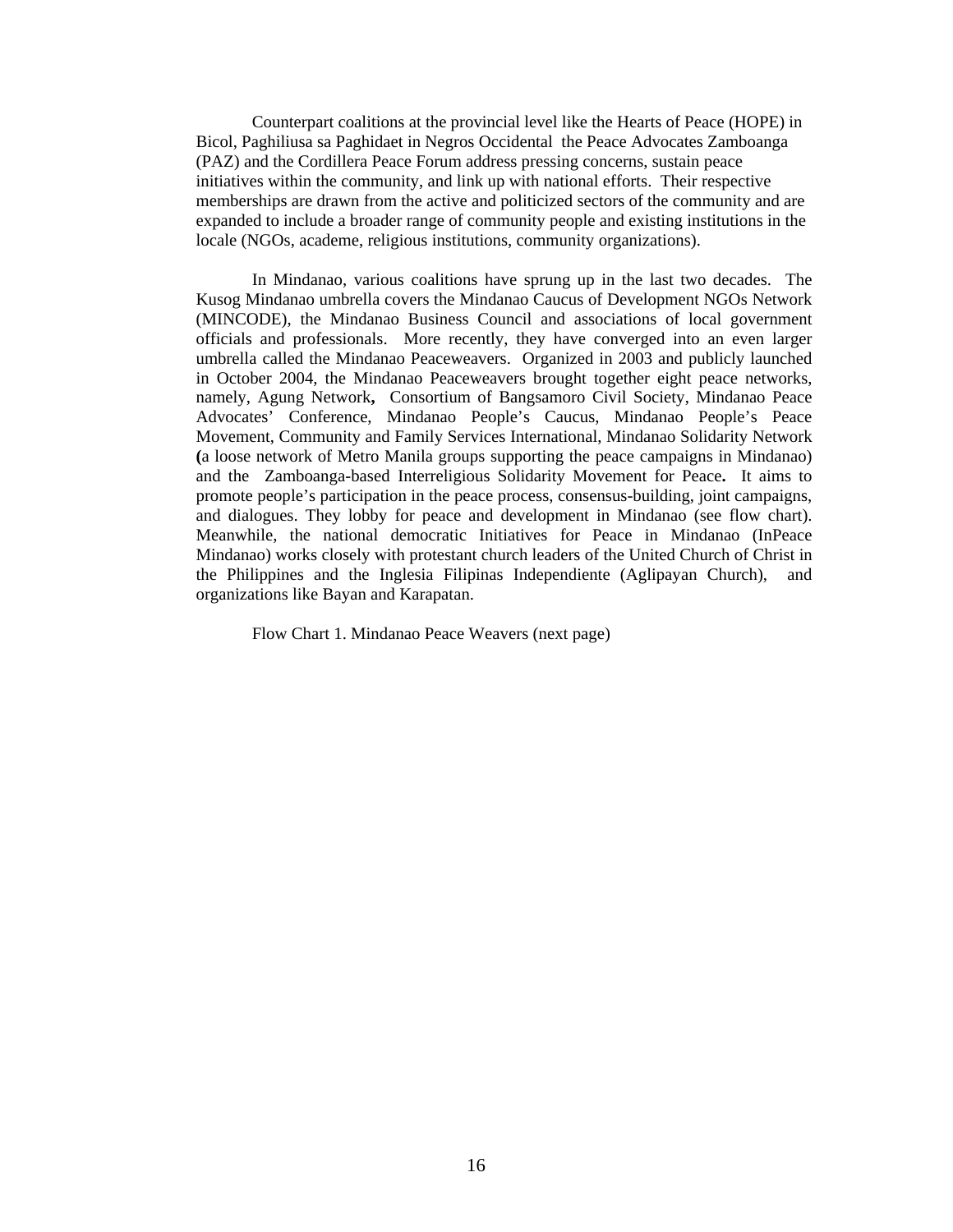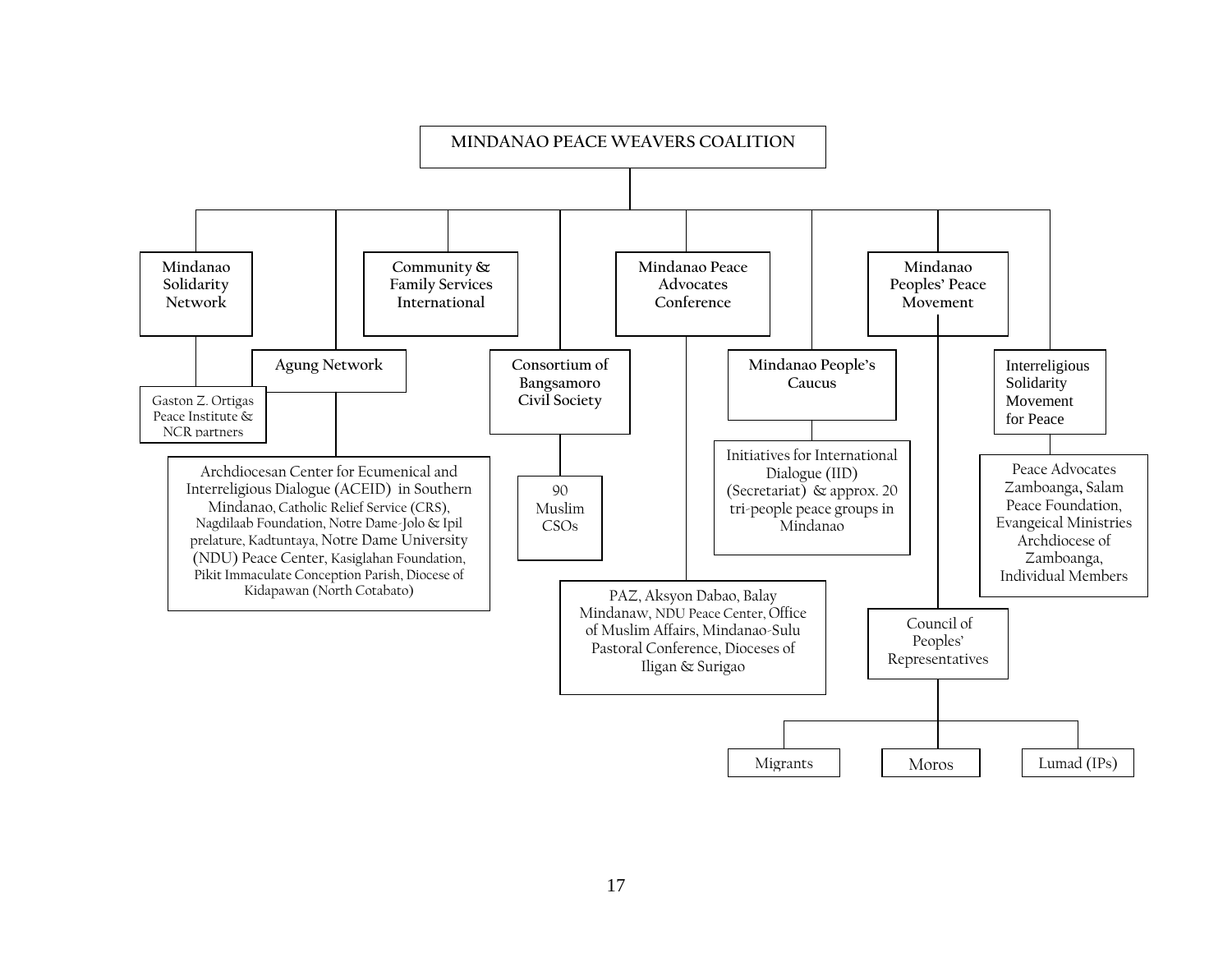An example of a Moro coalition is the Muslim Multi-sectoral Movement for Peace and Development, organized in Lanao del Sur at the height of the debate in 1999 on the Visiting Forces Agreement. It is composed of some nine sectors including the ulama, traditional leaders, youth, women, professionals, madrasah.

 In mid-2002, the Program on Peace, Conflict Resolution and Democratization of the University of the Philippines Center for Integrative and Development Studies (UP CIDS) initiated a series of meetings that sought to resuscitate coalition initiatives on the peace front. The meetings brought together the peace institutes and other campaign groups, NGOs and individuals concerned with the floundering of political negotiations and the ascendancy of the militarist line in government. They adopted the name, All-Out Peace Groups (AOPG), as a vehicle to publicly advocate for support to the process and privately engage the different state and non-state actors or parties concerned. The network advocated for a national peace policy that will bind all administrations to pursue the peace process. At the height of the conflict in Mindanao, the AOPG, together with other groups and parties like Akbayan and Kilusang Pambansang Demokratiko alarmed by the resumption of conflict as a result of renewed AFP offensives in MILF areas, it launched the NOWARGAMES (National Outrage of Women Against Angelo Reyes and Gloria Arroyo's Militarism and Erosion of Sovereignty), which called on then Defense Secretary Angelo Reyes to resign.

 The Pilgrims for Peace, a formation of advocates from various sectors aligned with the national democratic bloc, campaigns against the labeling of Jose Ma. Sison and the New People's Army as "terrorist" and supports the resumption of peace talks. Secretariat support is provided by the Philippine Peace Center which was established in 1992 to assist in the GRP-NDF negotiations.

 The deployment of American troops in conflict areas in the Philippines in 2002 and 2003 purportedly to train Filipino soldiers and the US campaign to attack Iraq also saw the anti-US campaigners organized into formations like the Gathering for Peace interfacing or converging with the peace process advocates**.** Gathering for Peace linked their opposition to the war on Iraq to the war on Mindanao waged in 2003 by the Arroyo administration. This networked was coordinated by the Nuclear-Free Philippines Coalition and the Philippine Rural Reconstruction Movement chaired by former senator Wigberto E. Tanada.

A number of NGOs and campaign groups are linking gender, human rights, childeren's rights, disarmament, environment, foreign policy, education and social reform issues to the peace process. The Peace Education Network (PEN) brings together schools, instiutions and other programs and alliances committed to develop the field of peace education and conflict resolution in the country. The Coalition Against the Use of Child Soldiers campaigns against recruitment of children in armed forces. The Philippine Campaign to Ban Landmines engages both the government and the different rebel groups to stop using anti-personnel mines and has successfully secured the commitment of the MIL and CPP breakaway armed groups to observe the ban on use and production of antipersonnel mines. The Philippine Action Network on Small Arms, campaigns against the proliferation of small arms. These issue-specific humanitarian coalitions support the work of Bantay Ceasefire and Sulong CARHRIHL. The Peace Vote launched in 1992 was more of a promotional campaign than one that expected to influence the electoral outcome.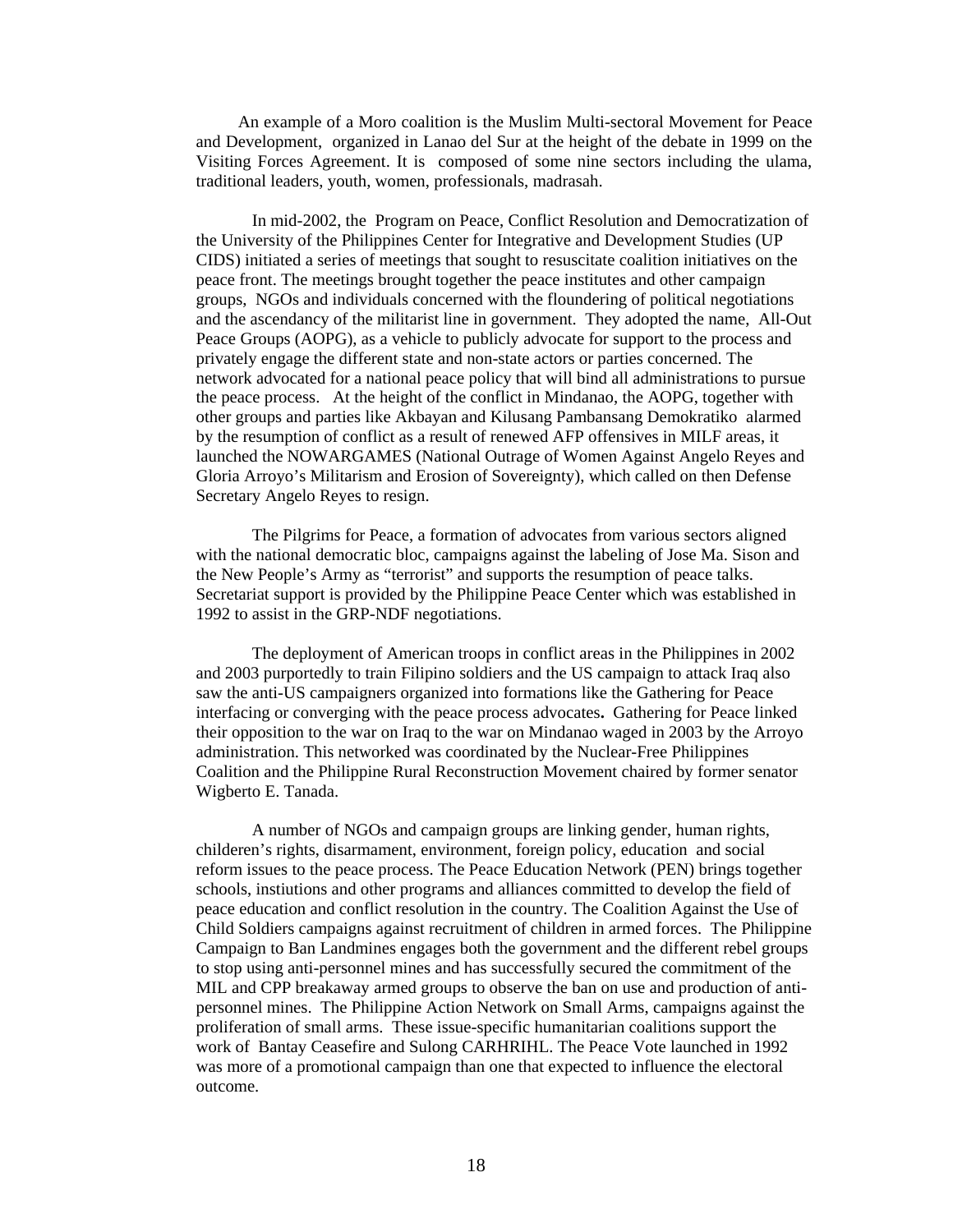Various alliances have been put up to serve as mechanisms for citizen mediation and the conduct of dialogues with the parties directly in conflict. The earliest was the Multi-Sectoral Peace Advocates (MSPA**)** which drew together several personalities like former constitutional commission member Edmundo Garcia who is now with the International Alert, then NCCP president Dr. Feliciano Carino, Fr. Frank Vargas of the Association of Major Religious Superiors of the Philippines, then Senator Wigberto Tanada, House Representatives Bonifacio Gillego and Florencio Abad, former peace negotiatior and academic Ma. Serena Diokno, former Ambassador Howard Dee, and CfP organizer and ex- Presidential Adviser on the Peace Process Teresita "Ging" Quintos Deles. From 1990 to 1992, the MSPA held informal dialogues with government, military and rebel representatives to convince them of the merit of resuming political negotiations, to no avail. Both Ambassador Dee and Dr. Carino eventually became members of the government negotiating panel.

 Other attempts to bring together personalities with capacity to broker talks, like the Peace Initiators (of former NDF chair Horacio Morales, House Representative Aping Yap and lawyer Romeo Capulong), and the People's Independent Peace Advocates (PIPA, conceptualized by lawyer-advocate Soliman Santos, Jr.) did not prosper. In late 2002 , the Citizens' Council for Peace (CCP), made up of personalities acceptable to both the government and the rebel groups like former president of the Cotabato-based Notre Dame University Fr. Jun Mercado, businessman-philanthropist Vicente Jayme, former GRP negotiator representing civil society Zenaida Bridget Pawid, and former MSPA members Tanada and Diokno, was formed. It chose to be a purely private initiative rather than a government appointed body, as originally conceived by government when it convened the body.

Bantay Ceasefire and Sulong CARHRIHL are other types of citizen-mediation focused on implementing ceasefire/partial peace agreements between the government and rebel groups. The Mindanao People'c Caucus provides the backbone of the Bantay Ceasefire which promotes and monitors the GRP-MILG ceasefire, and supplements the work of the GRP-MILF Joint Monitoring Committees and Local Monitoring Teams at the provincial level. The Bantay Ceasefire organized four missions in 2003, submitted findings and recommendations, and coordinates closely with the GRP-MILF Joint Monitoring Committee and Local Monitoring Teams. Groups that joined the missions include the Initiatives for International Dialogue, Mindanao Peace Advocates Conference, Balay Rehabilitation Center, Balik-Kalipay in Pikit, Immaculate Conception Parish in Pikit, and United Youth of the Philippines (UNYPHIL), Suara Kalilintad and IMAM. The Program on Peace, Democratization and Human Rights of the University of the Philippines serves as national secretariat of Sulong CARHRIHL which brings together, peace, human rights, religious and academic institutions. A Bicol Chapter of Sulong CARHRIHL was launched by the Bicol Social Action Centers on 10 December 2004.

#### **3. NGOs, Centers and Other Programs**

The churches, through its regular organizations like the Catholic Bishops Conference of the Philippines (CBCP) and the protestant National Council of Churches of the Philippines (NCCP), have been staunch and influential peace advocates. They were key participants in major peace undertakings such as monitoring the 1986 cease-fire agreement and the NUC consultations. Through various statements read and disseminated to the faithful in Sunday masses or released to the press, the CBCP and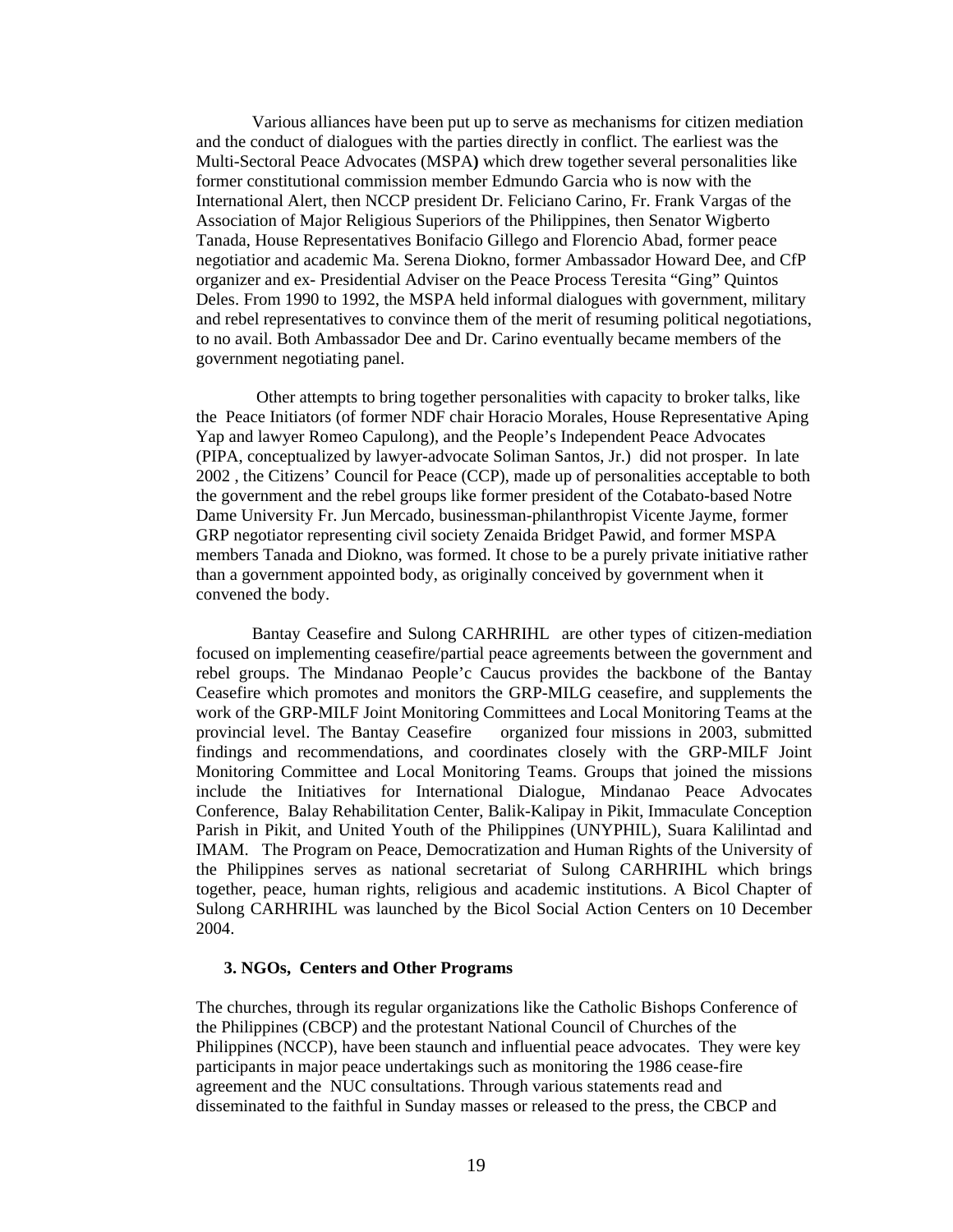NCCP made known their support for the peace process and put pressure on concerned parties to pursue the track. Various programs and offices were put up to attend to the peace campaign, including a CBCP-NCCP Joint Peace Committee to coordinate local, national and international efforts. The CBCP's National Secretariat for Social Action, Justice and Peace (NASSA) remains an important coordinating/campaign body for most of the CBCP's social action concerns, ranging from anti-corruption, the environment and peace. In the 1990s up to the present, however, many members of the Catholic clergy, the NCCP and United Council of Churches in the Philippines were drawn into the divisive conflict within the national democratic movement, wherein the peace strategy continues to be debated. In Mindanao, interfaith dialogues continue to be undertaken through the Bishops-Ulama Forum and many other local counterparts (see section on Moro and Mindanao civil society response).

NGOs also play facilitative and coordinative role in peace undertakings. The Metro Manila-based Gaston Z. Ortigas Peace Institute (GZOPI) was put up in 1991 to document, support and sustain these peace initiatives. The GZOPI continues to be one of the most active and networked NGO providing coordination services and secretariat support to various peace projects and campaigns. The Initiatives for International Dialogue (IID) with head office in Davao City provides similar functions to Mindanao peace coalitions and various local, national and international projects. The Assisi Development Foundation provides managerial support for Tabang Mindanaw, a highpowered relief and reconstruction program led by former Ambassador Howard Dee, businessman Fernando Zobel de Ayala, and publisher Alexander Prieto-Romuladez. The Catholic Relief Services has extensive peacebuilding education and developmental programs in Mindanao.

Various other collaborative efforts have prospered, brought together by various agents like the UNDP-Philippine office**,** International Alert, the UNICEF Children in Situations of Armed Conflict Inter-Agency Committee, the International Committee of the Red Cross (ICRC), the World Council of Churches, the Southeast Asian Conflict Studies Network, Asia Foundation, the UP CIDS, the Philippine Council of Islam and Democracy, Canadian International Development Agency (CIDA), USAID, Asian Peace Alliance, and the Office of the Presidential Adviser on the Peace Process (OPAPP). The Philippine Peace Consortium, an early and now defunct network of institutes working closely with the Philippine-based Mennonites Central Committee, organized jointly or separately conflict resolution training programs and published books on the peace process in the early to mid-1990s. (For similar initiatives in Mindanao, see next section). In collaboration with other groups, the GZOPI has organized several "Waging Peace in the Philippines" conferences – in 1997, 2002, 2003 and again in December 2004, where the state of the peace processes are reviewed and analyzed, and corresponding action points are strategized by participating civil society organizations.

The high human, financial and environmental cost of continuing conflict have inspired more and a variety of initiatives in the last decade. More schools are introducing peace education in their curricula and universities are instituting peace research centers. The Peace Education Network provides an umbrella for teachers and NGO workers interested in advancing peace education and conflict-resolution skills. Miriam College's Peace Education Center serves as its secretariat. PEN has members in different universities and they include organizations like Pax Christi, AKKAPKA and the Children for Peace. In Mindanao, the pioneers in peace education include the Zamboanga-based Silsillah, Cotabato-based Notre Dame University Peace Center and the Reconciliation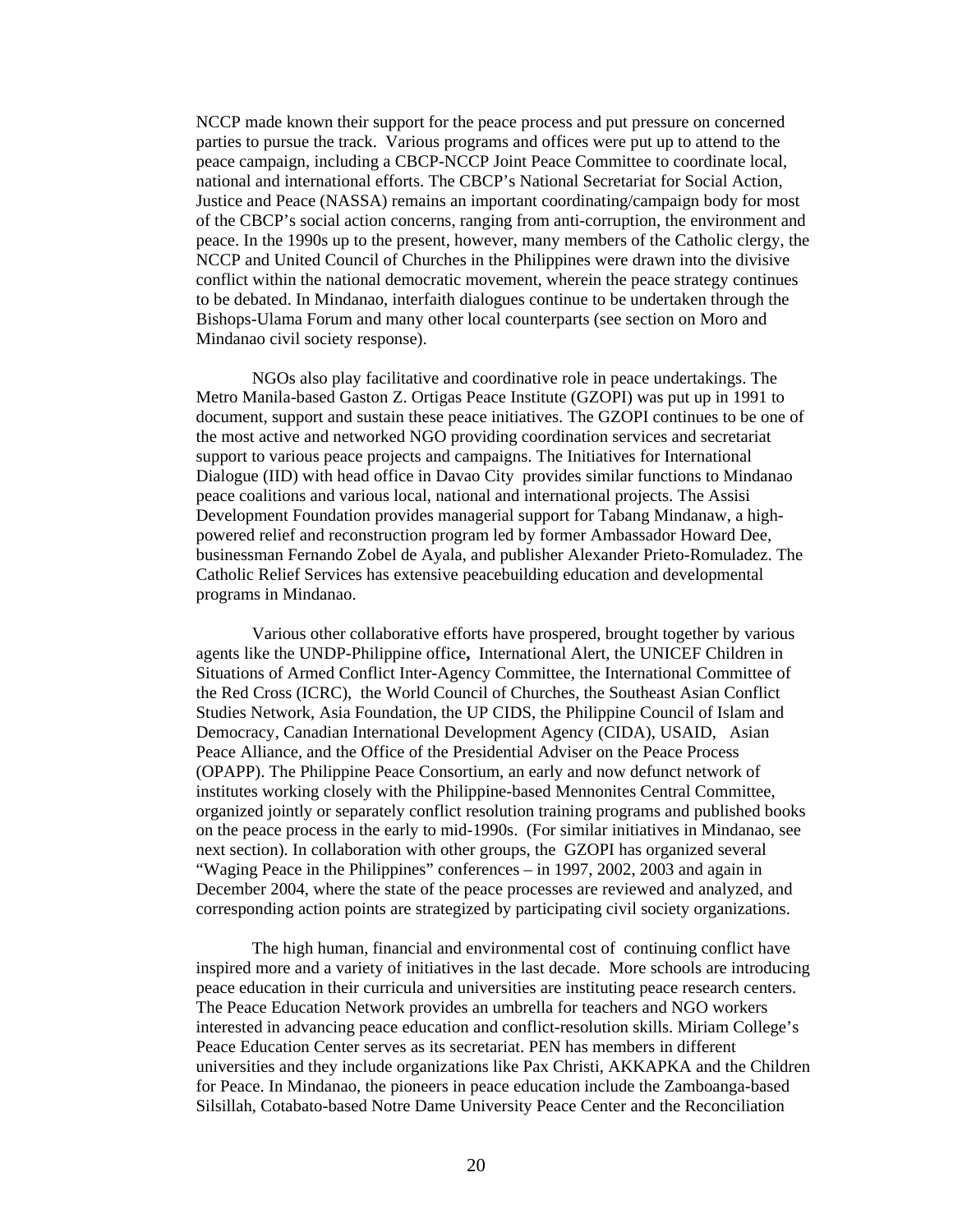Center, Ateneo de Davao and de Zamboanga, and the Mindanao State University campuses in Marawi, Iligan and General Santos, and the Western Mindanao State University in Zamboanga. All of these universities have their peace or inter-cultural studies centers. The Catholic Relief Services conducts annual training on peace and conflict resolution in Mindanao.

Psycho-socio trauma services and programs are being made more available to survivors of the armed conflicts, with the Balay Rehabilitation Center and the UP CIDS Program on Psycho-Socio Trauma as the pioneers in the field. Many diocesan organizations and NGOs sucha s the Nagdilaab Foundation in Basilan, have incorporated these services in their programs.

On the whole, however, the active and organized third-party peace constituency watching over the peace process with the NDF in particular remains small, in contrast to the groups interfaced with the Moro peace processes (See Section C). The combined influence of civil society personalities and institutions brought to the dialogue table allow them to exert some influence in the policy direction, the process and the substance of the discourse, but unfortunately not always the outcome. The latter it seems is more a product of the interaction of government and rebel policy, in turn determined by their respective organizational interests, strategies and dogmas.

#### **C. Phenomenal Growth of Moro and Mindanao peace groups in recent decades**

This section traces the growth of Moro and Mindanao peace groups in recent decades, with focus on initiatives to address the Moro, lumad and Moro-Christian (migrants) issues in the context of the Moro insurgencies. Although the general elements of these civil society responses were already reflected in the previous sections, this part zeroes in on Mindanao as a place where a phenomenal rise in peace-building activities focused on the "tri-people" dimensions of the conflict has been witnessed in recent decades. It provides a brief historical overview of the evolution of key peace initiatives such as the inter-faith dialogues and Bangsamoro and lumad civil society organizing with its strong peace and development/peace and self-determination components. Due to limited time and research, it is unable to integrate the other dimensions of the conflicts and corresponding civil society response in Mindanao, notably initiatives addressing the CPP-NPA-NDF insurgency which also takes place in Mindanao provinces.

#### **1. Moro CSO Formation**

It should be noted that in the 1960s, there were already the beginnings of Moro civil society interfacing/engaging the Philippine state. These nascent civil society groups generally adopted either a secular or faith-based perspective. Several young Muslims were prominent in secular organizations like the Kabataang Makabayan (e.g., Nur Misuari), and the National Union of Students of the Philippines (e.g., Macapantos Abbas). Muslim student/youth and professional organizations, mostly espousing equal rights in the context of the Philippine nation-state, arose and networked with each other. Prominent among these were the Muslim Association of the Philippines which was founded way back in 1926 by Indian Muslims; the Union of Islamic Forces and Organizations led by Abbas; the Muslim Progress Movement led by Dr. Alunan Glang; the Philippine Muslim Nationalist League led by Nur Misuari; the Muslim Students Association of the Philippines; the Muslim Lawyers' League; the Al Muslimin Fraternity; Sulu Muslim League; and the Muslim Youth Assembly which elected Nur Misuari as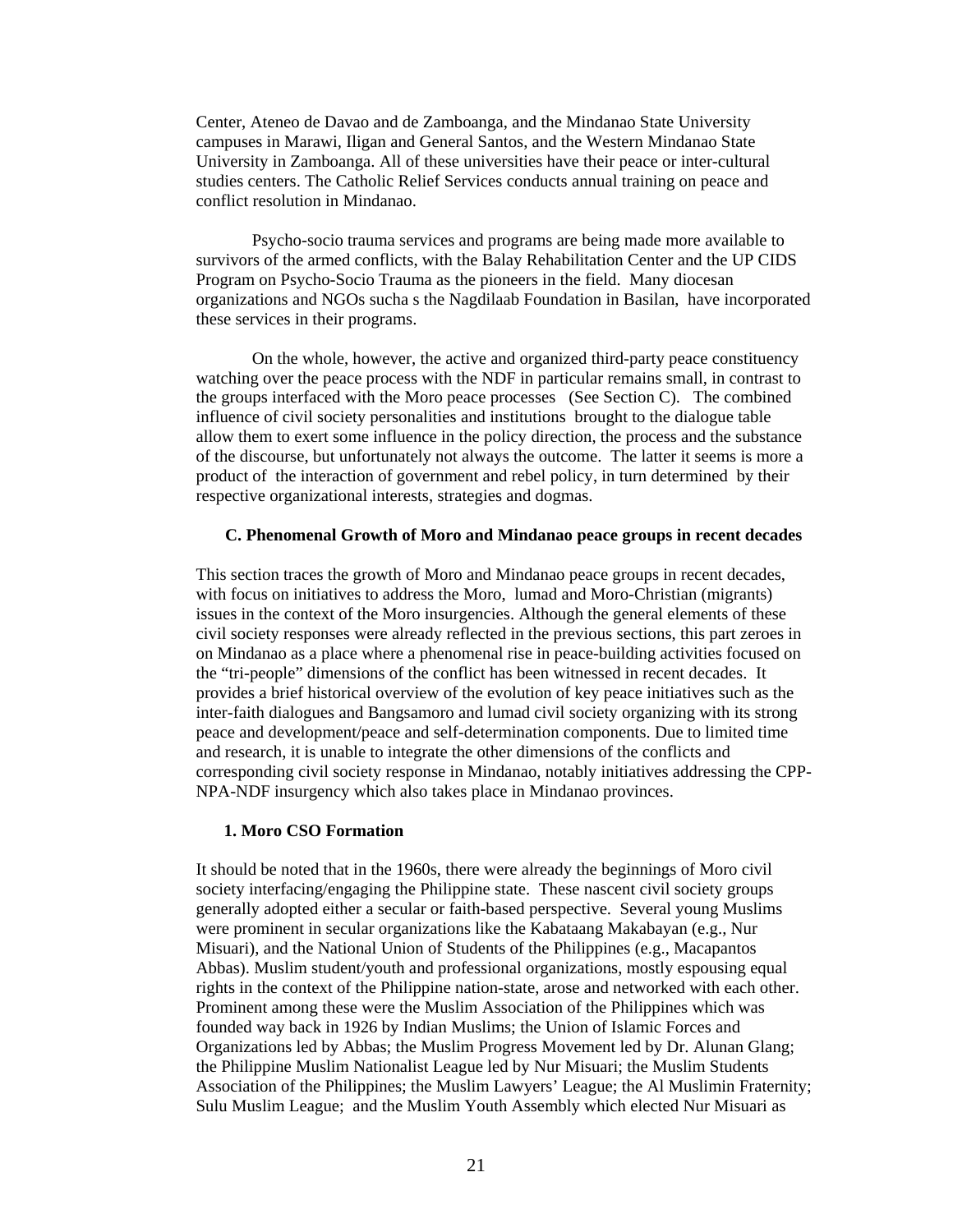their candidate to the 1971 Constitutional Convention (Jubair, 1999:145-149). Members usually included children of the Moro traditional aristocracy and but also Moros from the non-aristocracy who entered college, for some, made possible with government (Commission on National Integration) scholarship. Another group of rising counter-elites were the Middle East-educated Muslim youth of the 1950s and 60s, also from the ranks of both the Moro elites and non-elites. In particular, the Philippine Muslim community in Egypt "became a center for the development of activism in pursuit of social and political change n the Muslim Philippines, but unlike that in Manila, student activism among Philippine Muslims in Cairo was explicitly and exclusively Islamic in character" (McKenna, 1998:144). Salamat Hashim was one of the leaders of the Philippine Students' Union in Cairo (Che Man, 1990:77). Ansar-Islam founded in 1969 by Domacao Alonto had the objective of establishing Islam in all walks of life (Jubair, 1999:145)

The martial law years saw Moro organizing channeled to war efforts. The MNLF emerged as the dominant politico-military organization that led Moro separatist quest until the late 1970s. It continued as a revolutionary organization with control over certain territories. The 1996 GRP-MNLF Peace Agreement paved the way for the transformation of the MNLF mass base into cooperatives and Peace and Development Centers led by local commanders. Women combatants and organizers transformed into women's groups and developmental activists; and ex-combatants into Peace and Development Advocates. This was largely precipitated by the infusion of development projects as part of the terms of the 1996 Peace Agreement. To implement economic and development assistance projects, 16 MNLF states (North and South Palawan; Zamboanga del Norte and del Sur; Basilan; Tawi-tawi; Lupah Sug; Ranao Central, Norte and del Sur; New Uttara; Western, Sebangan, Central and Selatan Kutawatu; Saratan Davao) were recognized and organized into several cooperatives. In 1999, 355 cooperatives with 52,035 members were reported (cited in Abubakar 2000:152). Among the new MNLF NGOs formed were the Bangsamoro Women Foundation, and the Federation of United Mindanawan Bangsamoro (Busran-Lao, 2003).

It can be posited that the evolution of the MILF (which broke away from the MNLF in the late 1970s) as a prominent revolutionary organization in the late 1980s and 1990s was already conditioned by the prevalence of "mass action discourse and praxis" alongside Islamic revivalism in the national and global contexts. The MILF worked closely with ulamas, religious communities and institutions, Islamic welfare organizations, as well as Manila-educated professionals. Together they formed the backbone of the MILF's mobilization network (McKenna, p. 213-214). It was also able to mobilize support among Muslim students and the urban poor in Mindanao. Its Bangsamoro People's Consultative Assembly is a more organized formation of MILF supporters/mass base compared to the MNLF's Bangsamoro Congress. The Assembly has a newsletter and website, offices that are accessible to the public, allied institutions like the Institute of Bangsamoro Studies, and a set of officials and spokesperson. In effect, it is operated and structured as a "modern" CSO organization.

The first Muslim (unarmed) mass action in Cotabato was staged in 1985, alongside the parade for the opening of the 1985 Dawah Conference. Muslim college students marched and displayed banners criticizing militarization, exalting Allah and supporting Islamic resistance (e.g., in Afghanistan) (McKenna, pp.215-216). In March 1986, shortly after Aquino assumed the presidency, the MILF mobilized for a three-day mass prayer rally attended by 50,000 to 100,000 each day, to show its strength to the new government (McKenna, pp. 243-245).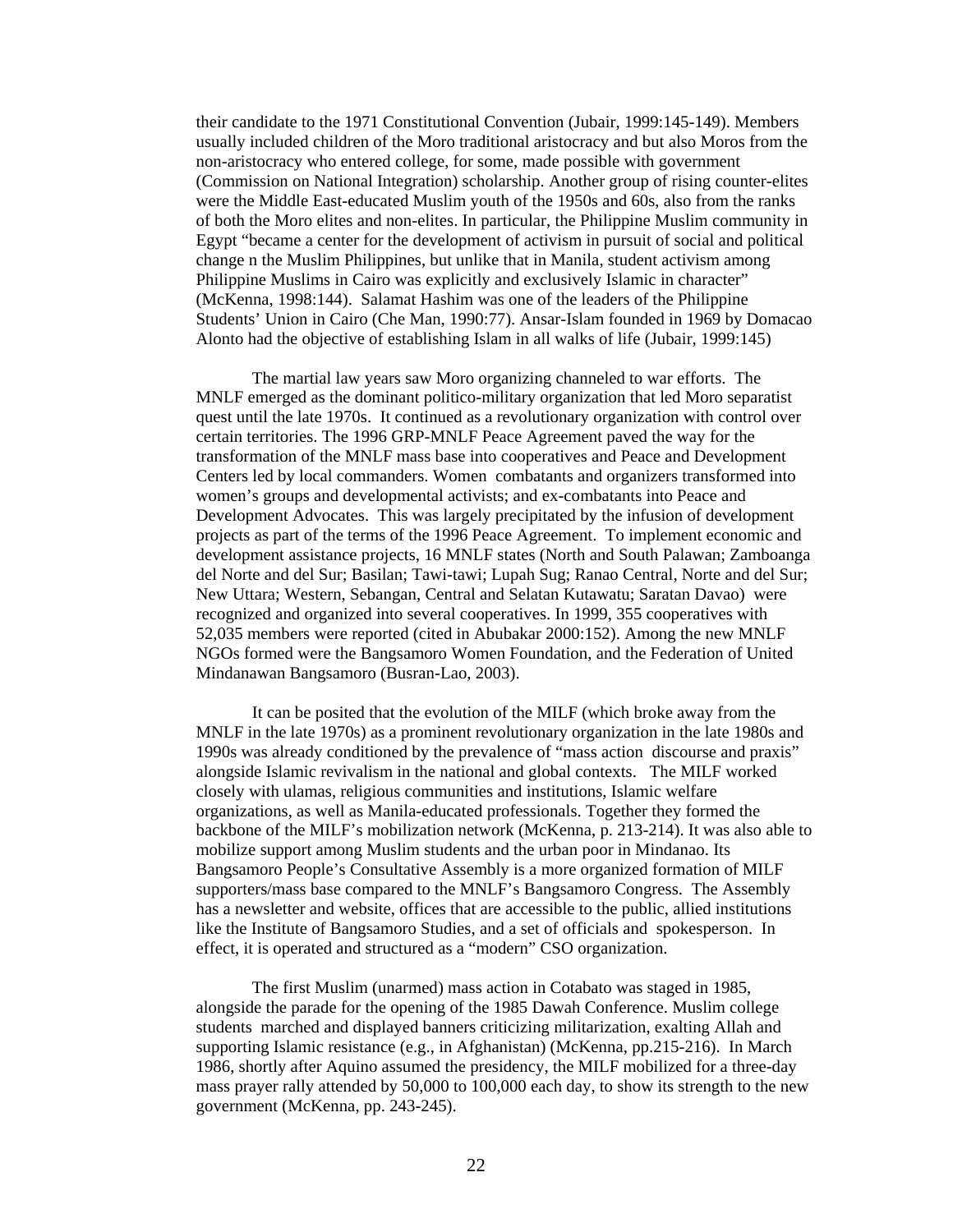The First Bangsamoro People's Consultative Assembly was held on 3-5 December 1996 at the Da'wah Center, Simuay, Sultan Kudarat and reported 1.07 million participants, including representative of indigenous non-Muslim highland peoples. The Second Assembly was held on 1-3 June 2001 in the same place and reported to have been attended by 2.6 million delegates. The chair of the secretariat was Prof. Adillah Hashim. Among the resolutions passed in the Second Assembly was for the MILF to represent them in negotiations provided it does not deviate from their demand for complete independence. In between the two assemblies, a series of Rally for Peace and Justice was held in October 1999 in Cotabato City, Davao City and Marawi, and in December in Isabela City, Basilan with allegedly 500,000 people in attendance in Cotabato and Marawi and 5,000 in Davao.

Mass rallies of "Bangsamoro civil society" continued to be held every now and then. In April 2004, a rally in Marawi city led by the Coalition of the Moro Youth Movement called for "independence as the final solution to the Bangsamoro Problem" (Gutoc 2004).

Bangsamoro NGOs multiplied in response to the 2000 intensification of violence. They engaged in relief, psychotherapy, trauma de-briefing, relocation, housing, livelihood and community rebuilding, eventually bonding together under the Consortium of Bangsamoro Civil Society in 2002 (Busran-Lao 2003). These groups have collaborative relations with other activist, non-Moro groups, notably those coming from the national democratic (especially its splinter groups) and social democratic traditions. They are part of Mindanao-wide alliances, some of whose epicenters are in non-Muslim areas like Davao City. They have also cooperated well with Christian institutions (churches/dioceses, schools, programs) in their communities.

Various peace groups are also being put up among Muslims, such as the Muslim Multi-sectoral Movement for Peace and Development chaired by Haji Abdullak Dalidig. Together with other Moro organizations in the Lanao provinces, they held a two-day peace camp from 6-7 November 2004. The Young Moro Professionals is a loose network of well-educated Muslim youth who are involved in various peace initiatives in different capacities.

The heightened presence of international organizations and infusion of funds for very focused, community-based programs have sustained the peacebuilding work initiated in the late 1990s despite continuing lack of peace and intermittent escalation of conflict. Examples of such external assistance are the UN Multi-Donor Program with an allocation of \$8.3million in 1999 for agriculture and livelihood, vocational training, human resource capacity building, and program coordination and support; AusAid P7 million assistance to cooperative projects; various donations in money or in kind from CIDA, USAID, JICA, the World Bank, ADB, and EU. Community-based projects have also been undertaken by groups like the British Voluntary Service Organization, A World Bank Mindanao Trust Fund for Mindanao is being put up.

#### **2. Muslim-Christian Interfaith Dialogues**

Muslim-Christian interfaith dialogues were already being undertaken by churches and religious congregations in the late 1960s. Peter Gowing, a United Church of Christ in the Philippines minister, established in 1968 the annual seminar on Islam in the Philippines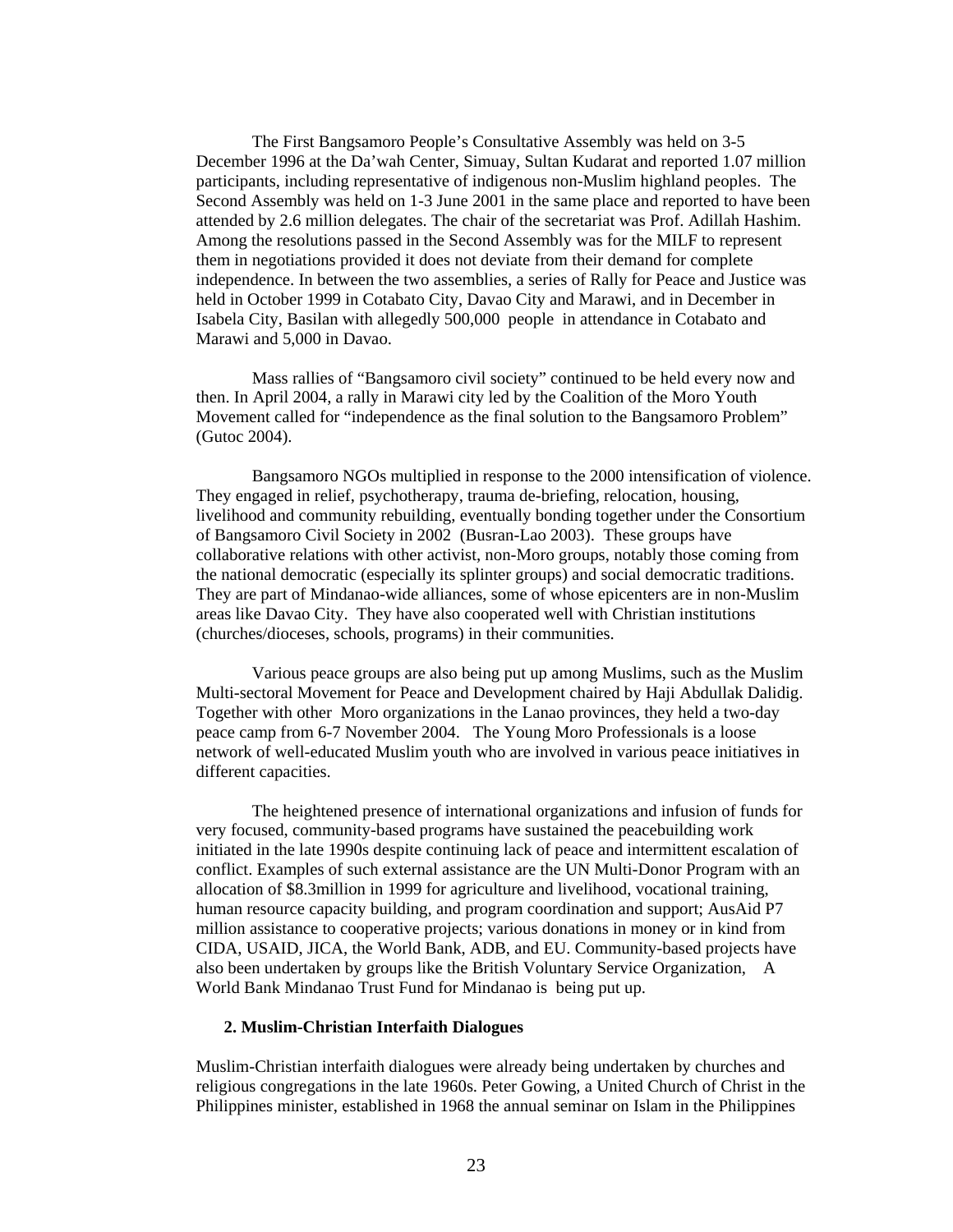and Asia which later became known as seminars on Mindanao and Sulu cultures. The seminars, held in different universities of Mindanao-Sulu, were managed by the Asian Studies Program at Silliman University in Dumaguete, Negros Occidental. An offshoot of the 1975 seminar was the creation of the Mindanao-Sulu Conference for Justice and Peace chaired by Bishop Francisco Claver (Larousse 2001:360). Also, in 1974, Peter Gowing moved to Dansalan College in Marawi where he organized the Dansalan Research Center which educated Christians about Muslim Filipinos (Larousse, p. 361). Another early initiator was the Oblates of Mary Immaculate (OMI) in Cotabato and Sulu which operated the Notre Dame University. The OMI schools and programs are open to both Christians and Muslims (an imam handled Islam religion classes); their health clinics did not discriminate on the basis of religion and trained Muslim health workers; and their radio programs promoted the virtues of dialogue and interfaith understanding.

Bishop Antonino Nepomuceno through the diocesan Social Action Center initiated the formation of the first Muslim-Christian Religious Leaders Association to protect civil rights assaulted by the Marcos regime in the 1972 (Mercado 2003; Larousse 2001:366). Also in the early 1970s, the NCCP formed the Muslim-Christian Reconciliation Study Committee. An offshoot was NCCP's formation of Christian education program on Muslims. In a 1978 workshop with the Mindanao-Sulu Pastoral Conference Muslim-Christian desk, they conceived of the Duyug Ramadan, which aimed at educating Christians on Islam (Larousse, pp. 3768-370).

 In 1974, a national Muslim-Christian dialogue was convened in Zamboanga by Fr. Jose Anter, OMI and Datu Michael Mastura as preparation for an international dialogue. Another national dialogue took place in 1976 supported by the NCCP in Marawi; and again in 1978 in Tagaytay sponsored by the Muslim community in Manila, in 1981 in Marawi, in 1984 in Jolo, in 1986 in Cotabato, and in 1987 in Zamboanga City (Larousse, pp. 363-365). In 1978, the Kahayag Foundation was put up in Davao City. It gathered Muslim and Christian women together to reflect on their concerns as Filipinas (Larousse,p. 362). The Mindanao State University Southern Philippines Center for Peace Studies in Marawi, set up n 1979, also brought together Muslim and Christian youth (Larousse, p. 361-362). Other early initiatives were undertaken by the Claretian Fathers in Basilan, the Dansalan Research Center of the United Churches of Christ in the Philippines (UCCP), the Prelature of St. Mary in Marawi City. It is said that many Bangsamoro staunch advocates of peace got their peace orientation from these interfaith dialogues, notably people like Piang Albar of Jolo, Zeny Lim and Amilusin Jumani of Zamboanga, Guiamel Alim of Coatabato and Moctar Matuan and Hamid Barra of Marawi City (Busran-Lao, 2003). In the late 1970s, when Basilan was heavily militarized, Bishop Querexeta and Ustadz Galib Jundam formed the Moslem and Christian Brotherhood for Justice and Peace which responded to human rights abuses, organized assemblies of reconciliation between communities, and undertook self-help projects (Larousse, 2001:358). Dialogues were both informal (through immersion programs such as the duyog Ramadhan) and formal (as in the Mindanao-Sulu pastoral conferences, and later the Bishop-Ulama Forum) (Busran-Lao, ibid.). the Cotabato-Jolo-Basilan approach of the Catholic religious had two forms: running programs to help theMuslim and Christian poor, and leaning about and living with Muslims (Larousee, p. 375).

 The violence that took place in the 1970s caused deep wounds within and among communities; moreover, Islamic revivalism in the 1980s preached avoidance of contact with Christians thereby weakening the impact of these initiatives (Larousse, p. 376).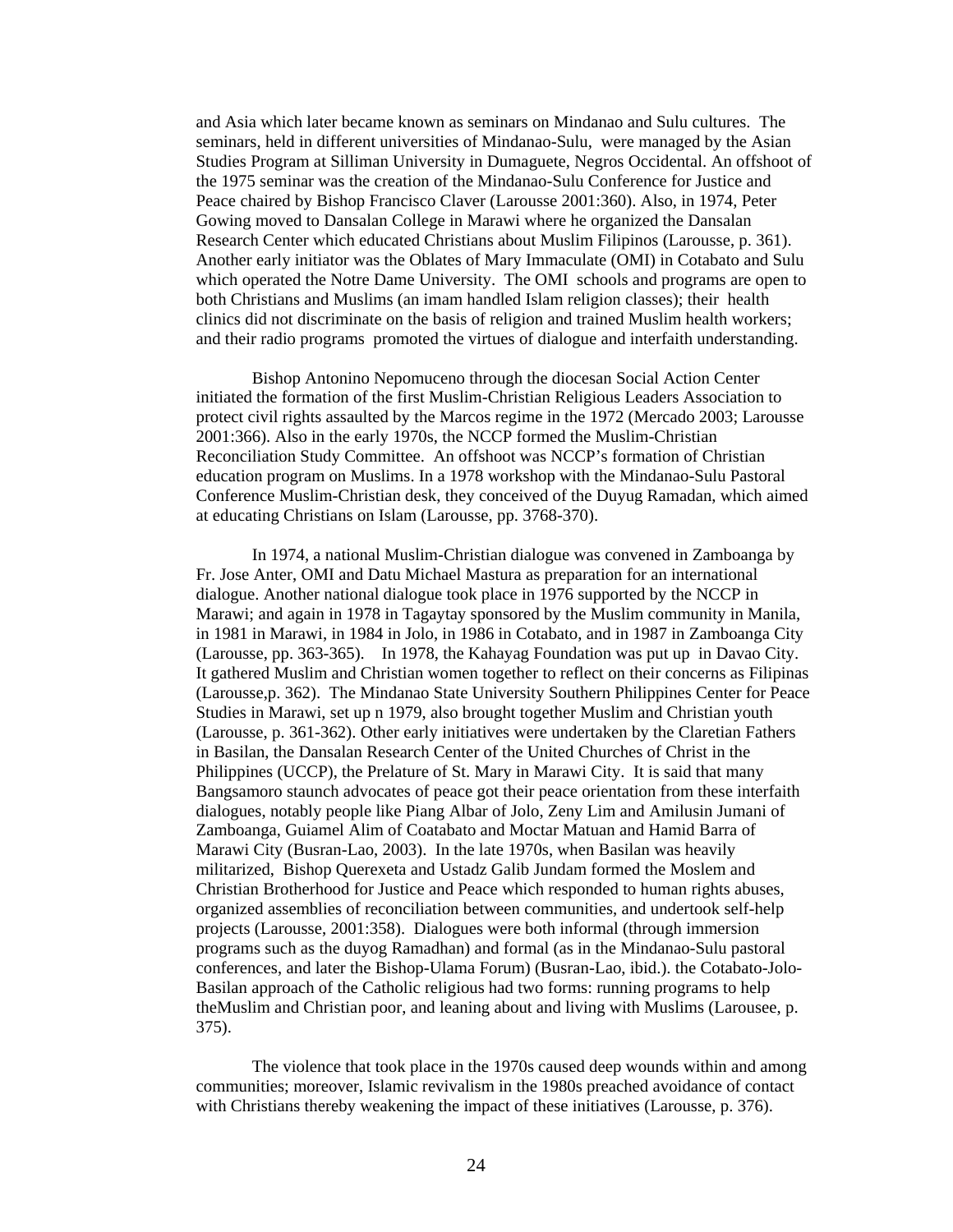Bangsamoro energies were engulfed in the shift to armed separatism. The Philippine state's armed might, martial law and the failure in implementation of the 1976 Tripoli Agreement made armed resistance the primary mode of organization in Bangsamoro society up to the late 1980s.

 Interfaith dialogues saw a revival only in the 1990s, when peace seemed so near and yet so far away. In the late 1980s the Catholic church hierarchy was experiencing a renewal in its perspective on the Muslim Mindanao conflict and its relationship to the Islamic faith. A landmark event was the creation of the Episcopal Commission on Interreligious Dialogue in 1990 and the holding of the Second Plenary Council in 1991 by the Catholic Bishops Conference of the Philippines which gave mention of Muslim Filipinos and the importance of inter-religious dialogue as an integral part of the Church's mission. Events in the 1990s – the 1994 kidnapping of Fr. Nacorda with 36 other people, the GRP-MNLF peace negotiations in 1996, the 1997 murder of Bishop Benjamin de Jesus in Jolo, the 1998 kidnappings of church people -- also spurred letters from the CBCP. The letters distinguished Islam, peace-loving MUslims and legitimate pro-independence groups from the vigilante and criminal groups like the Abu Sayyaf, and commended the Bishop-Ulama dialogue process. The dioceses held a ZAMBASULI (Zamboanga, Basilan, Sulu, Ipil) Peace Consultation in 1994. In October 1996, the national Seminar-Workshop on Interreligious Dialogue took place, with 29 dioceses nationwide represented, of which 19 came from Mindanao. This was followed by a Mindanao regional seminar which recommended the introduction of peace education and interreligious dialogue in all schools. The first Bishop-Ulama Forum was held in 1996 in Cebu, and subsequently in different parts of Mindanao with financial and other support provided by the Catholic Relief Service. Provincial and other local inter-faith dialogues and programs have since multiplied. These include the Interfaith Forum for Peace and Solidarity in Pagadian City, the Lanao Muslim-Christian Movement for Dialogue and Peace, the Concerned Citizens of Muslims and Christians in Jolo initiated by the Vicariate, the Archdiocesan Center for Ecumenical and Interreligious Dialogue (ACEID) in Davao, the Desk for Muslim-Christian Relations of the Prelature of Isabela, the Week of Peace organized annually by the Peace Advocates Zamboanga in close cooperation with the Social and Literacy Agenda for Muslims Foundation (SALAM), and the Local Government, Community and Church Organization (LOGCCO) initiated by the Prelature of Ipil. In 1999, the Archdiocese of Cotabato began to promote the integration of the interreligious dialogue ministry into the Basic Ecclesial Communities. The BUF would eventually move to include the lumad in the dialogue process (Larousse, pp 330-410). Meanwhile, the Maranao-led Ulama League of the Philippines bonds together an otherwise loosely organized sector of Muslim religious leaders.

 Prior to this, in 1984, its own survey of pastoral priorities put ecumenism and relating with Muslims last nationwide, and number 15 out of 22 in Mindanao (Larousse, 2001:335) The Mindanao-Sulu Pastoral Conference (MSPC) as a forum for pastoral sharing of the local Catholic churches in Mindanao-Sulu, began in 1971. Its subsequent conferences in 1977, 1980, 1992 and 1995 always advocated Church dialogue with Muslims but a survey in 1980 showed that this was not prioritized (Larousse, pp.367- 368). The change in regime in 1986, several tragic incidents involving Chruch people, and the national negotiation process provided the context for the renewed importance given by the church hierarchy to inter-faith dialogues. The limits to the Christian-Muslim dialogue framework would later be addressed with the articulation of a tri-people framework giving visibility to needs and rights of the lumad/IPs.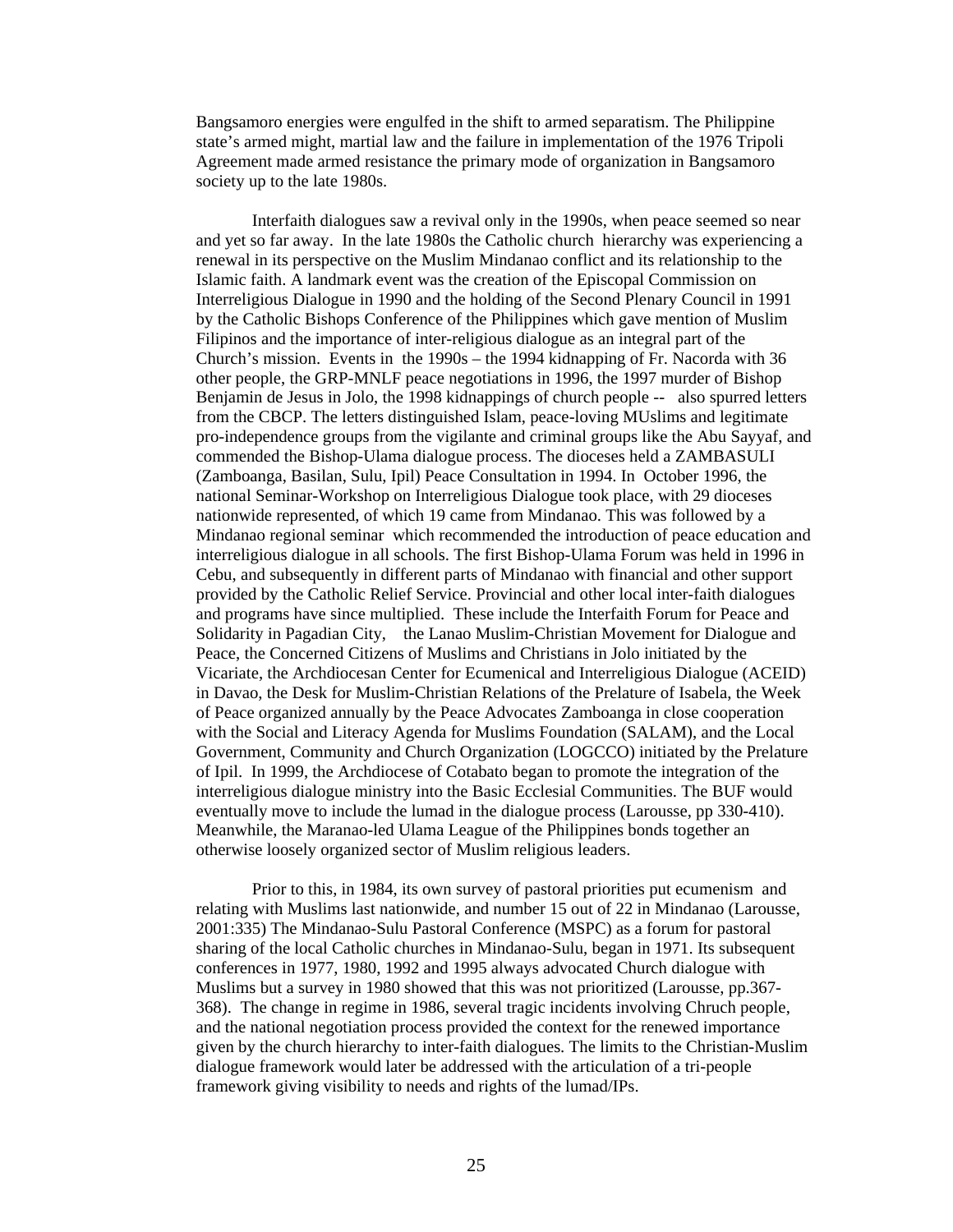#### **3. Mindanao-Wide Peacebuilding Momentum**

Relief, rehabilitation and development efforts with strong national linkages through foundations like the Tabang Mindanaw and the Philippine Business for Social Progress (PBSP), and anti-war advocacies linked with Metro Manila-based civil society coalitions/alliances became important components of peacebuilding work because of the 2000 and 2003 escalation in conflict, resulting from massive AFP operations in MILF areas and the consequent retaliatory violence. The context of war and its immediate and harshly negative impact on human security also provided the conditions for the rise of a new wave of peace zones (and variations like the sanctuaries for peace, spaces for peace, and zones of peace) in small barangays affected by the war between the GRP and MILF or inter-group feuds (see earlier section on peace zones). Muslims initially exhibited reluctance in receiving services from Christian-dominated NGOs and programs due to fear of being subjected to religious conversion but, over time, these fears were lessened. Mix Christian-Muslim organizations like the Pakigdait, Inc. in Lanao del Norte and partnerships like the Mindanao Week of Peace celebration jointly organized by the Catholic PAZ and the Muslim SALAM have done well.

Counterpart organizing is also taking place among lumad/indigenous peoples to ensure they will not be further marginalized with the resolution of the Moro conflict, and to assert their own separate stake in governance, development and peace processes. Efforts to bring together indigenous peoples in Mindanao and gather their voices include:

- The April 2004 Tribal Governance Conference held in Davao City and attended by representatives of 22 tribes in Mindanao (conference organizers were the IID, MPC and Panagtagbo). The Conference issued a Declaration asking for respect of indigenous governance and conflict settlement customs, rights, practices and lands. The Declaration was addressed to local and national government bodies, religious institutions, the AFP/PNP, rebel groups, business corporations, NGOS and other peoples.
- The October 2003 Mindanao Indigenous Peoples Congress for Peace and Development held in Davao City with the active support of the National Anti-Poverty Commission.
- The February 2001 Mindanao Indigenous Peoples Peace Forum held in Davao City where a final statement identified land and culture/way of life as the main peace issues, and development projects as posing the main threat to both their ancestral land and culture (Alejo 2004).
- In 1998, some Lumads from Mindanao attended the National Roundtable on the Impact of Development Projects on Philippines Indigenous Peoples organized by the Cordillera Peoples Alliance and held in Baguio City. The conference, attended by 34 organizations mostly from Northern Luzon criticized the Indigenous People's Rights Act (IPRA) as a divide-and-rule scheme of government intended to hasten the privatization and commercialization of ancestral domains (Alejo 2004).

The lumad have also met with the MILF to ensure their own claims to ancestral domains are not marginalized in the GRP-MILF talks which have identified ancestral domains as the third agenda (after cessation of hostilities and rehabilitation). In November (2003?), a group led by Datu Al Saliling, an Erumanen Manuvu, presented to the MILF and MNLF leaders their resolution stating their group has not intention to separate from the government nor to fight the Bangsamoro and Christian settlers so long as these groups respect their right to self-determination (Abreu 2004). In December 2003, a consultation of non-Muslim NGO leaders met with the MILF, including Antonio P. Kinoc, a B'laan who heads a newly formed alliance of non-Moro IPs in Mindanaw, the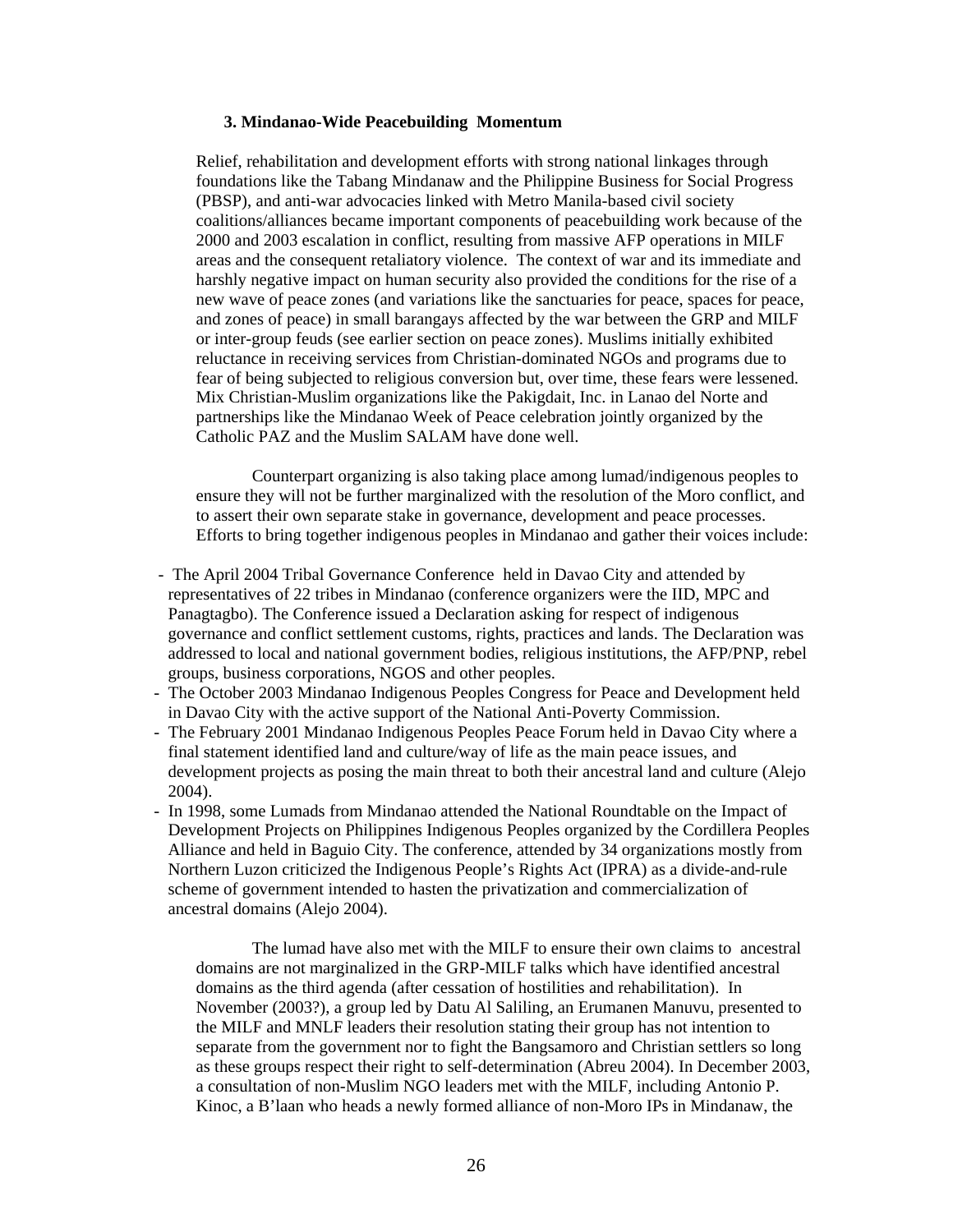Mindanawi Talainged, Inc. He asked the MILF to attend to land conflicts democratically once the MILF's claims to ancestral domains are recognized.

Conscious of the importance of not being left out in negotiations, the Nasobakaan Torigonay Dot Kalindaan (NATABUK), a federation of lumads in Bukidnon, in its identified solutions, asked that a task force be created to facilitate the conduct of local peace processes at the grassroots, especially when the national-level talks and ceasefire are suspended (Alejo 2004).

There is a growing interest in studying indigenous conflict resolution practices, concepts of peace and violence. IPs are also generating new literature reflecting their conflict experiences and aspirations for peace, land and justice. A silent "culture of peace" revolution is also taking shape through various "peace education" initiatives in schools and communities, and among NGOs, children and the youth. Many universities are sending their teachers to get higher degrees in Peace Education. A Consultation-Workshop on Peace Education Mindanao first took place in 1996 and a Culture of Peace Manual was produced in 1998.

Mindanao women-professionals are also working on a "Mindanao Agenda for Peace and Development" with a gender perspective. Led by the Mindanao Commission on Women, Inc. a group of professional women of different faiths, many of whom occupied elective or government career positions in various parts of Mindanao, organized conferences like the Bangsamoro Women's Assembly in October 2002 in Marawi City; the Lumad Women's Assembly in November 2002 in Bukidnon; and Mindanao Women's Peace Conference in December 2002 in Davao City. The Commission Chair is Irene M. Santiago, who used to sit in the GRP panel for talks with the MILF; vice-chair is Margie Moran-Floreindo, a former "Miss Universe" title-holder who married into an elite Mindanawan family in Davao. The group drafted a Mindanao Women's Position Paper on the GRP-NDF Peace Negotiations. They asked for representation in GRP peace panel advisory bodies and technical working committees. The group is also instrumental in forming the Mothers for Peace, which undertook a series of campaigns in 2003. Maranao women elites, most of whom belong to aristocratic families and are engaged in commerce, have also banded together and organized peace-related gatherings. A newer group is the Muslim Women Peace Advocates Council led by former senator from Sulu, Santanina Rasul.

Other Moro and Mindanao elites are also taking initiatives. The 22 February 2003 Summit of Mindanao Muslim Leaders was held in Davao City, and was immediately followed by another meeting on 11 March 2003, shortly after March 4 Davao airport bombing. The First Mindanao Muslim Leaders Forum held in Davao City was attended by 130-plus Muslim governors, mayors and consultants who asked for a ceasefire and continuation of peace negotiations between the GRP-MILF, the creation of an independent body to investigate Mindanao bombings and the AFP assault on Buliok, and authority from President Arroyo to talk to top MILF leaders. In 1995, there were a series of regional conferences of ulamas and imams (Zamboanga City for Tausug, Yakan and Samal religious leaders; Davao City for Maguindanao and Kalagan religious leaders; and Marawi for Maranao religious leaders) that culminated in a National Congress of Ulamas of the Philippines; conferences facilitated by Abdul Azid Lomondot, MPAC convenor and manager of the Maranao Alliance for Rural Development, thru the Ijtihad Bangsa Moro Al Wahtami (National Union). Lihok Federal is a group advocating the shift to federalism, a campaign which has Senator Aquilino Pimentel as a leading figure.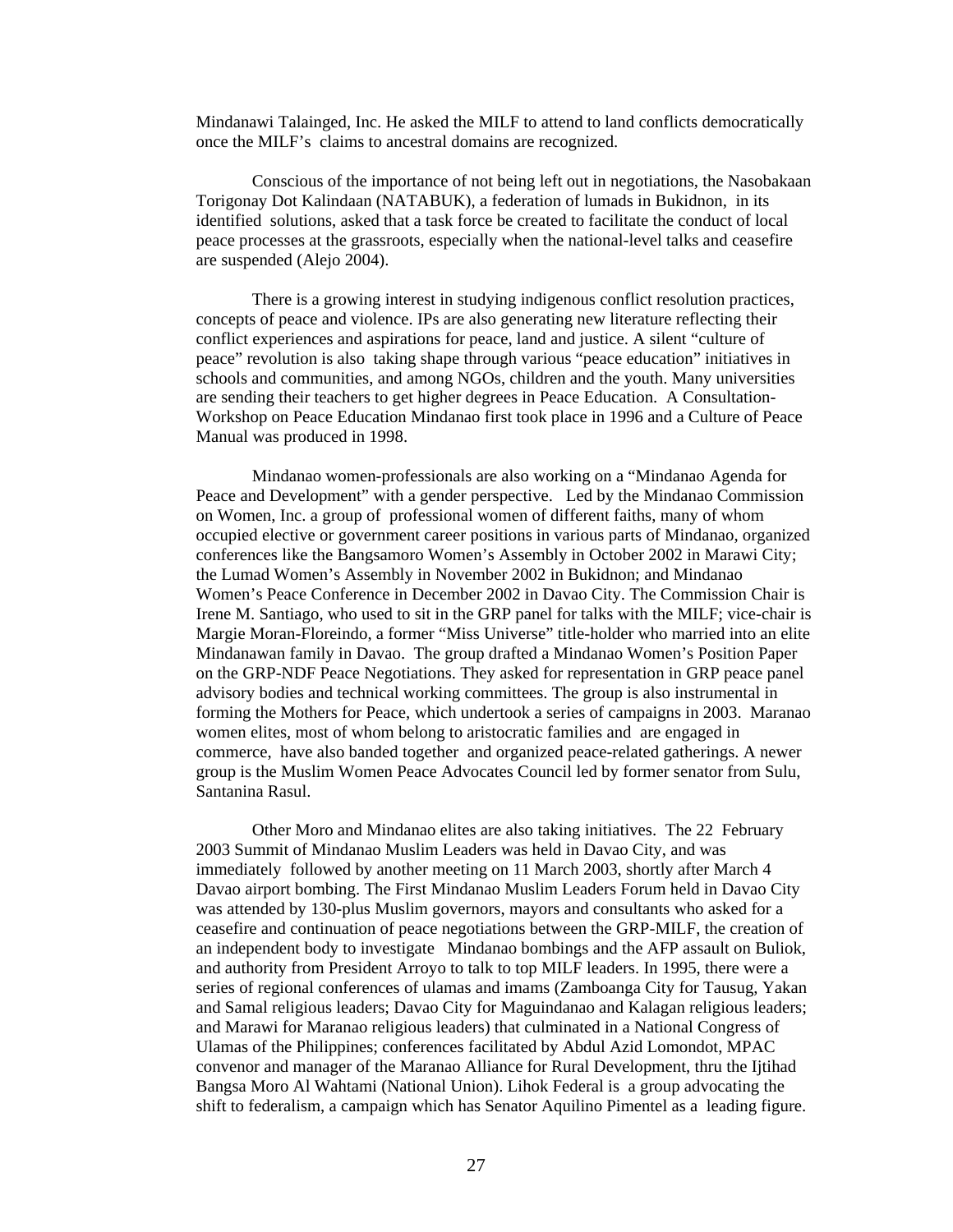It is coordinated by the Technical Assistance Center for Development of Rural and Urban Poor (TACDRUP), an NGO headed by former congressional sectoral representative Rey M. Teves in Davao City. Federalism has been adapted as a platform by other sectors like Union of Youth of the Philippines (UNYPHIL). From the business sector, we have the Davao-based Mindanao Business Council who sees war as counterproductive to economic progress, the ARMM Business Council, and the Cotabto-based and General Santos-Based Mindanao Business Forums.

In all, the 1990s up to the present witnessed a vibrant civil society response to the promise of ceasefire and peace agreements, alongside a situation of protracted conflict punctuated by periods of high levels of political violence (e.g., the 1997, 2000 and 2003 wars that erupted in the midst of promising negotiations) and the threats of greater conflict posed by 9/11 and its aftermath, including the presence of US troops in Mindanao under the purview of "joint training exercises".

# **III. Assessment Of Civil Society Institutional Response**

Given that the present stumbling blocks to the peace process have to do with the ambivalent policy of both the state and the insurgent groups, the obtaining conditions on the ground that sustain the conflict, and the lack of national consensus on the way to move forward to achieve the needed social and political change as well as the peaceful settlement of armed conflicts, the ongoing UNDP assessment of Philippine civil society peacebuilding proposed to evaluate civil society-peace building on the ff. aspects:

- $\blacksquare$  Impact on the policy issue
- Impact on the ground-level situation
- Impact on the perception, attitudes, behavior and perspective of other stakeholders (community, other civil society groups, elements of the state and NSAs) (Coronel Ferrer 2004)

The three areas for assessment of impact were deemed specific enough to be relevant in informing present initiatives as well as the immediate future. The peaceful resolution of the armed conflicts, eradication of the roots of insurgencies, and just and lasting peace are the longterm goals of the Philippine peace processes/civil society's institutional responses. The areas of impact identified allow measurement of progress toward these goals but at the same time, they are a tacit recognition that there is still a long way to go. Thus what can be seen as outcomes of civil society responses are the incremental progress at the level of policy, at enhancing conditions on the ground, and at transforming thinking, behavior and perspectives. This approach jibes well with a more recent observation that "civil society has less impact promoting a broad peace agenda than when it is articulating specific demands" (Rood, 2005:34).

Quantitative impact assessment is very difficult to achieve. At best, examples and case studies have helped highlight the gains made by civil society. The matrix below provides a listing of impacts that can serve as indicators of civil society successes. They were culled from the various case studies under the UNDP project as well as from other writings.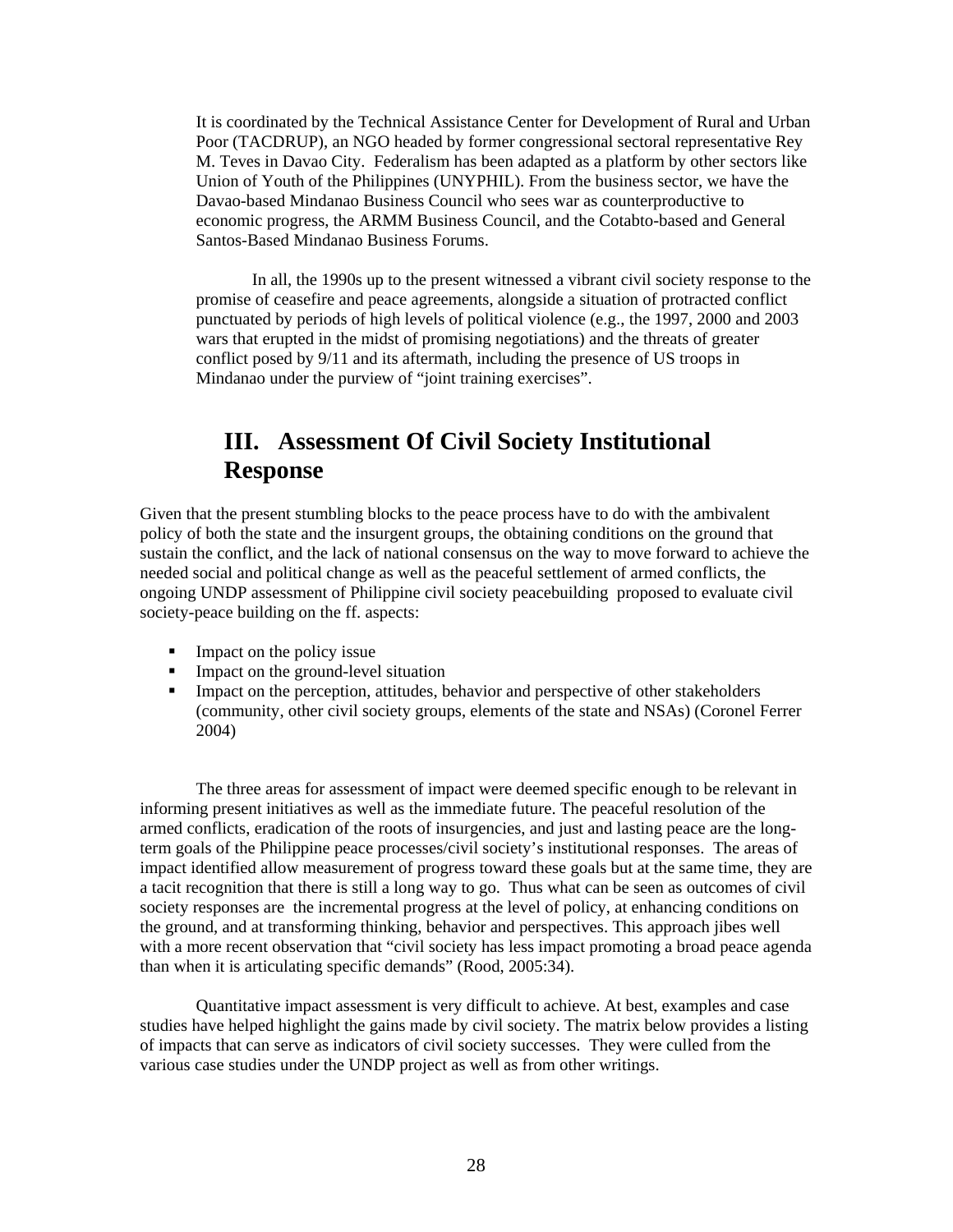| Areas of Impact                                                   | <b>Illustrative Outcome</b>                                                                                                                                                                                                                                                                                                                                                                                                                                                                                                                                                                                                                                                                                                                                                                                                                                                                                                                                                                                                                                                                                                                                                                                                                                                                                                                                      |
|-------------------------------------------------------------------|------------------------------------------------------------------------------------------------------------------------------------------------------------------------------------------------------------------------------------------------------------------------------------------------------------------------------------------------------------------------------------------------------------------------------------------------------------------------------------------------------------------------------------------------------------------------------------------------------------------------------------------------------------------------------------------------------------------------------------------------------------------------------------------------------------------------------------------------------------------------------------------------------------------------------------------------------------------------------------------------------------------------------------------------------------------------------------------------------------------------------------------------------------------------------------------------------------------------------------------------------------------------------------------------------------------------------------------------------------------|
| On the Policy                                                     |                                                                                                                                                                                                                                                                                                                                                                                                                                                                                                                                                                                                                                                                                                                                                                                                                                                                                                                                                                                                                                                                                                                                                                                                                                                                                                                                                                  |
| Issue/Environment                                                 |                                                                                                                                                                                                                                                                                                                                                                                                                                                                                                                                                                                                                                                                                                                                                                                                                                                                                                                                                                                                                                                                                                                                                                                                                                                                                                                                                                  |
|                                                                   |                                                                                                                                                                                                                                                                                                                                                                                                                                                                                                                                                                                                                                                                                                                                                                                                                                                                                                                                                                                                                                                                                                                                                                                                                                                                                                                                                                  |
| - Agenda or Policy                                                | • Adoption by the National Government of the Six Paths to Peace, Social<br>Reform Agenda<br>· Passage of related laws (e.g., Anti-rape law, creation of NAPC and NIPC<br>laws)<br>• Influenced resumption of PTs and end to military operations; put pressure<br>on two parties to sustain political negotiations and move on to substantial<br>agenda. Examples: the MILF's unilateral suspension of military<br>offensives after the series of violence in February 2003 was partly a<br>response to the civil society calls including the CBCP and the Bishop-<br>Ulama League of the Philippines. Also, GMA' resumption of talks in<br>2001 was a response to public outcry on the 2000 AFP offensives and<br>resultant humanitarian disaster.<br>• Heightened visibility of women, children, Moro, lumad and civil society<br>in general in the peace agenda, processes and structures (eg, women and<br>lumad representatives were included in the GRP panel and technical<br>working committees; civil society representatives sit in panels and other<br>committees in the formal bodies; an all-Mindanawan government panel<br>for talks with the MILF was appointed by President Macapagal Arroyo in<br>2001 headed by a civilia).<br>• Influenced how media writes about peace and conflict and helped<br>generate greater awareness among the media. |
| Creation<br>of<br>Formal<br>Mechanisms<br>Specific Peace/Conflict | • Declaration of Eid il-Fitr as a national holiday.<br>• Creation of the National Unification Commission, the National Anti-<br>poverty Commission and National Indigenous Peoples Commission (latter<br>preceded by exposes which pushed government to act on cases and<br>outbreak of violence, e.g., it put up Task Force 63 to deal with conflicts<br>arising from development projects in IP communities. The task force's<br>responsibilities were later transferred to the newly created National<br>Commission on Indigenous People).<br>• Operationalization of the GRP-MILF Joint Ceasefire Monitoring<br>Committee and Local Monitoring Teams, and instituted parallel third<br>party monitoring (Bantay Ceasefire).<br>• Various consultative mechanisms<br>• Release of detained suspects, bodies and personal belongings of rebels                                                                                                                                                                                                                                                                                                                                                                                                                                                                                                                 |
| Concern                                                           | killed in operations; release of AFP soldiers taken by the NPA;<br>withdrawal of troops in certain areas.                                                                                                                                                                                                                                                                                                                                                                                                                                                                                                                                                                                                                                                                                                                                                                                                                                                                                                                                                                                                                                                                                                                                                                                                                                                        |
| the<br>Ground<br>Impact on<br>Level Situation                     |                                                                                                                                                                                                                                                                                                                                                                                                                                                                                                                                                                                                                                                                                                                                                                                                                                                                                                                                                                                                                                                                                                                                                                                                                                                                                                                                                                  |
|                                                                   | • Human rights violations were mitigated & addressed thru fact-finding<br>missions<br>& relief missions<br>• Less cases of illegal detention<br>• Reduction in direct violence through extended local ceasefires even if<br>short-term only<br>• Continuing dialogues<br>• Delivery of integrated programs to alleviate<br>the impact of violence & assist in societal reconstruction<br>• Gave empowerment/enabled people to regain control over their lives<br>through peacebuilding programs like spaces for peace/peace zones,                                                                                                                                                                                                                                                                                                                                                                                                                                                                                                                                                                                                                                                                                                                                                                                                                               |

|  |  |  | Table 8. Impact of CSO Peace Interventions |
|--|--|--|--------------------------------------------|
|--|--|--|--------------------------------------------|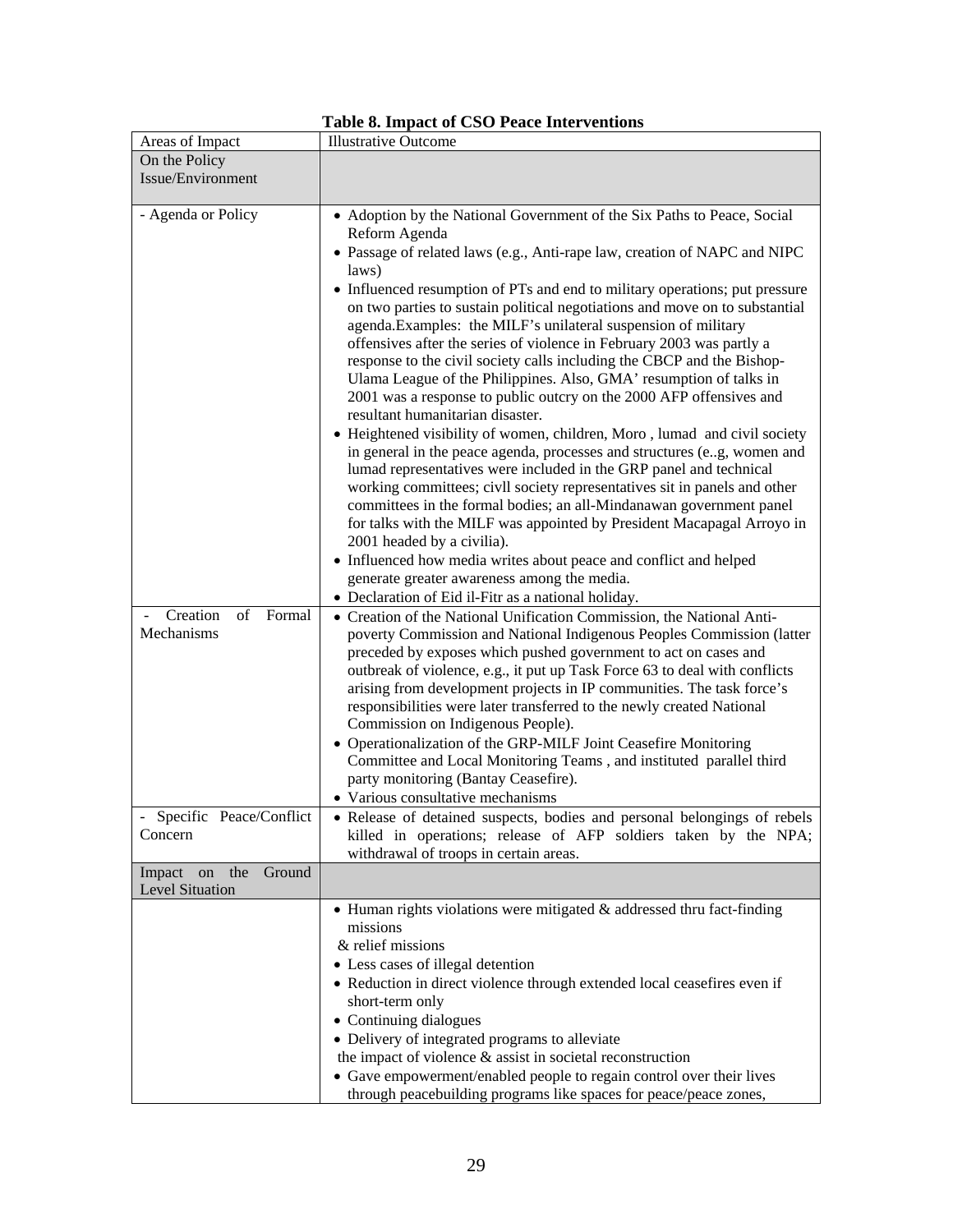|                                                                                     | housing and livelihood programs.<br>• Helped people resume economic activities, schooling, and build unity and<br>develop mutual trust.<br>• Helped people to have options/alternatives to joining either armed group,<br>or from becoming victims to becoming actors, thus lessening fears and<br>insecurities, enhancing wellbeing.                                                                                                                                                                                                                                                                                                                                                                                                                                                                                                                                                                                                                                                                                               |
|-------------------------------------------------------------------------------------|-------------------------------------------------------------------------------------------------------------------------------------------------------------------------------------------------------------------------------------------------------------------------------------------------------------------------------------------------------------------------------------------------------------------------------------------------------------------------------------------------------------------------------------------------------------------------------------------------------------------------------------------------------------------------------------------------------------------------------------------------------------------------------------------------------------------------------------------------------------------------------------------------------------------------------------------------------------------------------------------------------------------------------------|
| Impact on the Attitudes,<br>Behavior, Perceptions of<br><b>Primary Stakeholders</b> |                                                                                                                                                                                                                                                                                                                                                                                                                                                                                                                                                                                                                                                                                                                                                                                                                                                                                                                                                                                                                                     |
| - On the State/Rebel Group                                                          | $\bullet$ Both parties were convinced to engage in dialogues & are developing<br>receptiveness to campaigns for ceasefires & settlement<br>• Military more careful/conscious re behavior in communities $&$ with<br>political detainees<br>• More respect for $\&$ less suspicion over church people doing justice $\&$<br>peace work; stronger credibility of the church                                                                                                                                                                                                                                                                                                                                                                                                                                                                                                                                                                                                                                                           |
| - On the Community $\&$<br>Citizens                                                 | • Helped broaden people's consciousness towards a peace constituency:<br>• More peace organizations & peace advocates on the ground; established a<br>wide and deep network of peace advocates that can mobilize and<br>influence ground -level situation and top-level policy<br>• More human rights advocates<br>• More awareness of people of their human rights $\&$ justice $\&$ peace issues<br>• Growing interest in peace studies in the academe<br>• More attendance in peace activities<br>• Less young people joining rebels<br>• More respect for $\&$ less suspicion over church people doing justice $\&$<br>peace work; stronger credibility of church<br>Students have greater<br>awareness, understanding of, & positive attitude toward peace issues<br>• More learned mediation skills.<br>• People have better understanding of other<br>people's or groups' perspectives.<br>• Growing preference for non-violent conflict settlement practices in<br>communities (based on reflections on peace zone in Bual) |

Civil society input to government policy making has brought about laudable policy frameworks such as the "Six Paths to Peace" and the "Social Reform Agenda"; noteworthy legislation such as those creating the National Anti-Poverty Commission and the National Indigenous Peoples Commission, and the other examples cited in the studies and listed the table above. With pressure put to bear by the peace coalitions, the negotiation track between the government and the different rebel groups has been pursued. However, continuing governance problems cited in the previous section have not brought about the thorough reforms demanded by a comprehensive peace agenda. Also, policy-making is a process that is not only affected or determined by inputs or interventions coming from civil society, which may in fact be the weakest factor in some cases.

Different administrations have different strengths (including political will) and priorities, and the lack of unanimity within government on a peace policy as against the more orthodox antiinsurgency approach has not provided the needed continuity and single line of march.

In terms of representation, lobby work undertaken by peace advocates has put in the government negotiating panels women and indigenous peoples. Specific concerns like the release of political prisoners (held by both sides) were also effected with civil society pressure.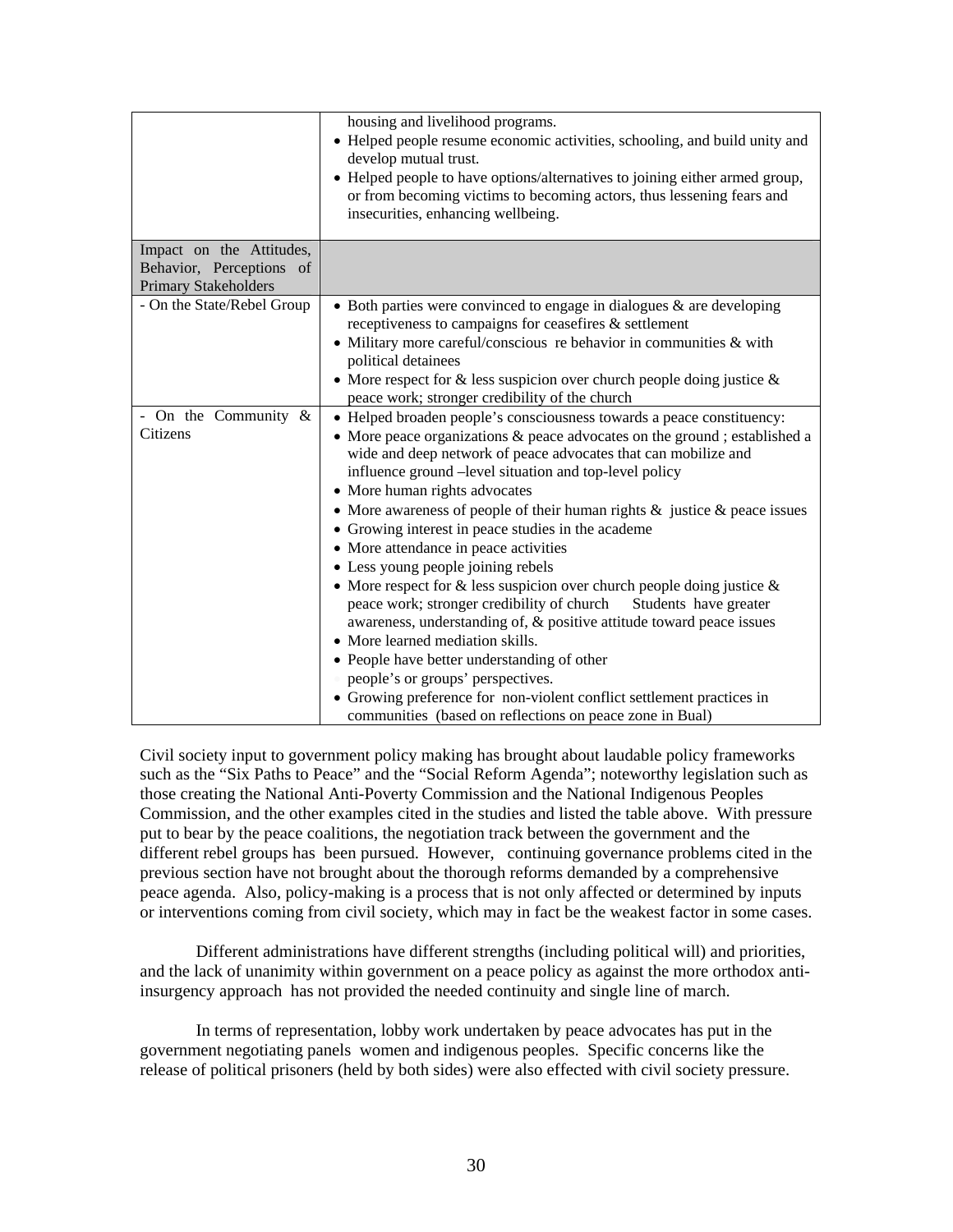Peace groups continue to exert pressure to sustain the peace process through supportive policies of all parties, implementation of reforms and agreements since government priorities change from time to time and peace negotiations have been marred by suspensions and long periods of recess. At the least, they have sustained the high visibility of the peace process in the national consciousness, including at the level of government policy and the mass media.

Even as national policy and reform implementation remain problematic, peacebuilding efforts directed at addressing the needs of the people on the ground where the conflict takes place have been significant and essential. Campaigns have supported the holding and maintenance of ceasefires. Human rights violations were mitigated and addressed through fact-finding missions and relief missions. NGO and church intervention along the lines of psycho-social rehabilitation work have helped restore a measure of peace needed to start the rebuilding of lives and communities. Gains in specific communities include improvements in health, sanitation and housing conditions; provision of educational services and other facilities; and the healing of wounds and the bridging of divides (e.g., Christian-Muslim-lumad relations in Pikit, Cotabato). Consequently, the empowered communities themselves are taking a proactive role in conflict prevention and peacebuilding, and have enhanced their own capacity to respond to human rights violations and emergencies.

Peacebuilding is long-term norm-transformation and norm-building. Indicators of positive changes in norms (as reflected in perceptions, attitudes, behaviors) on the part of government and armed groups include a perceive greater consciousness on the part of the conflict parties to respect and observe human rights and international humanitarian law over and above their military objectives. However, these are just incremental changes in some areas and instances. On the whole, human rights/IHL violations continue.

While still an uphill climb there is a growing number of active peace constituencies. Indicators are the increasing number of peace organizations being formed; the holding of more peace/conflict resolution trainings; the generation of more human rights advocates and more awareness of people of their human rights and concern for justice and peace issues; growing interest in peace studies in the academe; and more attendance in peace activities.

Admittedly attempts at identifying, and more so measuring impact, have been very preliminary. Most CSOs do not have built-in monitoring and evaluation components. More thorough studies including the use of quantitative methods would need to be undertaken to measure successes and impact. One bone of contention, for example, is whether or not less children are joining the armed groups as a result of the campaign against child soldiers. The absence of statistics and the impact of other factors like continuing poverty and injustice make definite statements difficult. At the least, peace and human rights organizations working on this issue have pushed the recognition of the problem, pushed for a stricter ban, and the creation of special mechanisms to aid arrested and/or wounded child-soldiers.

#### **A. Enabling and Hindering Factors**

Based on a reading of several researches and primary documents on civil society peacebuilding in Mindanao, I have extracted the ff. factors that supported the phenomenal growth of Moro and Mindanao peace CSOs.:

• The availability of funds, resources and capability building projects which were the offshoot of the 1996 peace agreement; and the consequent wide networking of civil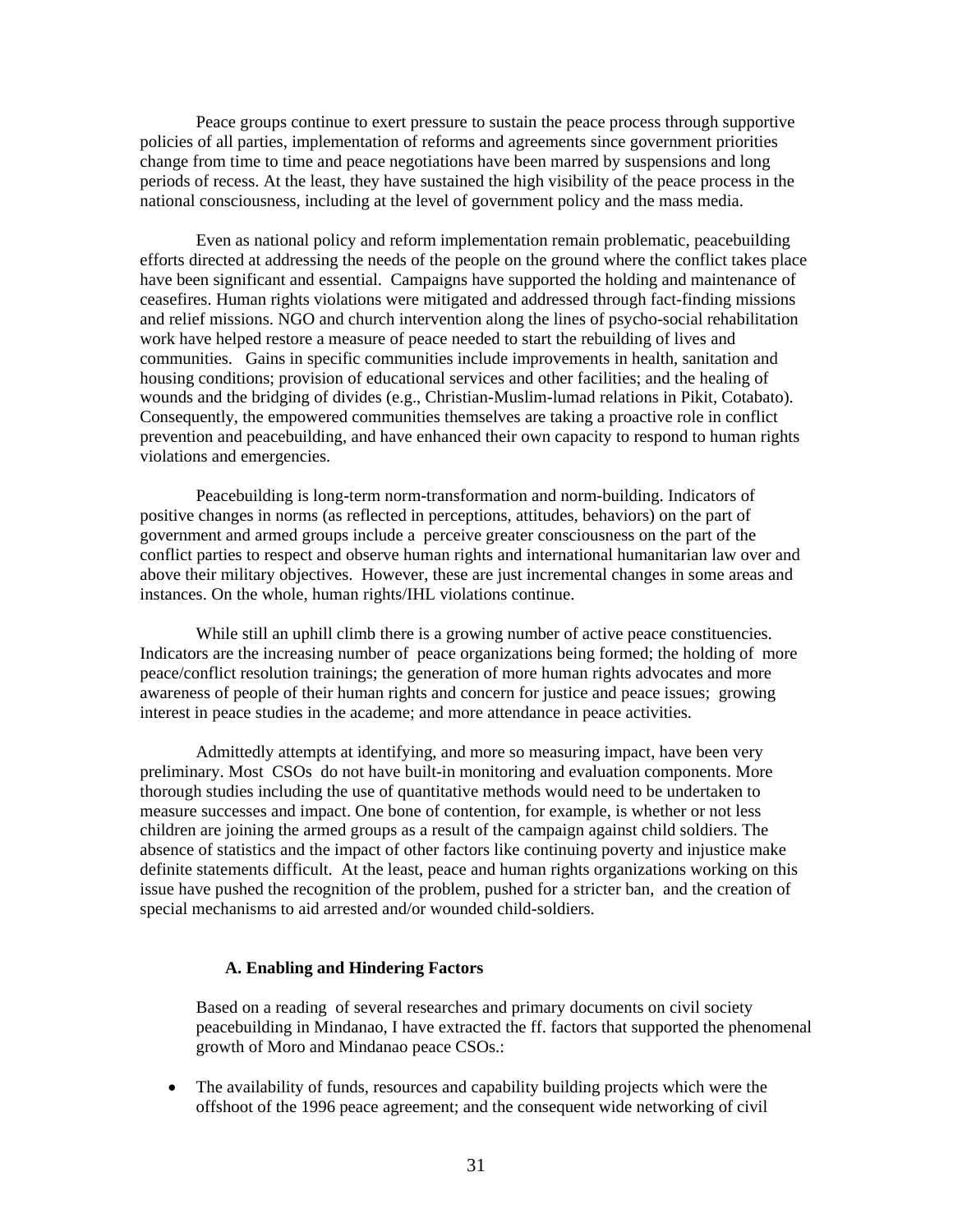society groups locally, regionally and nationally, all made peacebuilding activities possible. Funds came from government agencies, foreign governments, and internationl NGOs.

- The Catholic Church's revitalized interest in interfaith dialogues and peacebuilding in Mindanao has brought in an influential and resource-rich institution in the process. It is said that this renewal largely emanated from the NUC process in 1992 "which set off a chain of events that all became forces promoting dialogue" because it enabled Christian and Muslim groups to talk together, and later on led to the formation of the BUF (Larouse, p. 407-408). "Dialogue, peace and reconciliation are seen as the overarching concerns of the Mindanao-Sulu Church in the 1990s" as against its primary concerns over social issues, and justice and peace in the 1970s and 1980s, indicating that the current preferred approach is not opposition (to the state and the armed NSAs) but towards the resolution of the armed conflict, the changing of attitudes, the healing of wounds, and full human development. The Catholic Church leadership has defended the peace process with the Moros even though they faced disagreement from many Christians; and interreligious dialogue although a good number of clergy are not very receptive (Larousse, p. 408, 414, 418).
- The MILF welcomes and respects "third party" civil society intervention and has exhibited real interest in attaining peaceful settlement. It has avoided taking a partisan stance in elections which complicates political dynamics with all the attendant interests, including that of the MNLF which has assumed the ARMM governorship (until the 2005 election). It is receptive to public sentiment – for example, it issued an apology for it violent acts in Siocon and expressed willingness to go back to the ceasefire, in reply to the calls made by the CBCP and other peace CSOs. Also, the MILF respects the new peace zones/sanctuaries of peace/spaces of peace initiatives in Mindanao. It is said to have welcomed peace zones for providing relief from war (Lee). It has also taken steps to express its adherence to international humanitarian law, through various statements showing IHL principles' congruence with Islamic teachings, and adherence to the campaign to stop the use of anti-personnel mines. It has forged a cooperative agreement with government to curtail activities of criminal and other violent groups operating in MILF territories. It is said that the MILF is taking keen measures to avoid being listed as a terrorist organization by foreign governments.
- The many-sided interventions grassroots to elite, taking various shapes and forms, and utilizing diverse strategies – have provided an array of tools to address the many aspects of the conflict. The gradual institutionalization of peace-related programs (peace education, interfaith, tripeople advocacy) in schools/university, religious organizations, NGOs and POs, local governments, and professional organizations have sustained the peace initiatives, providing a multiplier and deepening effect.
- The gross impact of several high-level hostilities from 1997 to 2003 despite the 1996 GRP-MNLF peace agreement – mobilized people to act for peace, and achieve a deeper understanding of the nature of the conflict and the need for alternative approaches. Also continuing violence in IP communities have pushed church/diocesan organizations, the NGOs and academe to respond to specific cases such as in areas where the NPA operates, and communities, including lumad people are subjected to recruitment by both the AFP and the NPA.
- Government support was present/crucial in key cases, e.g., the barangay council or mayor in promoting/upholding peace zones, interfaith dialogues of the Bishop-Ulama Forum, and cooperative undertkings especially in relief and rehabilitation with agencies like the DSWD, NAPC, and OPAPP.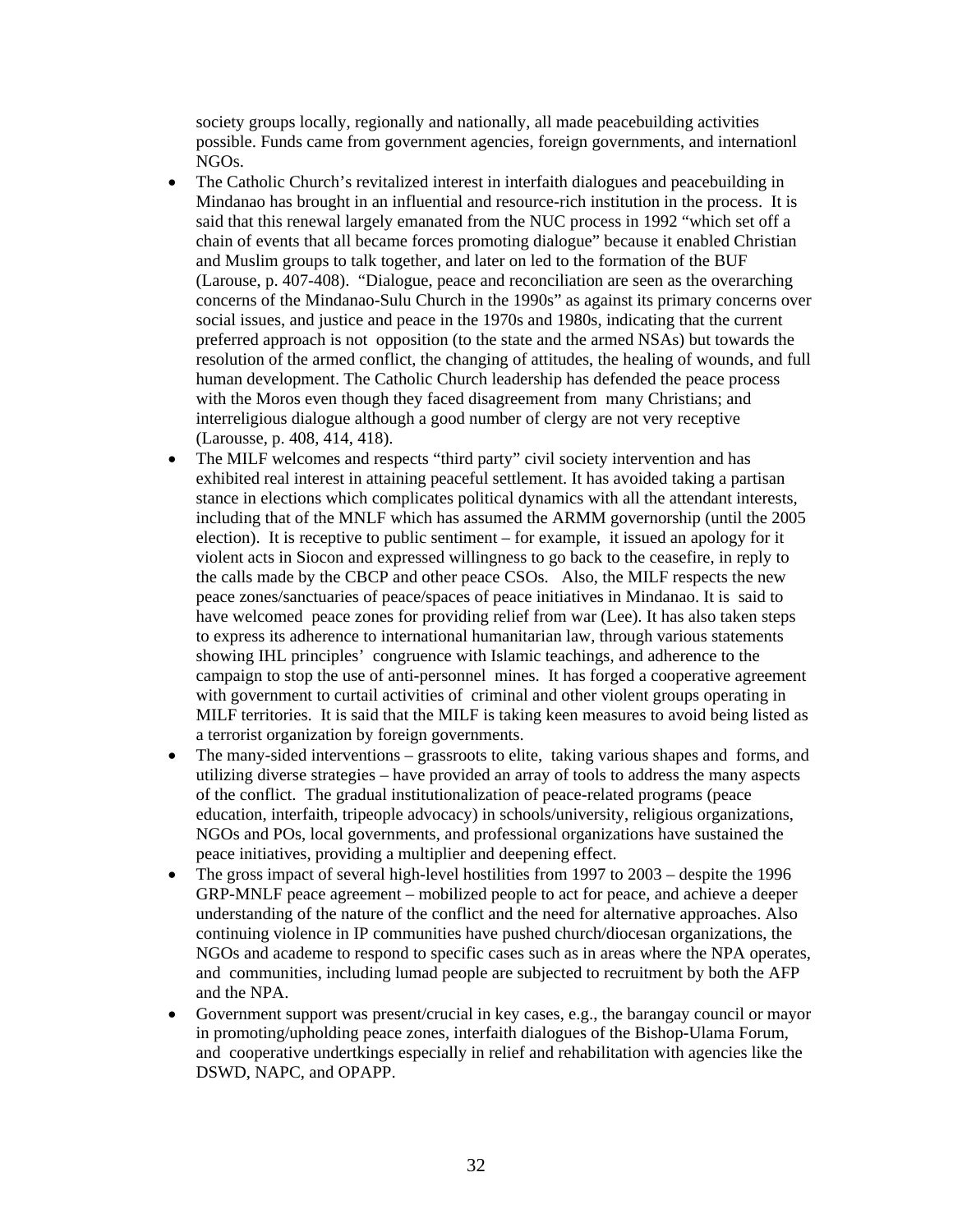• People are increasingly "owning" the process through active intervention/participation in various mechanisms. This is a far different situation in 1996 when the GRP-MNLF Peace Agreement was forged and Moro and Mindanao peace coalitions were almost nonexistent.

Nonetheless, a workshop of experts and practitioners in the Mindanao peace process identified the following hindering factors (The Asia Foundation, 2003):

- Capacity skills and capabilities to sustain mechanisms, getting information, not being suppressed by patronage politics
- Resources lack of financial resources to sustain peace efforts
- Diversity of groups hinders united movement to pursue effective solutions; some are ignored by local governments/face unfavorable environment, particularly the human rights groups, and suspected of collusion with rebel groups and subjected to harassment/HR violations.

Another study on Mindanao civil society noted that while civil society peacebuilding is important and should be developed, Mindanao civil society's inherent weakness and the national and local conditions have made their impact "indirect, limited and of little consequence to the macropolitical process" (Rood, 2005: vii, 3-4). It observed that Muslim civil society remains less developed than the Christian counterpart, and that in Mindanao, CSOs are overwhelming intra-communal (that is, exclusively Muslim or Christian), the networks are transitory, and the CSOs among themselves are divided ideologically (ibid., pp. viii, 7-9, 22-23). The peace stance of the Christian groups also do not reflect the semntimes of the majority of the Christian population who prefer more aggressive policies against the Moro insurgents; only a limited section of the Catholic clergy are involved in interfaith dialogues; and public opinion, in general, remains conservative non the issue of American troops in Basialn and the sympathetic stance towards "independence" of some CSOs (ibid, p. 19-20, 22).

In addition, some groups are still critical about the extent of participatoriness of the whole process. For example, the peace negotiations were deemed high-level and exclusive to leaders of armed groups and excluded the vast majority of Bangsamoro, lumad and Christian settlers; not community-based (even done abroad) and did not involve consensus-building; not fully reflective of the needs and aspirations of stakeholders; without sense of ownership by the people of Mindanao; no sustainability since communities uninvolved and cannot be vigilant; women are not represented in the MIFL panel; women do not occupy decision making positions in the armed movement; women's particular needs and experiences in armed conflict are not reflected nor addressed; and women's contributions to peace are not recognized and promoted. (Busran Lao 2002)

A study of peace zones identified the following problematic features:

- Dissipation of policy and policy environment
- National political instability which benefit some local interests
- Recurrence of conflict
- Saboteurs, intrigues
- Lack of trust
- Militarist view of resolving conflict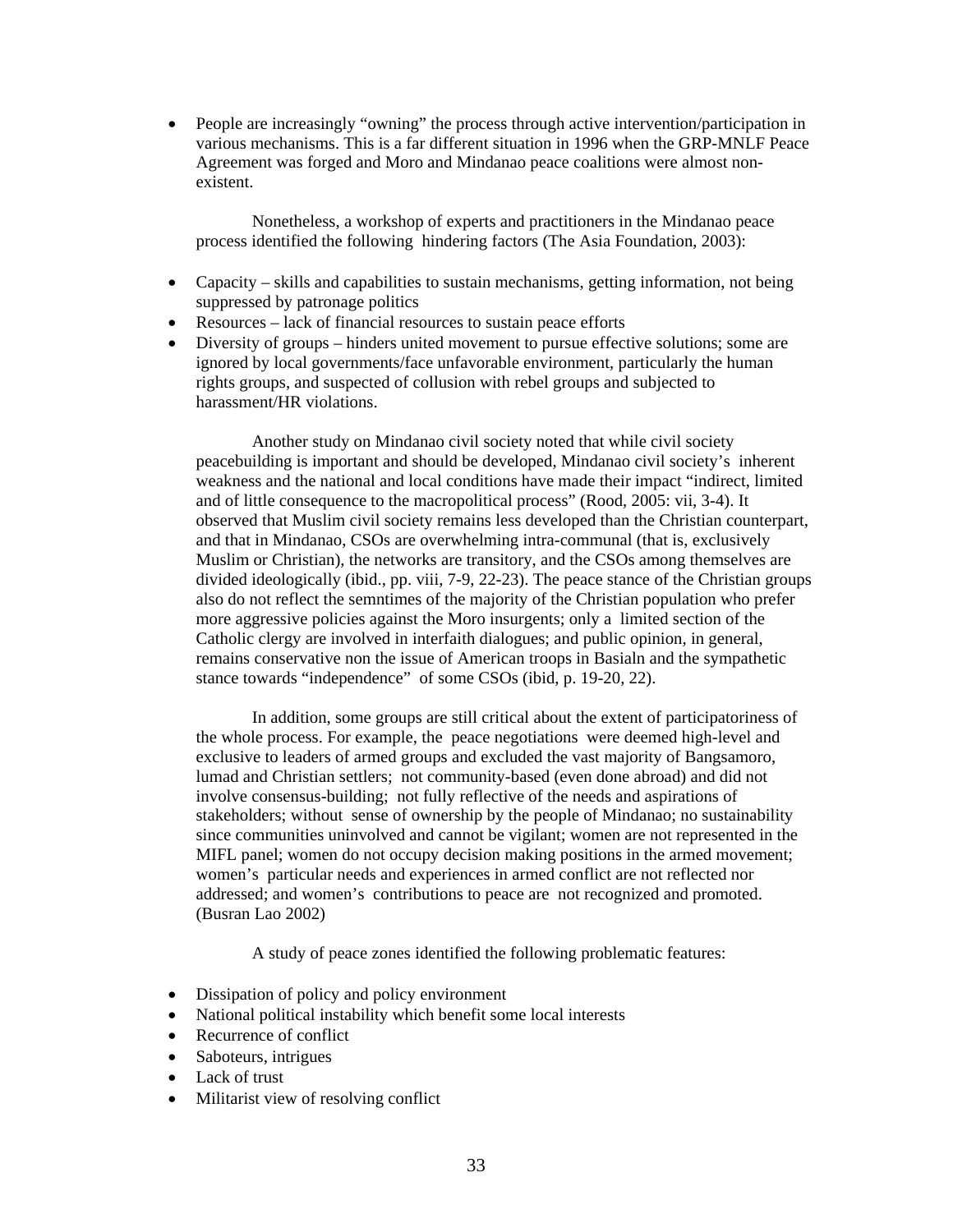- Lack of sustaining mechanisms
- Limited capacities and self-interest of leaders (Lee 2004)

These themes also find similarity with the synthesis of supportive and enabling factors identified in the ongoing UNDP study on civil society peace-building, the lessons from which were drawn from experiences in different places (Bicol, Metro Manila, Mindoro. Basilan), where the reference is the communist insurgency:

|                     | Table 9. Facultating and Hindering Factors in CSO Peace Interventions                                                                  |
|---------------------|----------------------------------------------------------------------------------------------------------------------------------------|
| <b>FACILITATING</b> | <b>Presence of initiating, sustaining &amp; capable core</b> $-$ Samples of such effective cores                                       |
| <b>FACTORS</b>      | are the various Social Action Centers in the dioceses, and the NGOs, Centers and                                                       |
|                     | Desks that serve as secretariats for coalition initiatives or undertake programs                                                       |
|                     | themselves. Such people/offices also possess certain desirable qualities like being                                                    |
|                     | efficient, skilled, culture-sensitive, aware of the issues and processes, process-                                                     |
|                     | conscious, and are multi-cultural or diverse in composition. Their leaderships are                                                     |
|                     |                                                                                                                                        |
|                     | able to mobilize and inspire/                                                                                                          |
|                     | <i>Nature of the institution</i> $- E_{.g}$ , the church has moral authority and has thus served                                       |
|                     | as effective mediators; academe has the expertise to do peace research and peace                                                       |
|                     | education module development; CSOs have legitimacy to participate and intervene                                                        |
|                     | Tapping networks & social capital - To draw in various participants or                                                                 |
|                     | organizations to activities or networks, initiators tap their networks and use their                                                   |
|                     | social capital to facilitate, joint, coordinative, complementary and supplementary                                                     |
|                     | action.                                                                                                                                |
|                     | Availability of resources - Financial resources to undertake the work are usually                                                      |
|                     | secured from the mother organization of the organization serving as the core or                                                        |
|                     | secretariat (church, school), funding from local and international NGOs or                                                             |
|                     | governments, or through sharing or contributions from coalition members.                                                               |
|                     | Resources inherent in or sourced from the community are also available. Access to                                                      |
|                     | ICT/internet was also identified as an important resource.                                                                             |
|                     | Use of appropriate & multi-pronged strategies & approaches $-$ As can be seen in                                                       |
|                     | the discussion in Section 2 on approaches and the various tables, various strategies                                                   |
|                     | are employed to address different goals and needs.                                                                                     |
|                     | Supportive environment - These include the mother organization of peace                                                                |
|                     | programs/desks/centers and secretariats whose vision/mission are compatible; the                                                       |
|                     | immediate external environment such as the local government and community                                                              |
|                     | leaders (elected or traditional); the openness and willingness of both combatant                                                       |
|                     | forces and their commanders to peace interventions in some localities; and also                                                        |
|                     |                                                                                                                                        |
|                     | family and the community's overall bayanihan spirit.<br>Building on successes - Institutional track record of organizations/coalitions |
|                     |                                                                                                                                        |
|                     | enhances their capacity to network, mobilize and influence policy and other                                                            |
|                     | stakeholders; success in mediation adds to the credibility of the mediators; the                                                       |
|                     | gorwing network of people being mobilized or developing interest in peace concerns                                                     |
|                     | has a multiplier and deepening effect on the movement; these successes sustain                                                         |
|                     | hope, inspire and stimulate members to carry on.                                                                                       |
| <b>HINDERING</b>    | Lack of/Weaknesses in human & material resources - People: Human resources                                                             |
| <b>FACTORS</b>      | remain insufficient, there are limited or no full time staff/peace educators/etc.;                                                     |
|                     | people are overworked there is always conflict in schedules; key people (school                                                        |
|                     | administrators, priests, NGO workers) are reassigned to different posts; and some                                                      |
|                     | lack knowledge and understanding of the dynamics and the diversity in cultural and                                                     |
|                     | religious practices, and are not adept at the local languages. Material Resources:                                                     |
|                     | most CSOs suffer from budgetary constraints; some donor agencies don't want to                                                         |
|                     | fund projects in perceived high conflict areas; and people have poor or inadequate                                                     |
|                     | facilities.                                                                                                                            |
|                     | Lack of support & cooperation from other sectors of society $-$ Level of Perception                                                    |

### **Table 9. Facilitating and Hindering Factors in CSO Peace Interventions**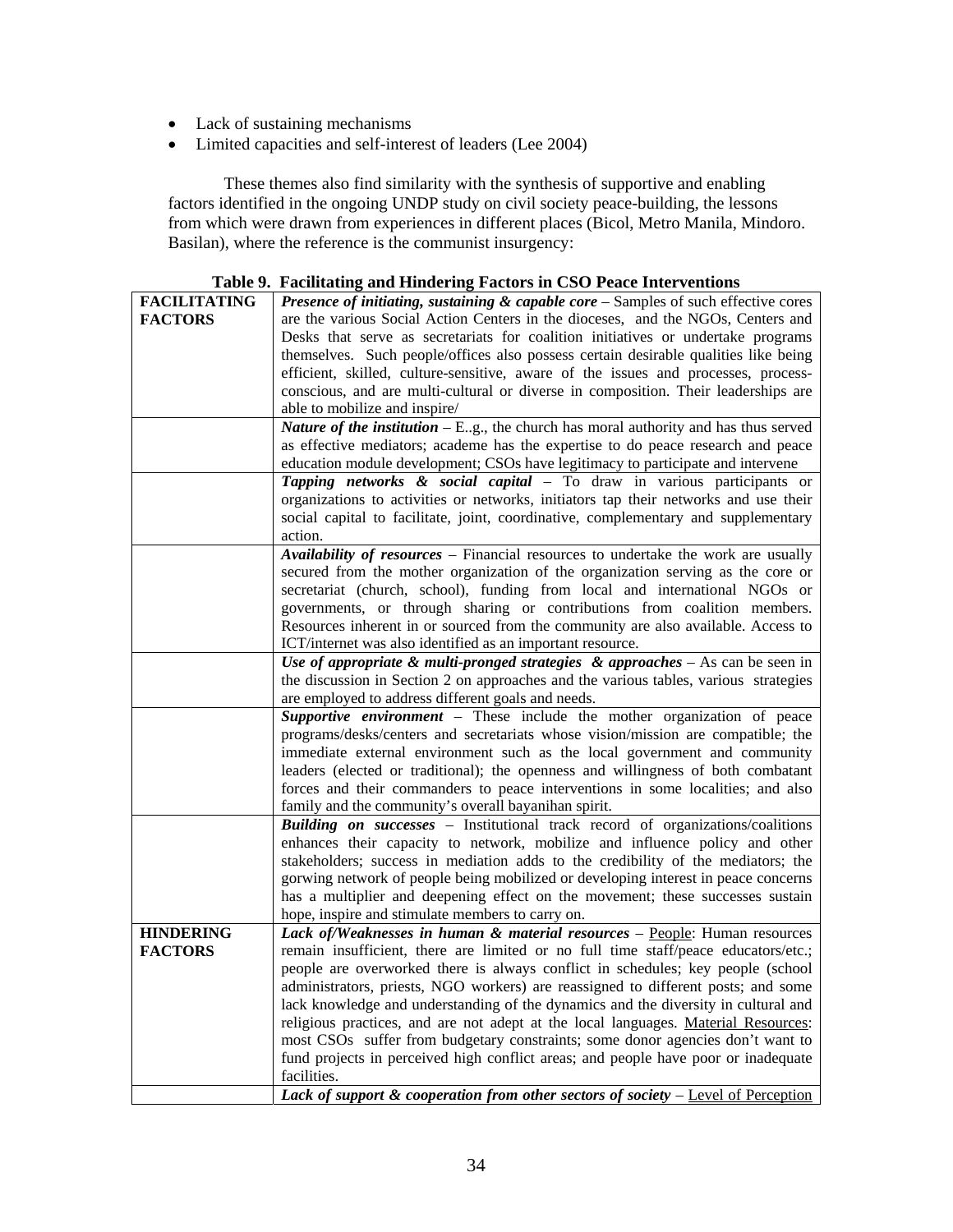| or Attitude: Leadership of key institutions may be conservative (churches, schools);<br>people have varying perceptions on what peace is, the intentions of different parties,<br>and what are morally right or wrong; the community may have traditional views on<br>leadership selection (reflected e.g, in their electoral behavior which results in<br>poor/unsupportive leadership) or maybe apathetic; and many biases and prejudices<br>deter harmonious relationships, campaign or project implementation (e.g, Muslim-<br>Christian biases). Organizational or Process Constraints: Includes lack of mandate of<br>person from organization, protectiveness of superiors; lack of resources and lack of<br>resourcefulness on the part of the other sectors |
|----------------------------------------------------------------------------------------------------------------------------------------------------------------------------------------------------------------------------------------------------------------------------------------------------------------------------------------------------------------------------------------------------------------------------------------------------------------------------------------------------------------------------------------------------------------------------------------------------------------------------------------------------------------------------------------------------------------------------------------------------------------------|
| Continuing Governance Problems -Disappointment over failure of government<br>assistance to rebel returnees and continuing threats they face from both sides;<br>implementation lags in government reform and delivery of services causes cynicism<br>and hopelessness on the part of the people; despite passage of laws (e.g., child<br>protection laws inclusing ban on child soldiers), there is lack of information and<br>government is not capable of implementing these laws; some leasers pf the local<br>government are inaccessible or apathetic; "goons, guns and gold" phenomenon still<br>pervasive; lack of support from the national government.                                                                                                      |
| <b>Threats posed to peace work &amp; affected communities -</b> Indiscriminate acts of<br>violence on civilians by armed groups; the military continues to harbor suspicion<br>against religious and other CSO workers; rebels may disagree with or hamper<br>conduct of peace programs; continuing displacement of people in the uplands due to<br>threats posed by the armed conflict; presence of armed groups and/or powerful<br>people with vested interests intimidate the people in the communities.                                                                                                                                                                                                                                                          |
| Difficulties in Engagement of Armed Groups - The NDF does not support<br>localization of peace negotiations thus hampering local initiatives; CSOs lack<br>knowledge of current policies, dynamics, leadership and changes in ideology inside<br>the rebel organization; some rebel contacts are low-level and do not have enough<br>clout or authority; CSOs are unclear how to go about engagement; there is fear by<br>former rebel supporters or combatants of being stigmatized or subjected to<br>retaliation.                                                                                                                                                                                                                                                 |
| Other Environmental Factors - These include the cyclical and /or seasonal nature<br>of conflict which grossly disrupt post-war physical and psycho-social reconstruction;<br>unstable "peace and order" situation; occurrence of natural calamities and other<br>disasters; and the distance between the affected communities and centers and<br>difficulties in delivering services/ undetaking initiatives.                                                                                                                                                                                                                                                                                                                                                        |

# **IV. Conclusion**

In the final analysis, the peaceful settlement of the armed conflicts cannot be detached from or is integral to the national democratization process which includes social restructuring, cleaning up of the military and police, combating corruption, poverty alleviation, healing and reconstruction of war-weary communities, and the transformation of the Philippine state to make it more autonomous from private interests, efficient, inclusive and developmental. Democratization of the whole system also allows for greater parameters to liberalize and introduce corrective mechanisms in the political, economic and socio-cultural spheres applicable both to the national and local polities. Failure of the democratization process to move forward substantially can only mean a prolonged life span to the violent armed conflicts that have been searing the fabric of Philippine society.

CSOs will continue to play important roles in the democratization project, notwithstanding the diversity, conflicts, and different capacities among CSOs themselves (including those among Muslim, Christians and lumad). Peace CSOs in particular have played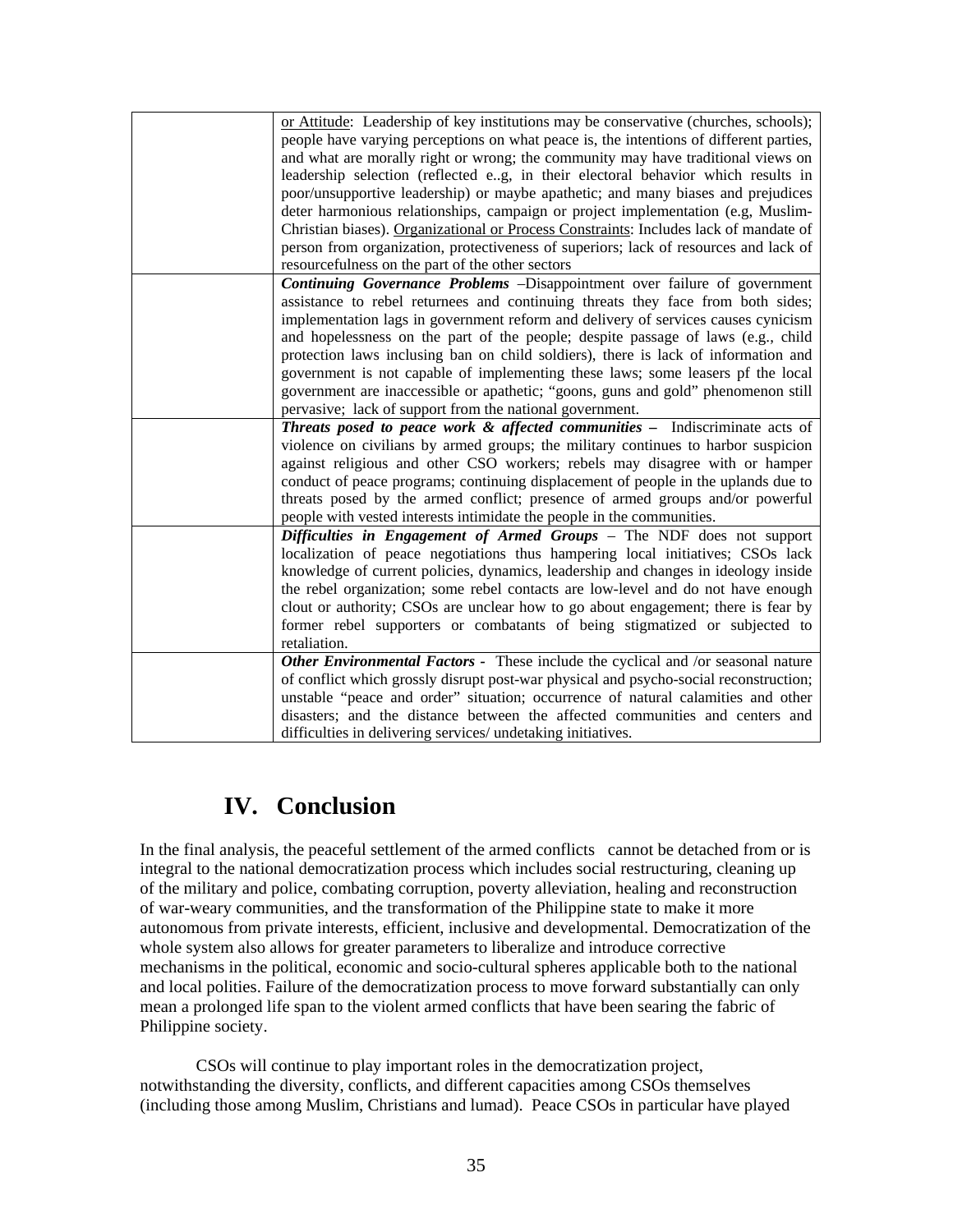the distinct role of framing, analyzing and addressing developmental, environmental, foreign policy, justice and human rights concerns within the context of the continuing armed conflicts. They were distinctly aware of the need to address and engage both the state and the armed NSA in line with their advocacy for the just and peaceful settlement of the armed conflicts and an end to the orthodox approach to counter-insurgency and the use of political violence. They are particularly involved in ensuring the progress of peace negotiations and observance of ceasefires and other agreements between the direct parties to the conflict. They are also culture activists who seek the transformation of societal norms, values and practices.

CSO capacities and effectiveness of intervention are however limited by the policies, attitudes and behavior of the state and the armed NSAs. In this regard, peace CSOs have campaigned for a national peace policy that will ensure continuity of a comprehensive and peaceful approach to the armed conflicts. As it is, the peace process suffers from the structural infirmity of being dependent on the political leadership, namely the Philippine president, who in turn has a short-time frame and narrow political agenda. As it is, the different government administrations have exhibited varying interest and understanding of the armed conflicts. The adoption of a "peace and development" state policy and a deeper rootedness of the human security framework in government, civilian and military institutions are thus important intervention points being pushed by civil society. As Santos (2003) said, "There is a need for a counter-hegemonic framework for governance and development that would better address rebellion and its root causes". Corollarily, the scrapping of peace negotiations in favor of military offensives must be challenged.

Protection and security of civilians and people working in conflict areas must be guaranteed by both parties. It is in this regard that peace CSOs are campaigning hard for the enforcement of human rights and international humanitarian law by all parties to the conflict.

The vibrancy of peace CSOs exhibited in Mindanao should be replicated in other parts of the country where armed conflict continues to persist, and no ceasefire agreement prevails. "Peace-zone" building or similar initiatives in other parts of the country should be given support to allow for the blossoming of consolidated peace constituencies in the grassroots nationwide. Capacity-building, funding support, and horizontal and vertical networking can provide the effective mechanisms to sustain these peacebuilding efforts in Mindanao and the rest of the country. Working with local governments and with policy elites are necessary to be able to reach the greater public and have more impact in governance and legislative processes. Specific assistance can be given to develop the underdeveloped sections of civil society (e.g., Muslims and lumad as against Christian-dminated NGOs, people's organizations as against NGOs). Peace initiatives likewise should draw in the support of institutions and networks outside of the focused peace CSOs. These include the human rights, environmental, development, women and sectoral organizations. Engagement of armed groups should be enhanced through various mechanisms where feasible and needed.

While the role of foreign mediators in the negotiation process can also be constructive, a strong domestic peace constituency is the best "third-party" mediator to the armed conflicts. These conflicts after all are battles for the hearts and minds of the people, in other words for legitimacy of the protagonists; organizations/parties, programs and processes. As organized formations of the citizenry, peace CSOs should ensure that that the interests of peoples's organizations and communities are upheld, their participation in the process respected, and their autonomy respected.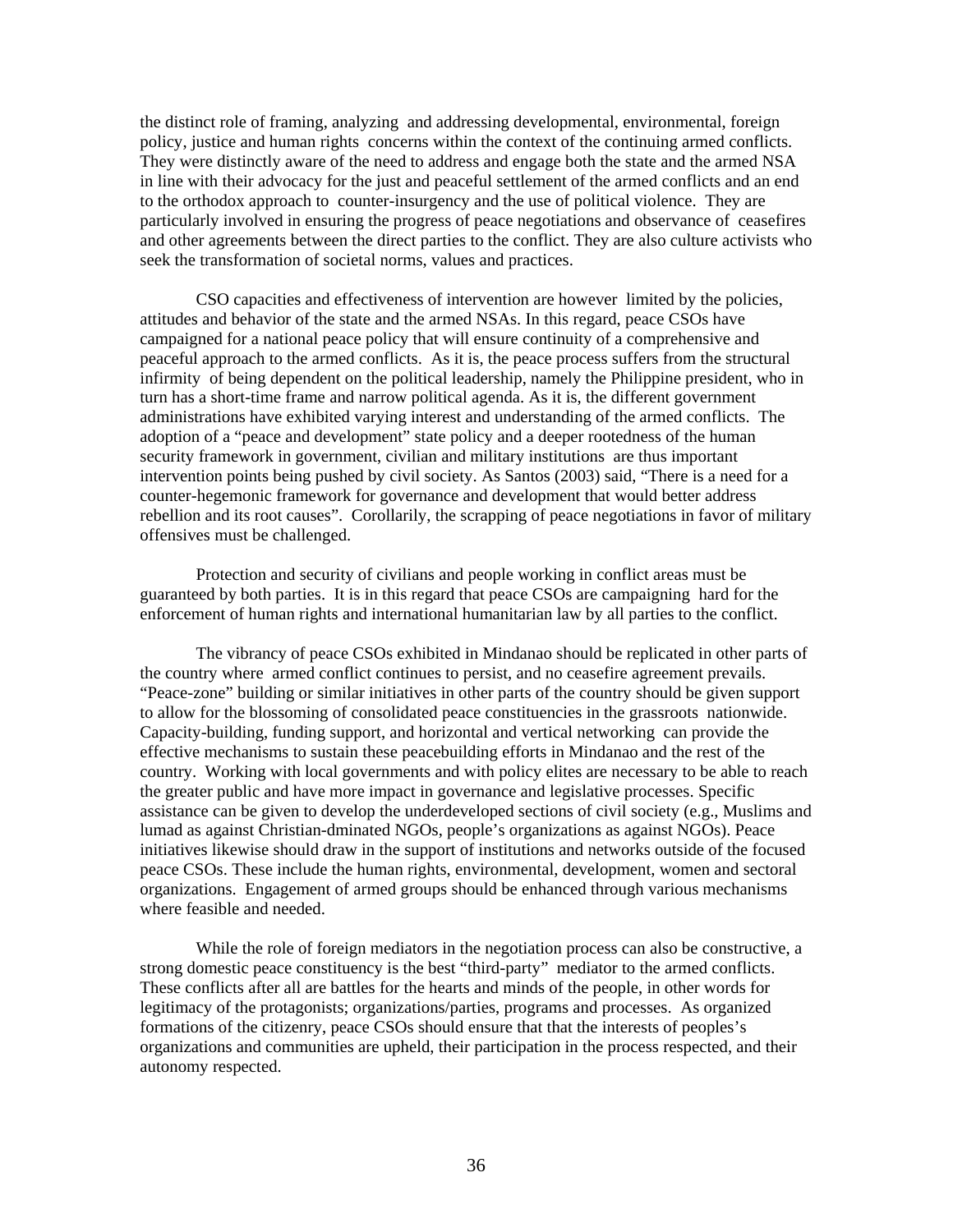## **References**

- Abreu, L. [2004] "Rooted in the Bangsamoro Ancestral Domain, Anchored on Customary Adat and Islamic Thinking (The Bangsamoro Continuing Past)," Paper read at the Southeast Asian Conflict Studies Network Conference 2004, "Issues and Challenges for Peace and Conflict Resolution in Southeast Asia," Shangrila Hotel, Penang, Malaysia, 12-15 January .
- Abubakar, C. [2000] ""SPCPD and Economic Develoment in SZOPAD: High Expectations, Low Output," *Kasarinlan, A Philippine Journal of Third World Studies,* 15:2, pp.125-164.
- Aldaba, F. and M. J. Petilla (eds.), [2004] *CIIR Roundtable on Inter-Faith Collaboration for Peace and Development*. London: Catholic Institute for International Relations.
- Alejo, A., F. Aldaba and M.J. (eds.) [2004] *CIIR Roundtable on Inter-Faith Collaboration for Peace and Development*. London: Catholic Institute for International Relations.
- Arguillas, C. [2003] "Enlarging spaces and strengthening voices for peace: civil society initiatives in Mindanao," *Conciliation Resources Accord, an international review of peace initiatives,* Update Issue 6, pp.12-16.
- Busran-Lao, Y. [2003] "Peace Advocacy Among the Bangsamoro," Paper presented at the forum Conversation Peace organized by GZOPI at the Ateneo de Manila University, Quezon City. 12 November.
	- [2004] "To do Effective Interfaith Dialogue is to Touch Base" in Fernando T. Aldaba and Ma. Josefa P. Petilla (eds.), *CIIR Roundtable on Inter-Faith Collaboration for Peace and Development*. London: Catholic Institute for International Relations, pp. 40-45.

[2002] "The Mindanao Peace Process: Reflections of a Muslim Woman Peace Maker," paper presented at the "Weaving Solidarity Toward a Culture of Peace" Conference organized by the International Institute on Peace Education and held at Miriam College, Quezon City.19-25 August.

- Calvo, A., CMF [2004] "Peace Advocates Zamboanga: Community-Based Initiatives for Peace and Development" in Fernando T. Aldaba and Ma. Josefa P. Petilla (eds.), *CIIR Roundtable on Inter-Faith Collaboration for Peace and Development*. London: Catholic Institute for International Relations, pp. 69-77.
- Cantal-Alabasin, G. and R. Godinez Ortega [2004] "Moro groups say peace talks' success crucial," *Philippine Daily Inquirer*, p. A18. 8 November.
- Castro, L. and J. Galace [2005] "Peace education Initiatives of Selected Academic Institutions in Manila," unpublished draft.
- Che Man, W.K. [1990] *Muslim Separatism, The Moros of Southern Philippines and the Malays of Southern Thailand*. Quezon City: Ateneo de Manial University Press.
- Coronel Ferrer, M. [1994] *Peace-building and Mediation in the Philippines, Peace, Conflict Resolution and Human Rights Occasional Papers, Series No. 94-3.* Quezon City: University of the Philippines Center for Integrative and Development Studies.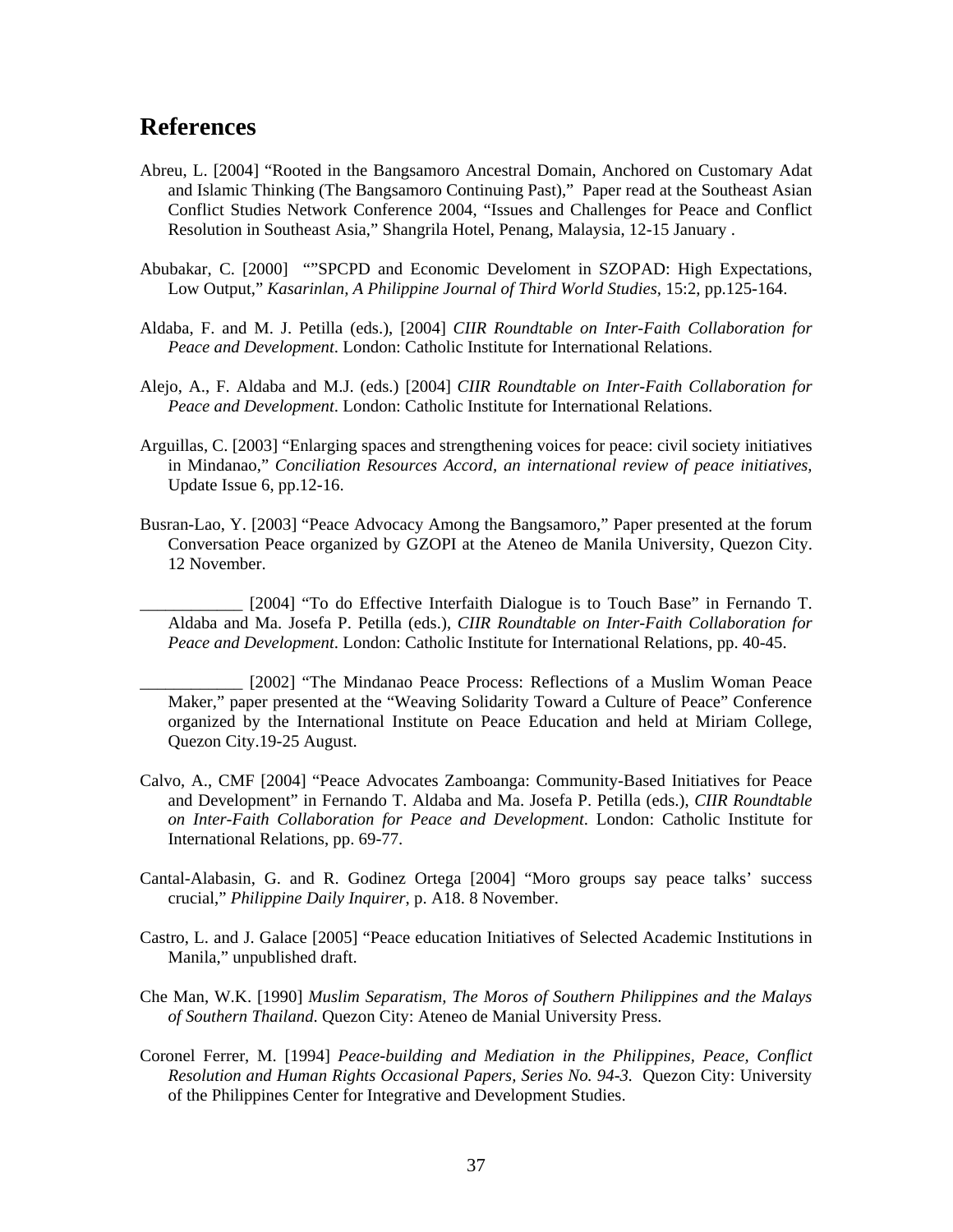\_\_\_\_\_\_\_\_\_\_\_\_(ed.), [1997] *Peace Matters, A Philippine Peace Compendium.* Quezon City: University of the Philippines Center for Integrative and Development Studies and UP Press.

[2004]. Draft Framework Paper "Documentation of Civil Society Experiences in Peace-building" (unpublished). January.

- Galtung, J. [1990] "Violence and Peace" in Paul Smoker, Ruth Davies and Barbara Munske (eds.), A Reader in Peace Studies. Oxford, England: Pergamon Press plc.
- Garcia, E. [1994] *Reflections on the Peace Process, Peace, Conflict Resolution and Human Rights Occasional Papers, Series No. 94-1.* Quezon City: University of the Philippines Center for Integrative and Development Studies.
	- \_\_\_\_\_\_\_\_\_\_\_\_ (ed.), [1994] *War and Peace Making, Essays on Conflict and Change.* Quezon City: Claretian Publications.
	- \_\_\_\_\_\_\_\_\_\_\_\_and C. Hernandez (eds.), [1989] *Waging Peace in the Philippines, Proceedings of the 1988 International Conference on Conflict Resolution.* Quezon City: Ateneo Center for Social Policy and University of the Philippines Center for Integrative and Development Studies.
	- \_\_\_\_\_\_\_\_\_\_\_\_, E. Legaspi and K. Tanada (eds), [2003] *Waging Peace in the Philippines, Looking Back, Looking Forward, Conference Proceedings, 10-12 December 2002*. Quezon City: Gaston Z. Ortigas Peace Institute.
- Gutoc, S. [2004] "Report on Bangsamoro Civil Society Protest in Marawi City", sent to the appra@yahoogroups.com (e-group of the Asia-Pacific Peace Research Association. 6 April.
- Harris, P. and B. Reilly [1998] *Democracy and Deep-Rooted Conflict: Options for Negotiators.* Stockholm, Sweden: International Institute for Democracy and Electoral Assistance.
- Imperial, Sonia and Jovic Lorigo [n.d]
- Jubair, S. [1999] *Bangsamoro, A Nation Under Endless Tyranny, Updated and Expanded Edition.* Kuala Lumpur: IQ arin SDN BHD.
- LaRouse, W. [2001] Walking Together Seeking Peace, The Local Church of Mindanao-Sulu Journeying in Dialogue with the Muslim Community (1965-2000). Quezon City: Claretian Publications, Inc.
- Lee, Z. [2004] "Peace Zones in Mindanao," Paper read at the Southeast Asian Conflict Studies Network Conference 2004, "Issues and Challenges for Peace and Conflict Resolution in Southeast Asia," Shangrila Hotel, Penang, Malaysia. 12-15 January.
- Mallari, D. Jr. [2004] "10,000 demand peace in Quezon towns, townsfolk ask communist rebels, government soldiers to leave their communities," *Philippine Daily Inquirer*, p.A17. 18 September.
- McKenna, T. [1998] *Muslim Rulers and Rebels, Everyday Politics and Armed Separatism in the Southern Philippines*. Manila: Anvil Publishing, Inc.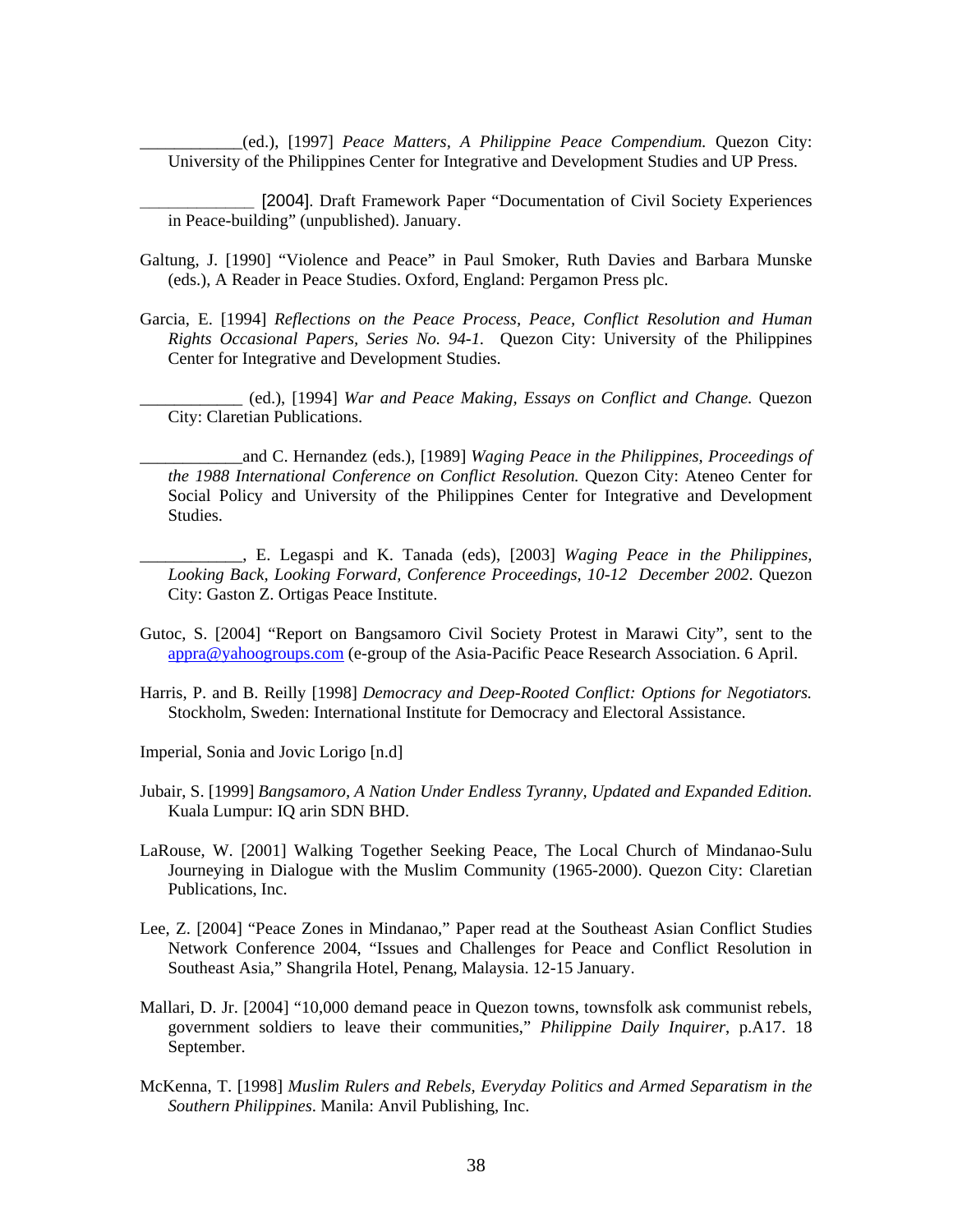- Mercado, E.R. Jr., OMI [2003] "Muslim and Christian Collaboration in the New Millennium" in Jove. Abueva, Arnold Boehme, CD, and Ruben F. Balane (eds.), *Filipino Spiritual Culture, Social Transformation and Globalization*. Quezon and Marikina Cities:Discalced Carmelite Nuns, Monastery of St. Therese and Kalayaan Collge at Riverbanks Center, pp. 127-134.
- Mustafa, N. [2004] "Food and Peace," Kris-Crossing Mindanao (column), Philippine Daily Inquirer, p. A15. 6 December.
- Palm-Dalupan, M. L. [2000]. "A Proposed Framework for Documentation and Assessment of the Peace Process in the Philippines". Working Paper prepared for the United Nations Development Program. 20 February.
- Proceedings, "Peace in Minda-Now: Towards Dialogue and Convergence of Efforts" Conference, 13-15 May 2003, Apo View Hotel, Davao City.
- Psychosocial Trauma and Human Rights Program [2005] Center for Integrative and Development Studies, University of the Philippines (UP-CIDS-PST), "Documentation of CSO Experiences, Addressing the Psychosocial Consequences of Violence," unpublished draft,.
- Protacio-de C. *et al* [n.d] *Community Participation in the Recovery and Reintegration of Children in Situations of Armed Conflict, The Philippine Experience*.
- Ricigliano, R. [2002] "The Need for Networks of Effective Action to Promote More Effective Peace-building. In Galama Anneke and Paul van Tongeren (eds.). *Toward Better Peacebuilding Practice, On Lessons Learned, Evaluation Practices and Aid and Conflict.* Utrecht, the Netherlands: European Centre for Conflict Prevention, pp. 213-219.
- Rood, S. [2005] *Forging Sustainable Peace in Mindanao: The Role of Civil Society, Policy Studies 17.* Washington, D.C." East-West Center Washington.
- Santos, S. Jr. [2005]. *Peace Zones in the Philippines, Concept, Policy and Instruments*. Metro Manila: Gaston Z. Ortigas Peace Institute and The Asia Foundation.
- Tabang Mindanaw [2004] *Panaw sa Kalilintad, A Journey to Peace, The Local Peace Building and Rehabilitation Program for the "Sanctuaries for Peace" Communities in Mindanao*. Pasig City: Assisi Development Foundation.

The Asia Foundation [2003] "Workshop Summary." Mindanao Experts Options Workshop, Cebu City, August 7-9. (e-file).

*Various statements, communications, memoranda by different peace organizations.* 

Websites/e-groups: www.mindanews.com www.tabangmindnaw.org - website of Tabang Mindanaw www.cbcp.net - website of the Catholic Bishops Conference of the Philippines appra@yahoogroups.com mindanao-alert@yahoogroups.com - forwards letters, statements and reports of major Mindanao peace organizations; hosted by the IID.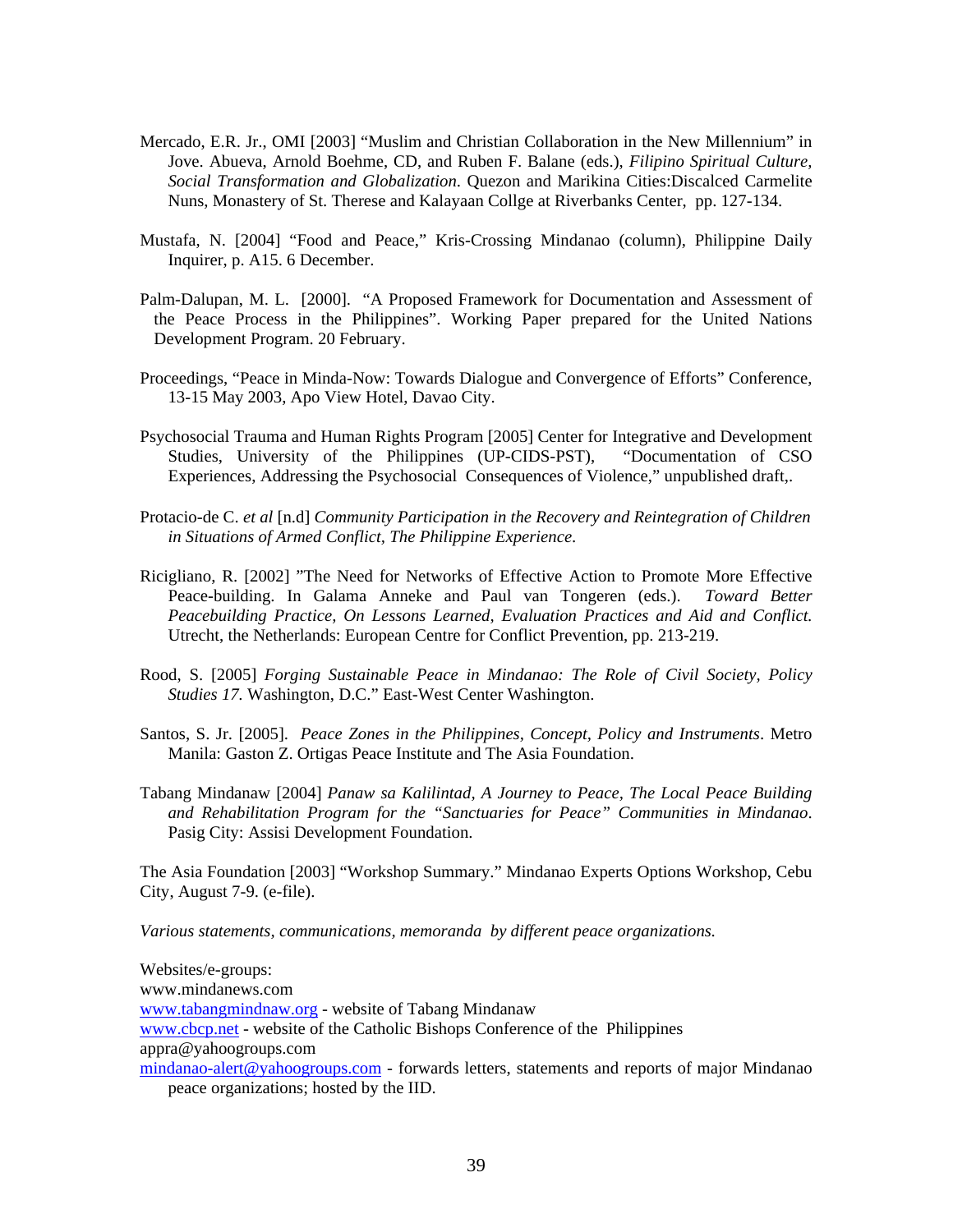### **ANNEX 1 Peacebuilding Activities of the Peace Advocates Zamboanga (PAZ) (Source: Calvo, 2004)**

| ISSUE/                                                                                                                                                                                  | <b>PAZ ACTIVITIES</b>                                                                                                                                                                                                                                                                                                                                                                                                                                                                                                                                                                                                                                                                                                                                                                          | <b>MAIN PARTNERS</b>                                                                                                                                                                                                                                                                                                                                                                          |
|-----------------------------------------------------------------------------------------------------------------------------------------------------------------------------------------|------------------------------------------------------------------------------------------------------------------------------------------------------------------------------------------------------------------------------------------------------------------------------------------------------------------------------------------------------------------------------------------------------------------------------------------------------------------------------------------------------------------------------------------------------------------------------------------------------------------------------------------------------------------------------------------------------------------------------------------------------------------------------------------------|-----------------------------------------------------------------------------------------------------------------------------------------------------------------------------------------------------------------------------------------------------------------------------------------------------------------------------------------------------------------------------------------------|
| <b>CONCERN</b><br>Enhancing<br>Muslim-<br>Christian<br>Relations<br>Raising<br>awareness and<br>providing for<br>venues for more<br>informed<br>analysis of<br>peace and<br>development | Organizing convergence activities/forums for religious<br>and community leaders<br>o Secretariat for Zamboanga- Basilan-Sulu Bishops-<br>Ulama Forum<br>o Convenor for the Inter-religious Solidarity Forum<br>involving Muslim, Christian, and Protestant<br>religious leaders in Zamboanga<br>o Convenor of multi-sectoral forums and dialogues on<br>such peace and development issues:<br><b>GRP-MNLF Talks: Independent Fact-Finding</b><br>Committee re the GRP-MILF<br>Services for the Basic Sectors (Urban Poor,<br>$\bullet$<br>women, labor)<br>The People's Agenda: A Covenant with<br>$\bullet$<br>Potential Elective Officials of Zamboanga City<br>Balikatan and the VFA<br>$\bullet$                                                                                           | <b>Salam Peace Foundation</b><br><b>Salam Peace Foundation</b><br><b>CAMACOP</b>                                                                                                                                                                                                                                                                                                              |
| issues<br>Peace Advocacy<br>Promotion of<br>the Culture of<br>Peace<br>Peace and<br>Development                                                                                         | <b>The Mindanao Week of Peace</b><br>In November 1997, PAZ launched the Week of Peace<br>Project in Zamboanga City as lead partner with<br>SALAM Peace Foundation, Inc., a Muslim peace<br>advocacy group. It has since become a yearly series of<br>activities involving a week of multi-sectoral<br>participation in peace advocacy. It usually includes an<br>opening day parade, art exhibit, a Festival of Peace,<br>poetry reading, discussion forums on peace-related<br>issues of the day, a poster-painting contest, mural<br>painting, oratorical contests, round-table discussions<br>with the media, peace sessions at hospitals, and<br>reformatory centers, "Peace Weaver" awarding rites in<br>recognition of significant contributors to peace, and a<br>closing torch parade. | <b>SALAM</b> Peace<br>$\bullet$<br>Foundation, Inc.<br>Those who were involved<br>included the<br>following:<br>National government<br>agencies<br>Various LGUs in<br>Mindanao<br>Universities and schools<br>(private and state)<br><b>NGOs</b><br>$\bullet$<br>POs; Community (Urban<br>poor groups,<br>tricycle drivers, and<br>street kids)<br>Muslim and non-Muslim<br>religious leaders |
|                                                                                                                                                                                         | In 1999, the Week of Peace was adopted by the<br>Mindanao Bishops-Ulama Forum for Mindanao-wide<br>celebration. In 2000 and 2002, the same Week received<br>national government recognition in a presidential<br>proclamation officially following the last Thursday of<br>November as the Week of Peace. The Week has thus<br>been popularized in every parish in Mindanao                                                                                                                                                                                                                                                                                                                                                                                                                    | Various Mindanao<br>dioceses, prelatures,<br>vicariates, parishes<br>Artist groups and individua<br>professional artists<br>Socio-Civic Organizations<br>Tri-Media professionals and<br>outlets<br>International agencies<br>(CRS, UNDP, etc)                                                                                                                                                 |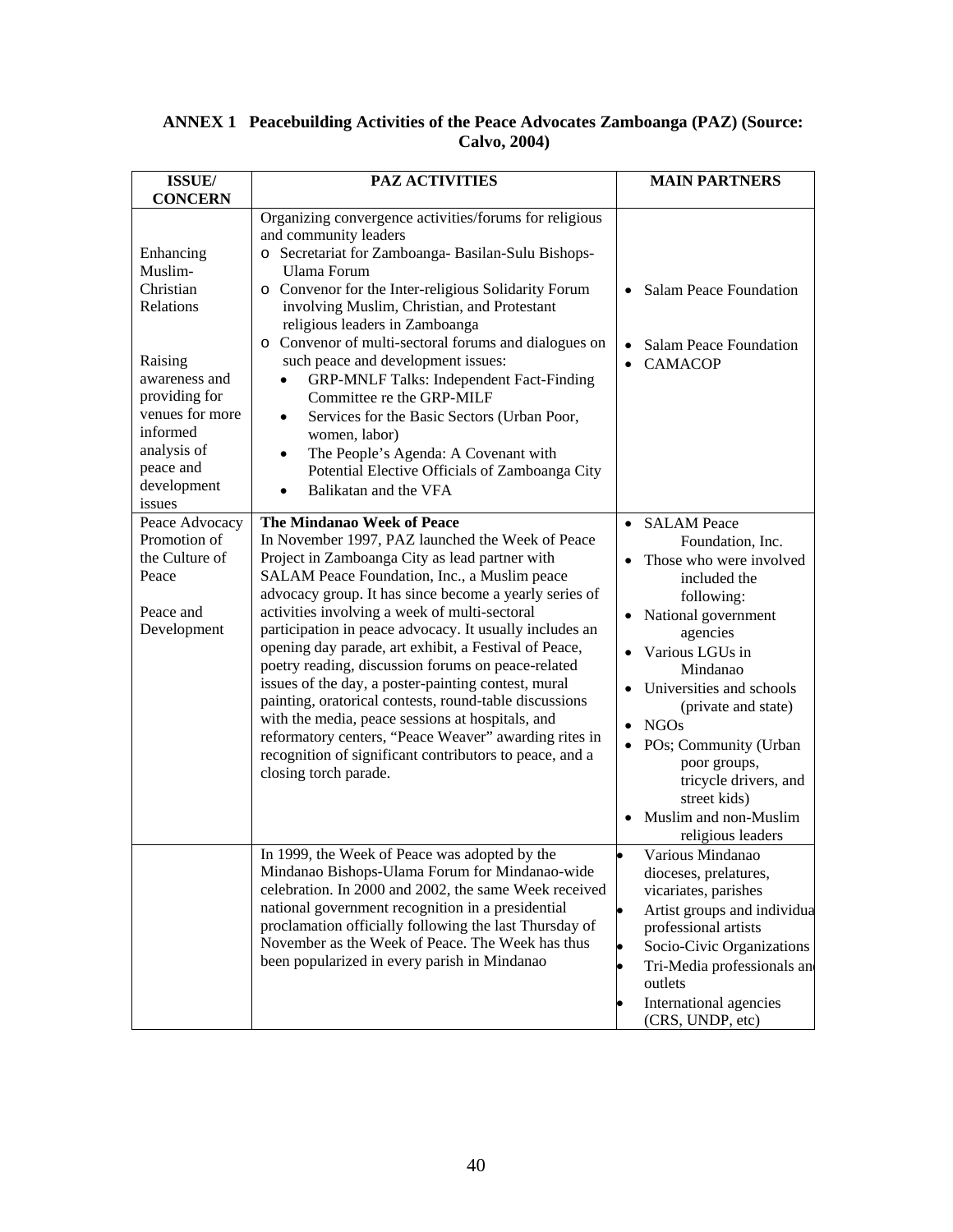| Peace education<br>and conflict<br>transformation | Capability Building/Training for the Culture of Peace<br>and Conflict Transformation<br>For MNLF Integrees: Ongoing conduct of a series of<br>COP trainings for about 500 MNLF integrees into the<br>Philippine Army's First Infantry Division, Tabiawan,<br>Isabela City, Basilan                                                                                                                                                                                                                                                                                                                                                                                                   | Armed Forces of the<br>Philippines<br>Christian Children's<br>Fund<br>Salam Peace Foundation<br>API (Ateneo)<br>PCPDI (WMSU)                                                                                                                                                     |
|---------------------------------------------------|--------------------------------------------------------------------------------------------------------------------------------------------------------------------------------------------------------------------------------------------------------------------------------------------------------------------------------------------------------------------------------------------------------------------------------------------------------------------------------------------------------------------------------------------------------------------------------------------------------------------------------------------------------------------------------------|----------------------------------------------------------------------------------------------------------------------------------------------------------------------------------------------------------------------------------------------------------------------------------|
|                                                   | For MNLF Peace and Development Advocates:<br>September 1999: Conducted two Culture of Peace<br>Trainings for MNLF Combatants/Peace and<br>Development Advocates, Zamboanga City and<br>Kidapawan, Cotabato (Together with two Muslim<br>peace advocacy groups)<br>For Children and Youth: (May 1999/2000/2001/2002):<br>Within the summer breaks, PAZ brings together<br>facilitators from various institutions to manage a peace<br>camp. With an attempt to involve a Muslim-Christian<br>children's participation, the experiences basically<br>include cooperative learning activities with an<br>appreciation for the environment, self-expression, and<br>collaborative action | UN Multi-donor<br>Assistance<br>Programme<br><b>SALAM Peace</b><br>Foundation, Inc.<br>Kadtuntaya Foundation<br>• Department of Education<br>• PCPDI (WMSU)<br>Ateneo Peace Institute<br>Sarang Bangun Learning<br>Center AGAPE and<br>World Vision<br>Development<br>Foundation |
|                                                   | For Teachers:<br>o College Student Coordinators and Guidance<br>Counselors of the Western Mindanao State<br>University, Zamboanga City<br>o High School Teachers of the Ateneo de Zamboanga<br>University<br>o Teachers of the Claret High School, Zamboanga<br>City<br>For NGOs and POs:                                                                                                                                                                                                                                                                                                                                                                                            | PCPDI (WMSU)<br>• API (Ateneo)                                                                                                                                                                                                                                                   |
|                                                   | o COP-CT for NGO partners of the Philippine<br>Business for Social Progress (PBSP)<br>o Cultural Solidarity for Community Partners of<br>Katilingban Para sa Kalambuan, Inc.<br>For Media Professionals:<br>Four successive yearly trainings and discussions on<br>Responsible Peace Reportage                                                                                                                                                                                                                                                                                                                                                                                       | PBSP<br>PCPDI (WMSU)<br>Zambo Life Care<br>Services, Inc.<br>Center for Media Free-<br>dom &<br>Responsibility<br>Mr. Conrado de Quiros<br>Peace Media Association<br>Zamboanga<br>Zambo Press Club                                                                              |
| Peace<br>promotion<br>through Media               | Peace Promotion and Regular Information<br>Dissemination through Media:<br>o Issuance of "PEACE WORKS", a weekly<br>publication on issues and events related to peace                                                                                                                                                                                                                                                                                                                                                                                                                                                                                                                | Zambo Columnists Club<br><b>Catholic Relief Services</b><br>Peace Media Association<br>Individual media                                                                                                                                                                          |
| Peace and                                         | and development<br>o Production of "QUETAL ZAMBOANGA", a one-<br>hour radio programme to tackle local basic peace<br>and development concerns (DXRZ, "Radyo<br>Agong", every Tuesday, 6:30 to 7:30 pm)<br>Support to Urban Poor Organizing:                                                                                                                                                                                                                                                                                                                                                                                                                                          | professionals                                                                                                                                                                                                                                                                    |
| Development                                       | In 1999, a non-government organization assisting                                                                                                                                                                                                                                                                                                                                                                                                                                                                                                                                                                                                                                     | • Katilingban Para sa                                                                                                                                                                                                                                                            |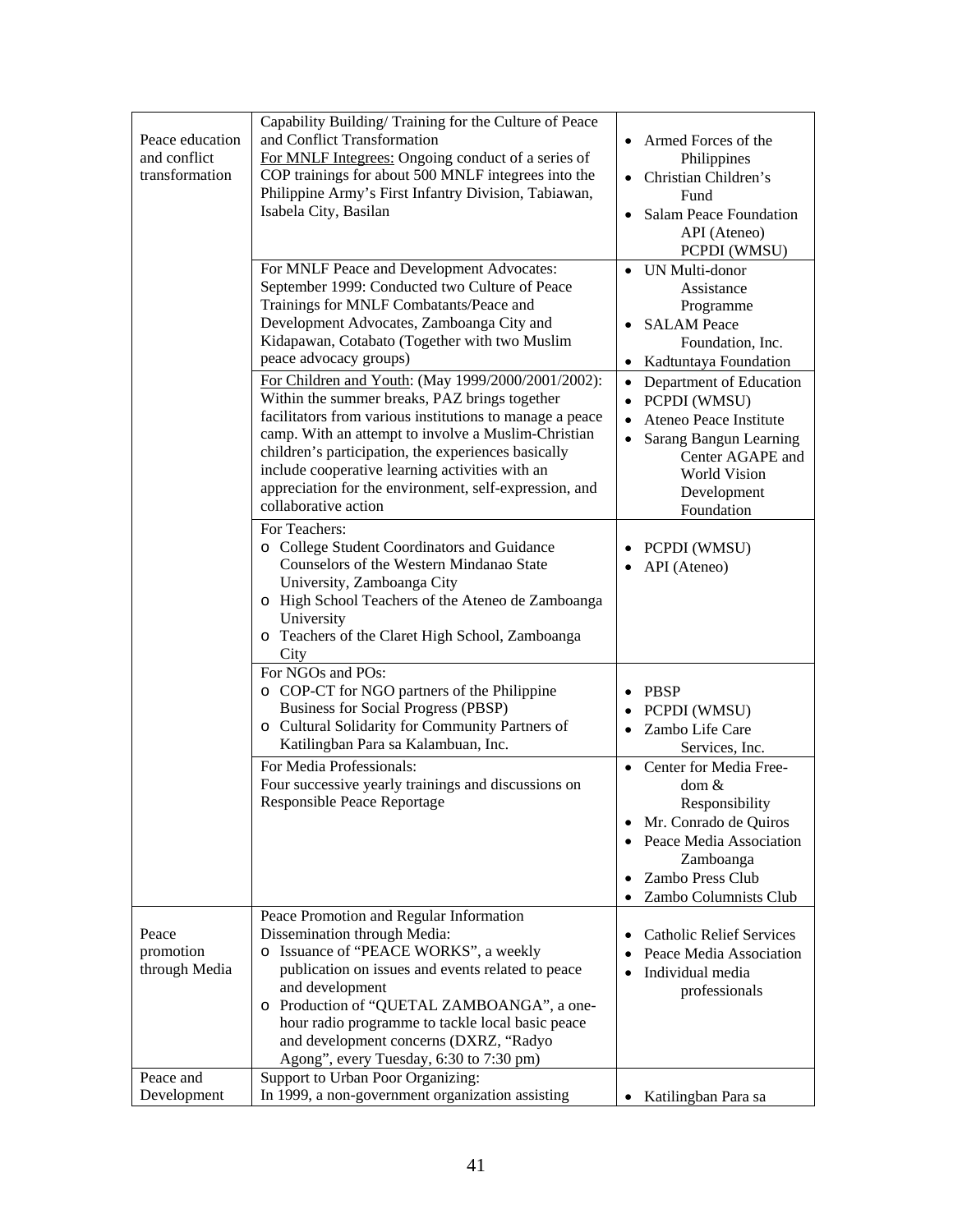|                  | urban poor communities called Katilingban Para sa         | Kalambuan, Inc.         |
|------------------|-----------------------------------------------------------|-------------------------|
| (Basic Human)    | Kalambuan, Inc. (KKI) began a project for building        | with its institutional  |
| rights; dignity) | homes for 200 beneficiary households at Barangay          | and individual          |
|                  | Sinunuc, Zamboanga City. With PAZ and other               | partners                |
|                  | partners at close call to assist KKI, this project        |                         |
|                  | emerged from over three years of community                | • WMSU (People's Center |
|                  | organizing in about fifteen communities throughout the    | for Peace and Devt      |
|                  | city, involving various social preparation and training   | Initiatives, the        |
|                  | activities on Basic Human Rights, Cultural Solidarity,    | <b>Physical Plant</b>   |
|                  | Culture of Peace and Values Formation, Training for       | Office, the Colleges    |
|                  | Vocational Skills, Project Development on Community       | of Law,                 |
|                  | Based Health for Women and their Families, etc.,          | Engineering,            |
|                  | Project Management including management of the            | Liberal Arts and        |
|                  | federation of urban poor communities.                     | Home Economics)         |
|                  | Special Care for Children in Difficult Situations:        |                         |
|                  | The Akay Kalinga Center, another facility run by the      |                         |
|                  | KKI, is an alternative home for street children. To date, |                         |
|                  | the Center serves up to 40 children daily whose ages      |                         |
|                  | range from 9 to 17, and who usually engage in             | <b>KKI</b>              |
|                  | begging, sidewalk vending, and car watching. PAZ          | WMSU (PCPDI)            |
|                  | supports the Center's programmes through                  | Zamboanga Lifecare      |
|                  | consultancy, resource sharing, project development,       | Services, Inc.          |
|                  | and values formation activities such as training for the  |                         |
|                  | culture of peace through summer peace camps, etc.         |                         |

| <b>ANNEX 2. Peace Education Strategies (Source: Castro and Galace, 2005)</b> |  |  |
|------------------------------------------------------------------------------|--|--|
|                                                                              |  |  |

| <b>GOALS</b>                               | <b>SCHOOL-BASED STRATEGIES</b>                   | <b>BEYOND SCHOOLS</b>         |
|--------------------------------------------|--------------------------------------------------|-------------------------------|
|                                            |                                                  |                               |
| Advance a culture of peace Develop leaders | institutionalized courses                        | 1. non-formal trainings       |
| & agents of social transformation          | 2. schools as zones of peace                     | 2. The Peace Education        |
| To put into action social responsibility,  | creation of peace centers; associates<br>3.      | Network (PEN) as facilitative |
| working for peace, justice & development   | 4. various other campaigns & activities          | network and base for various  |
| To teach skills of conflict/               | (burning of toy guns; sister-schools in conflict | partnerships                  |
| To further develop $&$ promote peace       | areas)                                           | 3. Holding conferences,       |
| education, theory & practice               | 5. research, publication, training module        | seminars, exhibits            |
|                                            | development                                      | 4. Holding mass actions       |
|                                            |                                                  |                               |